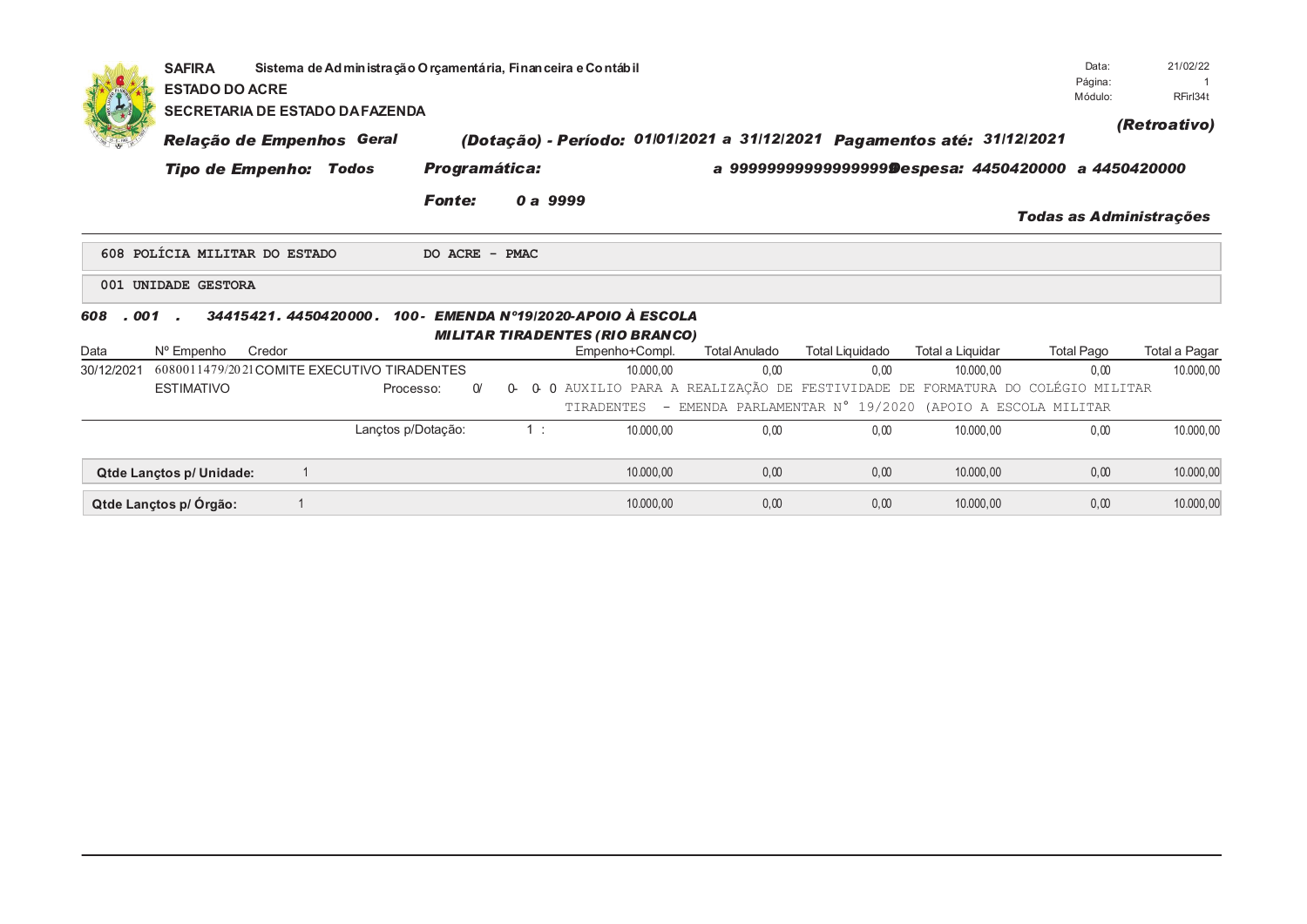|            | <b>SAFIRA</b><br><b>ESTADO DO ACRE</b> |                                      | Sistema de Administração Orçamentária, Financeira e Contábil                                                    |               |          |                                                                                     |                              |                                |                                                                          | Data:<br>Página:<br>Módulo: | 21/02/22<br>2<br>RFirl34t  |
|------------|----------------------------------------|--------------------------------------|-----------------------------------------------------------------------------------------------------------------|---------------|----------|-------------------------------------------------------------------------------------|------------------------------|--------------------------------|--------------------------------------------------------------------------|-----------------------------|----------------------------|
|            |                                        |                                      | <b>SECRETARIA DE ESTADO DA FAZENDA</b>                                                                          |               |          |                                                                                     |                              |                                |                                                                          |                             | (Retroativo)               |
|            |                                        | Relação de Empenhos Geral            |                                                                                                                 |               |          | (Dotação) - Período: 01/01/2021 a 31/12/2021 Pagamentos até: 31/12/2021             |                              |                                |                                                                          |                             |                            |
|            |                                        | <b>Tipo de Empenho: Todos</b>        |                                                                                                                 | Programática: |          |                                                                                     |                              |                                | a 9999999999999999999Despesa: 4450420000 a 4450420000                    |                             |                            |
|            |                                        |                                      |                                                                                                                 |               |          |                                                                                     |                              |                                |                                                                          |                             |                            |
|            |                                        |                                      | <b>Fonte:</b>                                                                                                   |               | 0 a 9999 |                                                                                     |                              |                                |                                                                          | Todas as Administrações     |                            |
|            |                                        | 717 SECRETARIA DE ESTADO DA EDUCAÇÃO |                                                                                                                 |               |          | <b>CULTURA E ESPORTES - SEE</b>                                                     |                              |                                |                                                                          |                             |                            |
|            | 001 UNIDADE GESTORA                    |                                      |                                                                                                                 |               |          |                                                                                     |                              |                                |                                                                          |                             |                            |
| 717        | $.001$ .                               |                                      | 34415188.4450420000. 100- EMENDA N°17/2020-APOIO A COMISSÃO                                                     |               |          |                                                                                     |                              |                                |                                                                          |                             |                            |
|            |                                        |                                      |                                                                                                                 |               |          | <b>PASTORAL DA TERRA-CPT (RIO BRANCO)</b>                                           |                              |                                |                                                                          |                             |                            |
| Data       | N° Empenho                             | Credor                               |                                                                                                                 |               |          | Empenho+Compl.                                                                      | <b>Total Anulado</b>         | <b>Total Liquidado</b>         | Total a Liquidar                                                         | <b>Total Pago</b>           | Total a Pagar              |
|            |                                        |                                      | 16/12/2021 7170012991/2021COMISSAO PASTORAL DA TERRA                                                            |               |          | 100.000.00                                                                          | 0.00                         | 0.00                           | 100.000.00                                                               | 0.00                        | 100.000.00                 |
|            | <b>ORDINÁRIO</b>                       |                                      | Processo:                                                                                                       | $\Omega$      | 0-       | 0 O REFERENTE A SOLICITAÇÃO DE EMPENHO, EM CUMPRIMENTO A EMENDA PARLAMENTAR Nº      |                              |                                |                                                                          |                             |                            |
|            |                                        |                                      |                                                                                                                 |               |          | 17/2020, APOIO AS ACÕES DA COMISSÃO PASTORAL DA TERRA - CPT.                        |                              |                                |                                                                          |                             |                            |
|            |                                        |                                      | Lançtos p/Dotação:                                                                                              |               | 1:       | 100.000.00                                                                          | 0.00                         | 0.00                           | 100.000.00                                                               | 0.00                        | 100.000,00                 |
| Data       | N° Empenho                             | Credor                               | 34415230. 4450420000. 100- EMENDA Nº15/2020-APOIO AS ACÕES DO<br>13/12/2021 7170012955/2021GALVEZ ESPORTE CLUBE |               |          | <b>GALVEZ ESPORTE CLUBE (RIO BRANCO)</b><br>Empenho+Compl.<br>50,000.00             | <b>Total Anulado</b><br>0.00 | <b>Total Liquidado</b><br>0,00 | Total a Liquidar<br>50.000,00                                            | <b>Total Pago</b><br>0.00   | Total a Pagar<br>50.000,00 |
|            | <b>ORDINÁRIO</b>                       |                                      | Processo:                                                                                                       | $\Omega$      | 0-       | 0 O PROVENIENTE A SOLICITAÇÃO DE EMPENHO, EM FAVOR DE GALVEZ ESPORTE CLUBE, QUE     |                              |                                | TEM COMO OBJETO O APOIO A CATEGORIA DE BASE ATRAVÉS DA CONSTRUCÃO DE UM  |                             |                            |
|            |                                        |                                      | Lançtos p/Dotação:                                                                                              |               | 1:       | 50.000,00                                                                           | 0.00                         | 0.00                           | 50.000.00                                                                | 0.00                        | 50.000,00                  |
| 717.001.   |                                        |                                      | 34415240.4450420000.100-EMENDA N°19/2020-APOIO A MANUTENÇÃO                                                     |               |          | ESC SEBASTIÃO PEDROSA(RIO BRANCO)                                                   |                              |                                |                                                                          |                             |                            |
| Data       | Nº Empenho                             | Credor                               |                                                                                                                 |               |          | Empenho+Compl.                                                                      | <b>Total Anulado</b>         | <b>Total Liquidado</b>         | Total a Liquidar                                                         | <b>Total Pago</b>           | Total a Pagar              |
|            |                                        |                                      | 28/10/2021 7170012490/2021COMITE EXECUTIVO SEBASTIAO PEDROSA                                                    |               |          | 12.000,00                                                                           | 0,00                         | 12.000,00                      | 0.00                                                                     | 12.000.00                   | 0,00                       |
|            | ORDINÁRIO                              |                                      | Processo:                                                                                                       | $\Omega$      |          | 0- 0- 0 REFERENTE AO TERMO DE FOMENTO Nº16/2021, QUE TEM COMO OBJETO A AQUISIÇÃO DE |                              |                                |                                                                          |                             |                            |
|            |                                        |                                      |                                                                                                                 |               |          |                                                                                     |                              |                                | ARMMÁRIOS, MESAS DE ESCRITÓRIO, AR CONDICIONADO, IMPRESSORA, EM CUMPRI - |                             |                            |
|            |                                        |                                      | Lançtos p/Dotação:                                                                                              |               | 1:       | 12.000,00                                                                           | 0.00                         | 12.000,00                      | 0.00                                                                     | 12.000,00                   | 0,00                       |
| 717,001.   |                                        |                                      | 34415241.4450420000. 100- EMENDA N°19/2020-APOIO A MANUTENÇÃO                                                   |               |          |                                                                                     |                              |                                |                                                                          |                             |                            |
| Data       | Nº Empenho                             | Credor                               |                                                                                                                 |               |          | <b>ESCOLA IRECEMA GOMES (RIO BRANCO)</b><br>Empenho+Compl.                          | <b>Total Anulado</b>         | <b>Total Liquidado</b>         | Total a Liquidar                                                         | <b>Total Pago</b>           | Total a Pagar              |
| 08/10/2021 |                                        |                                      | 7170012299/2021COMITE EXECUTIVO IRACEMA GOMES PEREIRA                                                           |               |          | 7.500,00                                                                            | 0,00                         | 7.500,00                       | 0,00                                                                     | 7.500,00                    | 0,00                       |
|            | <b>GLOBAL</b>                          |                                      | Processo:                                                                                                       | $\alpha$      |          | 0- 0- 0 REFERENTE AO TERMO DE FOMENTO N°15/2021, QUE TEM COMO OBJETO A AQUISIÇÃO    |                              |                                |                                                                          |                             |                            |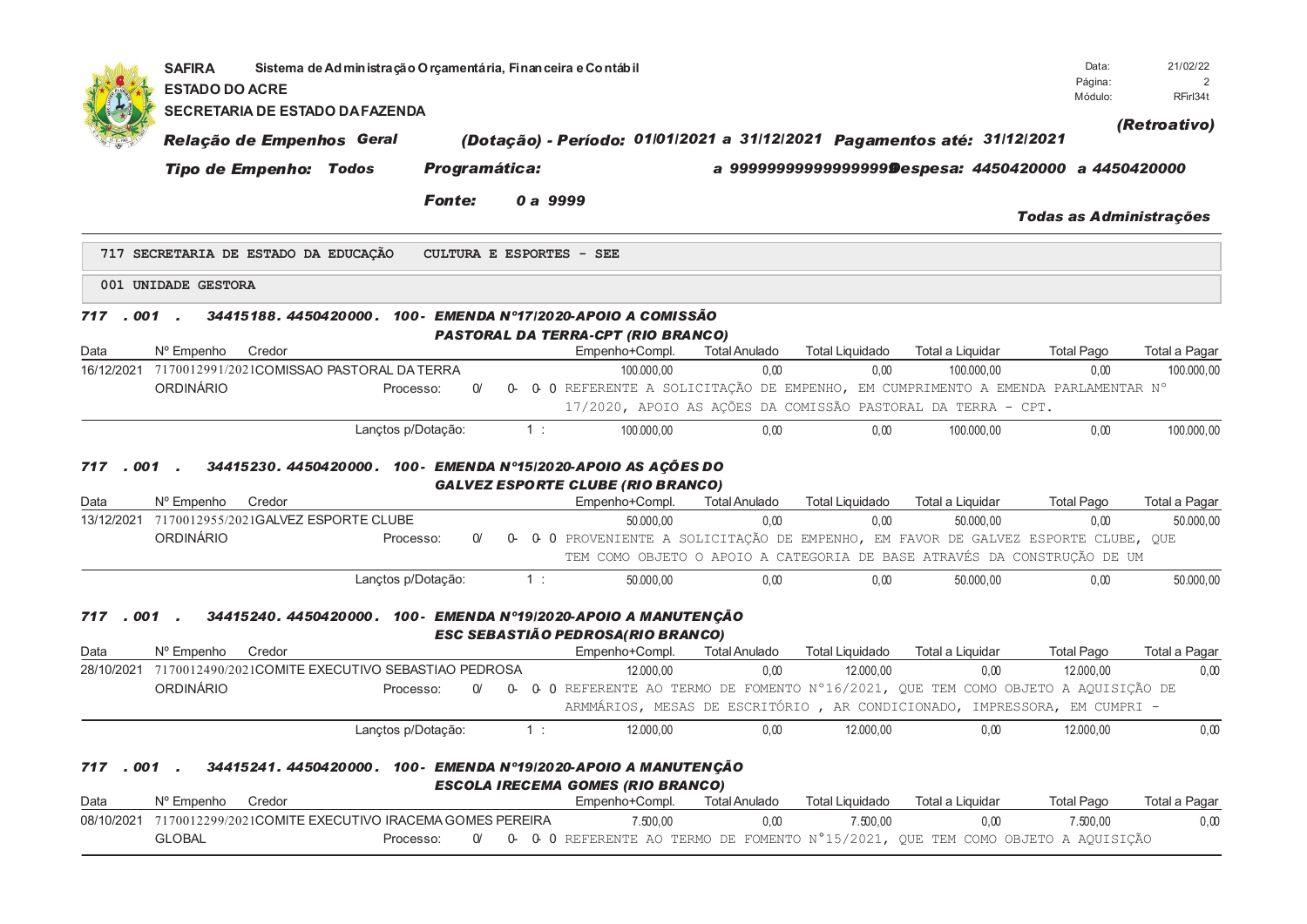|                    | <b>SAFIRA</b><br><b>ESTADO DO ACRE</b> |                                                                  | Sistema de Administração O rçamentária, Finan ceira e Contábil |                          |       |          |                                                                                                                                                              |                      |                                                        |                         | Data:<br>Página:<br>Módulo:    | 21/02/22<br>3<br>RFirl34t |
|--------------------|----------------------------------------|------------------------------------------------------------------|----------------------------------------------------------------|--------------------------|-------|----------|--------------------------------------------------------------------------------------------------------------------------------------------------------------|----------------------|--------------------------------------------------------|-------------------------|--------------------------------|---------------------------|
|                    |                                        | SECRETARIA DE ESTADO DA FAZENDA                                  |                                                                |                          |       |          |                                                                                                                                                              |                      |                                                        |                         |                                |                           |
|                    |                                        | Relação de Empenhos Geral                                        |                                                                |                          |       |          | (Dotação) - Período: 01/01/2021 a 31/12/2021 Pagamentos até: 31/12/2021                                                                                      |                      |                                                        |                         |                                | (Retroativo)              |
|                    |                                        | <b>Tipo de Empenho: Todos</b>                                    |                                                                | <b>Programática:</b>     |       |          |                                                                                                                                                              |                      | a 9999999999999999999 Despesa: 4450420000 a 4450420000 |                         |                                |                           |
|                    |                                        |                                                                  |                                                                | <b>Fonte:</b>            |       | 0 a 9999 |                                                                                                                                                              |                      |                                                        |                         |                                |                           |
|                    |                                        |                                                                  |                                                                |                          |       |          |                                                                                                                                                              |                      |                                                        |                         | <b>Todas as Administrações</b> |                           |
|                    |                                        |                                                                  |                                                                |                          |       |          | DE INSUMOS, CUSTEIOS, EQUIPAMENTOS E MATERIAL PERMANENTE, EM CUMPRIMENTO A                                                                                   |                      |                                                        |                         |                                |                           |
|                    |                                        |                                                                  |                                                                | Lanctos p/Dotação:       |       | $1$ :    | 7.500,00                                                                                                                                                     | 0.00                 | 7.500,00                                               | 0.00                    | 7.500,00                       | 0,00                      |
| 001<br>717<br>Data | Nº Empenho                             | Credor                                                           |                                                                | <b>BRANCO)</b>           |       |          | 34415244. 4450420000. 100- EMENDA N°19/2020-APOIO A MANUTENÇÃO<br>DA ESCOLA DR. SANTIAGO DANTAS (RIO<br>Empenho+Compl.                                       | <b>Total Anulado</b> | <b>Total Liquidado</b>                                 | Total a Liquidar        | <b>Total Pago</b>              | Total a Pagar             |
| 08/10/2021         |                                        | 7170012300/2021COMITE EXECUTIVO DR SANTIAGO DANTAS               |                                                                |                          |       |          | 5.000.00                                                                                                                                                     | 0,00                 | 5.000.00                                               | 0,00                    | 5.000,00                       | 0,00                      |
|                    | <b>GLOBAL</b>                          |                                                                  |                                                                | $\Omega'$<br>Processo:   | 0     |          | 0 0 REFERENTE AO TERMO DE FOMENTO N° 17/2021, QUE TEM COMO OBJETO É REALIZAR<br>O EVENTO "GINCANA EM COMEMORAÇÃO AO DIA DA CRIANÇA", EM CUMPRIMENTO A EMENDA |                      |                                                        |                         |                                |                           |
|                    |                                        |                                                                  |                                                                | Lançtos p/Dotação:       | 1:    |          | 5.000,00                                                                                                                                                     | 0,00                 | 5.000,00                                               | 0,00                    | 5.000,00                       | 0,00                      |
| Data               | N° Empenho                             | Credor                                                           |                                                                | <b>SALES(RIO BRANCO)</b> |       |          | 34415245. 4450420000. 100- EMENDA N°19/2020-APOIO A MANUTENÇÃO<br>ESCOLA CLÁUDIO AUGUSTO FERREIRA DE<br>Empenho+Compl.                                       | <b>Total Anulado</b> | <b>Total Liquidado</b>                                 | <b>Total a Liquidar</b> | <b>Total Pago</b>              | Total a Pagar             |
|                    |                                        | 19/10/2021 7170012376/2021COMITE EXEC CLAUDIO AUGUSTO F DE SALES |                                                                |                          |       |          | 5.000.00                                                                                                                                                     | 0,00                 | 5.000,00                                               | 0,00                    | 5.000,00                       | 0,00                      |
|                    | ORDINÁRIO                              |                                                                  |                                                                | $\Omega$<br>Processo:    | 0-    |          | 0 0 REFERENTE AO TERMO DE FOMENTO SEE 010/2021, QUE TEM COMO OBJETO ADQUIRIR<br>EQUIPAMENTO/MATERIAL PERMANENTE E MATERIAL DE CONSUMO, EM CUMPRIMENTO A      |                      |                                                        |                         |                                |                           |
|                    |                                        |                                                                  |                                                                | Lançtos p/Dotação:       | $1$ : |          | 5.000.00                                                                                                                                                     | 0.00                 | 5.000.00                                               | 0.00                    | 5.000.00                       | 0.00                      |
| 717<br>. 001       |                                        |                                                                  |                                                                |                          |       |          | 34415247. 4450420000. 100- EMENDA Nº19/2020-APOIO A MANUTENÇÃO<br><b>ESCOLA JOÃO PAULO II (RIO BRANCO)</b>                                                   |                      |                                                        |                         |                                |                           |
| Data               | N° Empenho                             | Credor                                                           |                                                                |                          |       |          | Empenho+Compl.                                                                                                                                               | <b>Total Anulado</b> | <b>Total Liquidado</b>                                 | Total a Liquidar        | <b>Total Pago</b>              | Total a Pagar             |
| 21/10/2021         |                                        | 7170012425/2021COMITE EXECUTIVO JOAO PAULO II                    |                                                                |                          |       |          | 5.000.00                                                                                                                                                     | 0.00                 | 5.000.00                                               | 0.00                    | 5.000,00                       | 0.00                      |
|                    | ORDINÁRIO                              |                                                                  |                                                                | Processo:<br>$\Omega$    | 0-    |          | 0 0 REFERENTE AO TERMO DE FOMENTO SEE N° 021/2021, QUE TEM COMO OBJETO ADQUI-<br>RIR EQUIPAMENTO E MATERIAL PERMANENTE, EM CUMPRIMENTO À EMENDA PARLAMENTAR  |                      |                                                        |                         |                                |                           |
|                    |                                        |                                                                  |                                                                | Lançtos p/Dotação:       | $1$ : |          | 5.000,00                                                                                                                                                     | 0.00                 | 5.000,00                                               | 0,00                    | 5.000,00                       | 0,00                      |
| 717<br>001         |                                        |                                                                  |                                                                |                          |       |          | 34415248. 4450420000. 100- EMENDA N°19/2020-APOIO A MANUTENÇÃO<br><b>ESCOLA WILSON PINHEIRO (RIO BRANCO)</b>                                                 |                      |                                                        |                         |                                |                           |
| Data               | N° Empenho                             | Credor                                                           |                                                                |                          |       |          | Empenho+Compl.                                                                                                                                               | <b>Total Anulado</b> | <b>Total Liquidado</b>                                 | Total a Liquidar        | <b>Total Pago</b>              | Total a Pagar             |
|                    |                                        |                                                                  |                                                                |                          |       |          |                                                                                                                                                              |                      |                                                        |                         |                                |                           |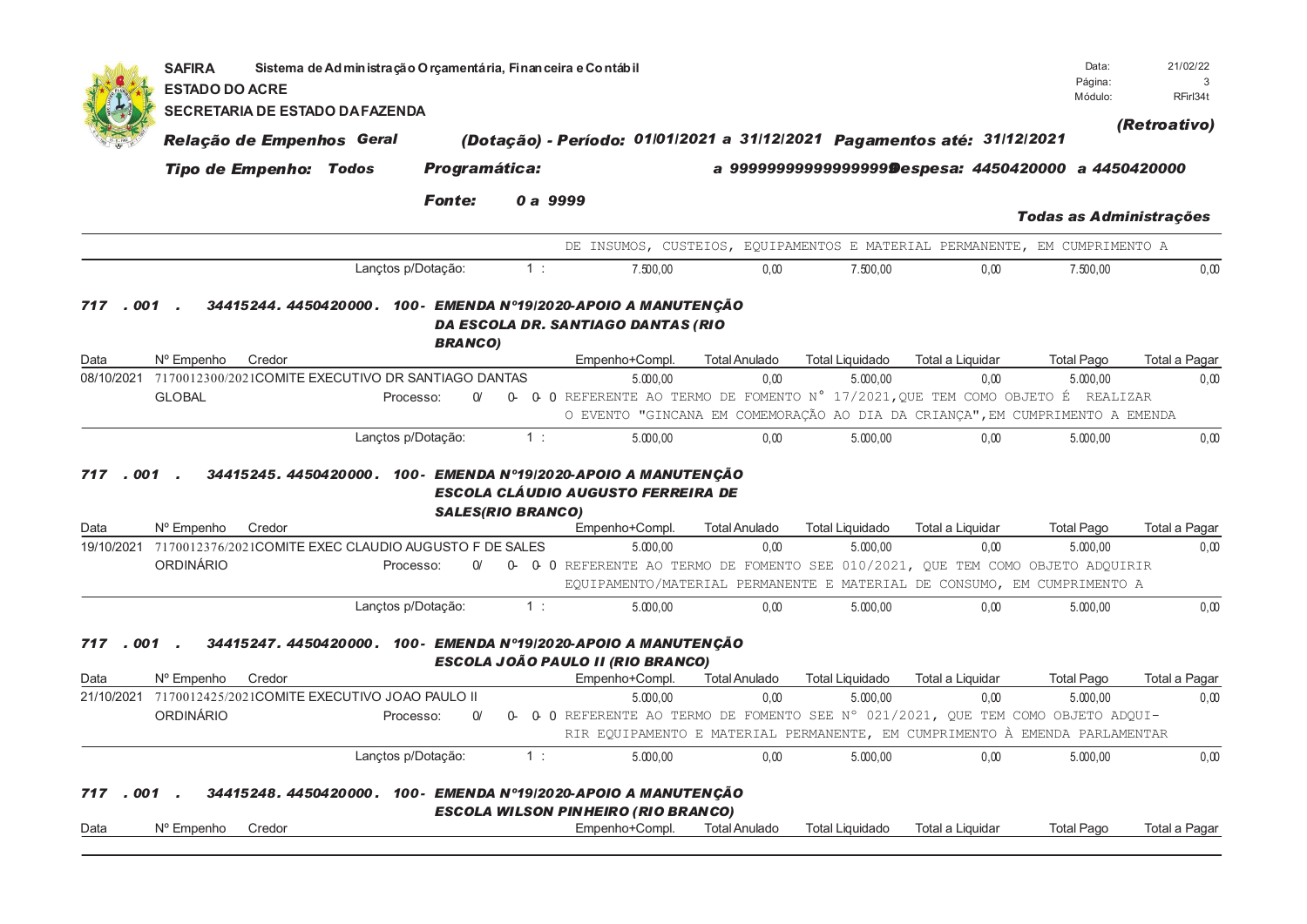|              | <b>SAFIRA</b><br><b>ESTADO DO ACRE</b>                                      | Sistema de Administração Orçamentária, Financeira e Contábil   |                      |                   |                                                                         |                      |                        |                  | Data:<br>Página:                                                                                                                                                            | 21/02/22                       |
|--------------|-----------------------------------------------------------------------------|----------------------------------------------------------------|----------------------|-------------------|-------------------------------------------------------------------------|----------------------|------------------------|------------------|-----------------------------------------------------------------------------------------------------------------------------------------------------------------------------|--------------------------------|
|              | <b>SECRETARIA DE ESTADO DA FAZENDA</b>                                      |                                                                |                      |                   |                                                                         |                      |                        |                  | Módulo:                                                                                                                                                                     | RFirl34t                       |
|              | Relação de Empenhos Geral                                                   |                                                                |                      |                   | (Dotação) - Período: 01/01/2021 a 31/12/2021 Pagamentos até: 31/12/2021 |                      |                        |                  |                                                                                                                                                                             | (Retroativo)                   |
|              | <b>Tipo de Empenho: Todos</b>                                               |                                                                | <b>Programática:</b> |                   |                                                                         |                      |                        |                  | a 9999999999999999999 Despesa: 4450420000 a 4450420000                                                                                                                      |                                |
|              |                                                                             |                                                                | <b>Fonte:</b>        | 0 a 9999          |                                                                         |                      |                        |                  |                                                                                                                                                                             | <b>Todas as Administrações</b> |
|              | 14/10/2021 7170012324/2021COMITE EXECUTIVO WILSON PINHEIRO<br><b>GLOBAL</b> | Processo:                                                      | $\alpha$             | 0                 | 5.000.00                                                                | 0,00                 | 5.000,00               | 0,00             | 5.000,00<br>0 0 REFERENTE AO TERMO DE FOMENTO Nº 12/2021, QUE TEM COMO OBJETO ADQUIRIR MATE<br>RIAIS DE CONSUMO PARA COMEMORAR O DIA DAS CRIANÇAS, EM CUMPRIMENTO A EMEN-   | 0,00                           |
|              |                                                                             | Lanctos p/Dotacão:                                             |                      | 1:                | 5.000.00                                                                | 0.00                 | 5.000.00               | 0.00             | 5.000.00                                                                                                                                                                    | 0.00                           |
| . 001<br>717 |                                                                             | 34415249.4450420000.100-EMENDA N°19/2020-APOIO A MANUTENÇÃO    |                      | (CRUZEIRO DO SUL) | <b>ESCOLA GOVERNADOR HUGO CARNEIRO</b>                                  |                      |                        |                  |                                                                                                                                                                             |                                |
| Data         | N° Empenho<br>Credor                                                        |                                                                |                      |                   | Empenho+Compl.                                                          | <b>Total Anulado</b> | <b>Total Liquidado</b> | Total a Liquidar | <b>Total Pago</b>                                                                                                                                                           | Total a Pagar                  |
| 12/11/2021   | 7170012576/2021COMITE EXECUTIVO GOVERNADOR H CARNEIRO<br>ORDINÁRIO          | Processo:                                                      | $\Omega$             |                   | 7.500,00                                                                | 0,00                 | 7.500,00               | 0,00             | 7.500,00<br>0- 0-0 REFERENTE AO TERMO DE FOMENTO SEE N° 24/2021, QUE TEM POR OBJETO MELHORAR<br>O AMBIENTE DE 05 SALAS DE AULA, ATRAVES DA AQUISIÇÃO DE 05 (CINCO LOUSAS DE | 0,00                           |
|              |                                                                             | Lançtos p/Dotação:                                             |                      | 1:                | 7.500,00                                                                | 0,00                 | 7.500,00               | 0,00             | 7.500,00                                                                                                                                                                    | 0,00                           |
| .001<br>717  |                                                                             | 34415250.4450420000.100-EMENDA N°19/2020-APOIO A MANUTENÇÃO    | <b>DO SUL)</b>       |                   | <b>ESCOLA MARIA LIMA DE SOUZA(CRUZEIRO</b>                              |                      |                        |                  |                                                                                                                                                                             |                                |
| Data         | N° Empenho<br>Credor                                                        |                                                                |                      |                   | Empenho+Compl.                                                          | <b>Total Anulado</b> | <b>Total Liquidado</b> | Total a Liquidar | <b>Total Pago</b>                                                                                                                                                           | Total a Pagar                  |
| 30/11/2021   | 7170012808/2021COMITE EXECUTIVO MARIA LIMA DE SOUZA                         |                                                                |                      |                   | 5.000.00                                                                | 0.00                 | 0.00                   | 5.000.00         | 0.00                                                                                                                                                                        | 5.000,00                       |
|              | ORDINÁRIO                                                                   | Processo:                                                      | $\Omega$             | 0-                |                                                                         |                      |                        |                  | 0 0 REFERENTE EMPENHO QUE TEM COMO OBJETO A MELHORIA DA INFRAESTRUTURA DA SALA<br>DA SALA DE IMPRESSÃO, ATRAVES DA AQUISIÇÃO DE 01 (UMA) IMPRESSORA MULTIFUN-               |                                |
|              |                                                                             | Lançtos p/Dotação:                                             |                      | 1:                | 5.000,00                                                                | 0,00                 | 0,00                   | 5.000,00         | 0,00                                                                                                                                                                        | 5.000,00                       |
| 717<br>Data  | $.001$ .<br>N° Empenho<br>Credor                                            | 34415251.4450420000.100-EMENDA N°19/2020-APOIO A MANUTENÇÃO    |                      |                   | DA ESCOLA ALMADA BRITO (RIO BRANCO)<br>Empenho+Compl.                   | <b>Total Anulado</b> | <b>Total Liquidado</b> | Total a Liquidar | <b>Total Pago</b>                                                                                                                                                           | Total a Pagar                  |
| 12/11/2021   | 7170012575/2021COMITE EXECUTIVO PROFESSOR ALMADA BRITO                      |                                                                |                      |                   | 7.500.00                                                                | 0.00                 | 7.500.00               | 0.00             | 7.500.00                                                                                                                                                                    | 0.00                           |
|              | ORDINÁRIO                                                                   | Processo:                                                      | $\alpha$             |                   |                                                                         |                      |                        |                  | 0- 0- 0 REFERENTE AO TERMO DE FOMENTO SEE N° 022/2021, QUE TEM OBJETO ADQUIRIR MA-                                                                                          |                                |
|              |                                                                             |                                                                |                      |                   |                                                                         |                      |                        |                  | TERIAL DE CONSUMIO E SERVIÇOS DE TERCEIROS JURIDICA, EM CUMPRIMENTO A EMEN-                                                                                                 |                                |
|              |                                                                             | Lançtos p/Dotação:                                             |                      | 1:                | 7.500.00                                                                | 0.00                 | 7.500.00               | 0.00             | 7.500.00                                                                                                                                                                    | 0.00                           |
| .001<br>717  |                                                                             | 34415255. 4450420000. 100- EMENDA Nº19/2020-APOIO A MANUTENCÃO |                      |                   |                                                                         |                      |                        |                  |                                                                                                                                                                             |                                |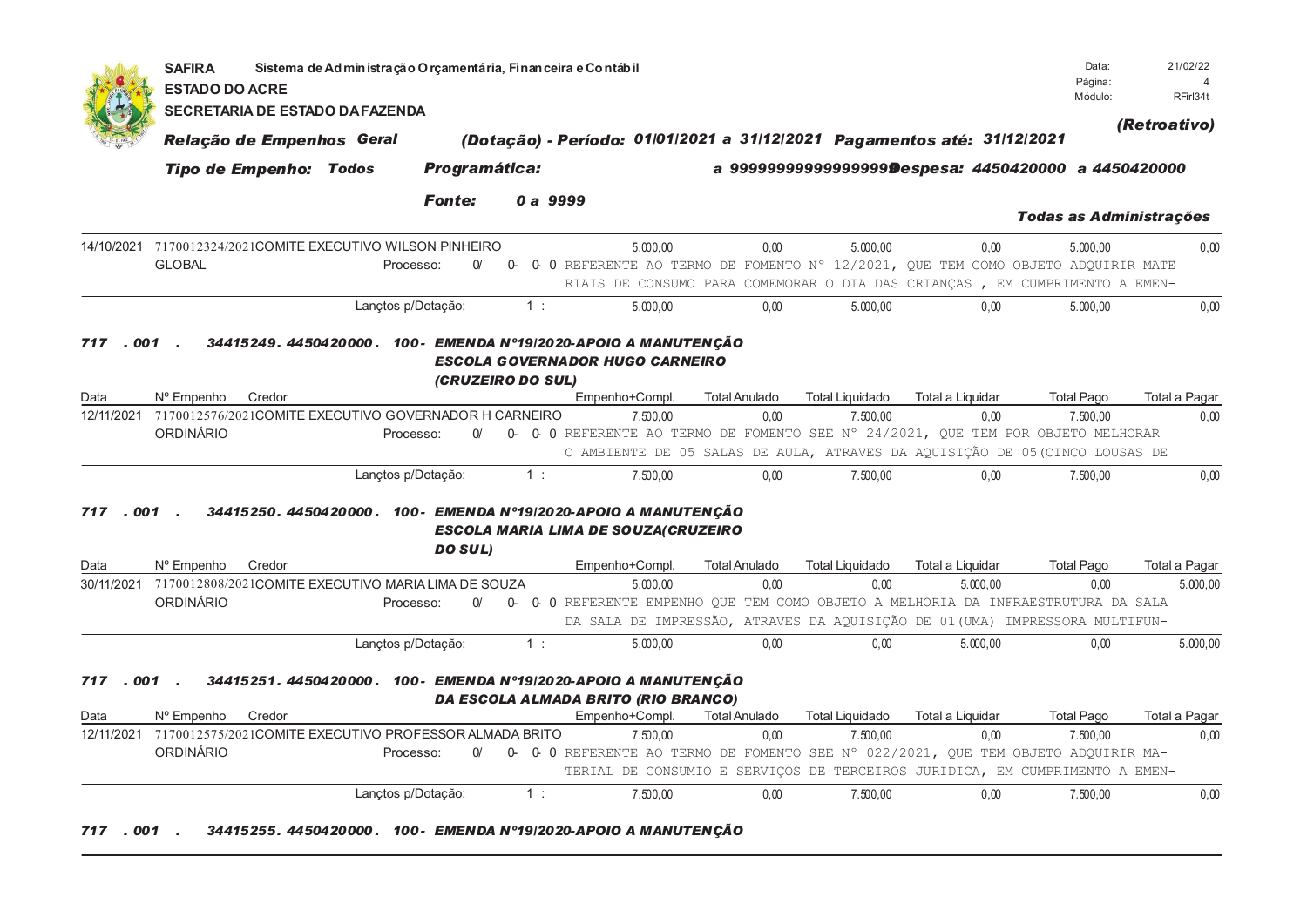|                    | <b>SAFIRA</b><br><b>ESTADO DO ACRE</b> |                               | Sistema de Administração O rçamentária, Financeira e Contábil        |                |          |                                                                                                                                                                    |                              |                                    |                              | Data:<br>Página:<br>Módulo:                           | 21/02/22<br>5<br>RFirl34t |
|--------------------|----------------------------------------|-------------------------------|----------------------------------------------------------------------|----------------|----------|--------------------------------------------------------------------------------------------------------------------------------------------------------------------|------------------------------|------------------------------------|------------------------------|-------------------------------------------------------|---------------------------|
|                    |                                        |                               | <b>SECRETARIA DE ESTADO DA FAZENDA</b>                               |                |          |                                                                                                                                                                    |                              |                                    |                              |                                                       |                           |
|                    |                                        | Relação de Empenhos Geral     |                                                                      |                |          | (Dotação) - Período: 01/01/2021 a 31/12/2021 Pagamentos até: 31/12/2021                                                                                            |                              |                                    |                              |                                                       | (Retroativo)              |
|                    |                                        | <b>Tipo de Empenho: Todos</b> |                                                                      | Programática:  |          |                                                                                                                                                                    |                              |                                    |                              | a 9999999999999999999@espesa: 4450420000 a 4450420000 |                           |
|                    |                                        |                               |                                                                      |                |          |                                                                                                                                                                    |                              |                                    |                              |                                                       |                           |
|                    |                                        |                               |                                                                      | <b>Fonte:</b>  | 0 a 9999 |                                                                                                                                                                    |                              |                                    |                              | <b>Todas as Administrações</b>                        |                           |
|                    |                                        |                               |                                                                      | <b>BRANCO)</b> |          | DA ESCOLA JOSÉ RIBAMAR BATISTA (RIO                                                                                                                                |                              |                                    |                              |                                                       |                           |
| Data               | N° Empenho                             | Credor                        |                                                                      |                |          | Empenho+Compl.                                                                                                                                                     | <b>Total Anulado</b>         | <b>Total Liquidado</b>             | <b>Total a Liquidar</b>      | <b>Total Pago</b>                                     | Total a Pagar             |
| 18/11/2021         |                                        |                               | 7170012637/2021COMITE EXECUTIVO JOSE RIBAMAR BATISTA                 |                |          | 7.500.00                                                                                                                                                           | 0.00                         | 0.00                               | 7.500.00                     | 0.00                                                  | 7.500.00                  |
|                    | ORDINÁRIO                              |                               | Processo:                                                            | $\Omega$       |          | 0- 0-0 REFERENTE AO TERMO DE FOMENTO Nº26/2021, QUE TEM COMO OBJETO A AQUISIÇÃO DE<br>EQUIPAMENTOS TECNOLÓGICOS DE PROJEÇÃO , SOM E DE AR CONDICIONADO PARA ESTRU- |                              |                                    |                              |                                                       |                           |
|                    |                                        |                               | Lançtos p/Dotação:                                                   |                | 1:       | 7.500,00                                                                                                                                                           | 0,00                         | 0,00                               | 7.500,00                     | 0,00                                                  | 7.500,00                  |
| Data<br>05/11/2021 | Nº Empenho<br>ORDINÁRIO                | Credor                        | 7170012530/2021COMITE EXECUTIVO LUIZ ANTONIO M PEDREIRA<br>Processo: | $\Omega$       |          | Empenho+Compl.<br>5.000.00<br>0- 0- 0 REFERENTE AO TERMO DE FOMENTO Nº19/2021, QUE TEM COMO OBJETO A AQUISIÇÃO DE                                                  | <b>Total Anulado</b><br>0.00 | <b>Total Liquidado</b><br>5.000.00 | Total a Liquidar<br>0.00     | <b>Total Pago</b><br>5.000.00                         | Total a Pagar<br>0.00     |
|                    |                                        |                               |                                                                      |                |          | MATERIAL DE CONSUMO, PARA PROMOVER MELHORIAS NOS PROCESSOS ADM. E PEDAGÓ-                                                                                          |                              |                                    |                              |                                                       |                           |
|                    |                                        |                               | Lançtos p/Dotação:                                                   |                | 1:       | 5.000,00                                                                                                                                                           | 0.00                         | 5.000,00                           | 0,00                         | 5.000,00                                              | 0.00                      |
| 717.001            |                                        | Credor                        |                                                                      | <b>BRANCO)</b> |          | 34415258. 4450420000. 100- EMENDA Nº19/2020-APOIO A MANUTENÇÃO<br>DA ESCOLA ALCIMAR NUNES LEITÃO (RIO                                                              |                              | <b>Total Liquidado</b>             |                              |                                                       |                           |
| Data<br>17/11/2021 | Nº Empenho                             |                               | 7170012603/2021COMITE EXECUTIVO ALCIMAR NUNES LEITAO                 |                |          | Empenho+Compl.<br>5.000.00                                                                                                                                         | <b>Total Anulado</b><br>0.00 | 0.00                               | Total a Liquidar<br>5.000.00 | <b>Total Pago</b><br>0.00                             | Total a Pagar<br>5.000.00 |
|                    | <b>ORDINÁRIO</b>                       |                               | Processo:                                                            | $\Omega$       | 0-       | 0 0 REFERENTE AO TERMO DE FOMENTO Nº 18/2020, QUE TEM COMO OBJETO A AQUISIÇÃO<br>DE MATERIAL DE CONSUMO EM CUMPRIMENTO À EMENDA PARLAMENTAR N°19/2020.             |                              |                                    |                              |                                                       |                           |
|                    |                                        |                               | Lançtos p/Dotação:                                                   |                | 1:       | 5.000,00                                                                                                                                                           | 0.00                         | 0,00                               | 5.000,00                     | 0,00                                                  | 5.000,00                  |
| 717.001<br>Data    | Nº Empenho                             | Credor                        |                                                                      | <b>BRANCO)</b> |          | 34415260. 4450420000. 100- EMENDA N°19/2020-APOIO A MANUTENÇÃO<br><b>ESCOLA SERAFIM DA SILVA SALGADO(RIO</b><br>Empenho+Compl.                                     | <b>Total Anulado</b>         | <b>Total Liquidado</b>             | Total a Liquidar             | <b>Total Pago</b>                                     | Total a Pagar             |
| 29/09/2021         |                                        |                               | 7170012140/2021COMITE EXEC SERAFIM DA SILVA SALGADO                  |                |          | 7.500,00                                                                                                                                                           | 0,00                         | 7.500,00                           | 0,00                         | 7.500,00                                              | 0,00                      |
|                    | ORDINÁRIO                              |                               | Processo:                                                            | $\Omega$       |          | 0 0 REFERENTE AO CONVENIO SEE Nº 012/2021, FIRMADO ENTRE A SEE E O COMITE EXE-                                                                                     |                              |                                    |                              |                                                       |                           |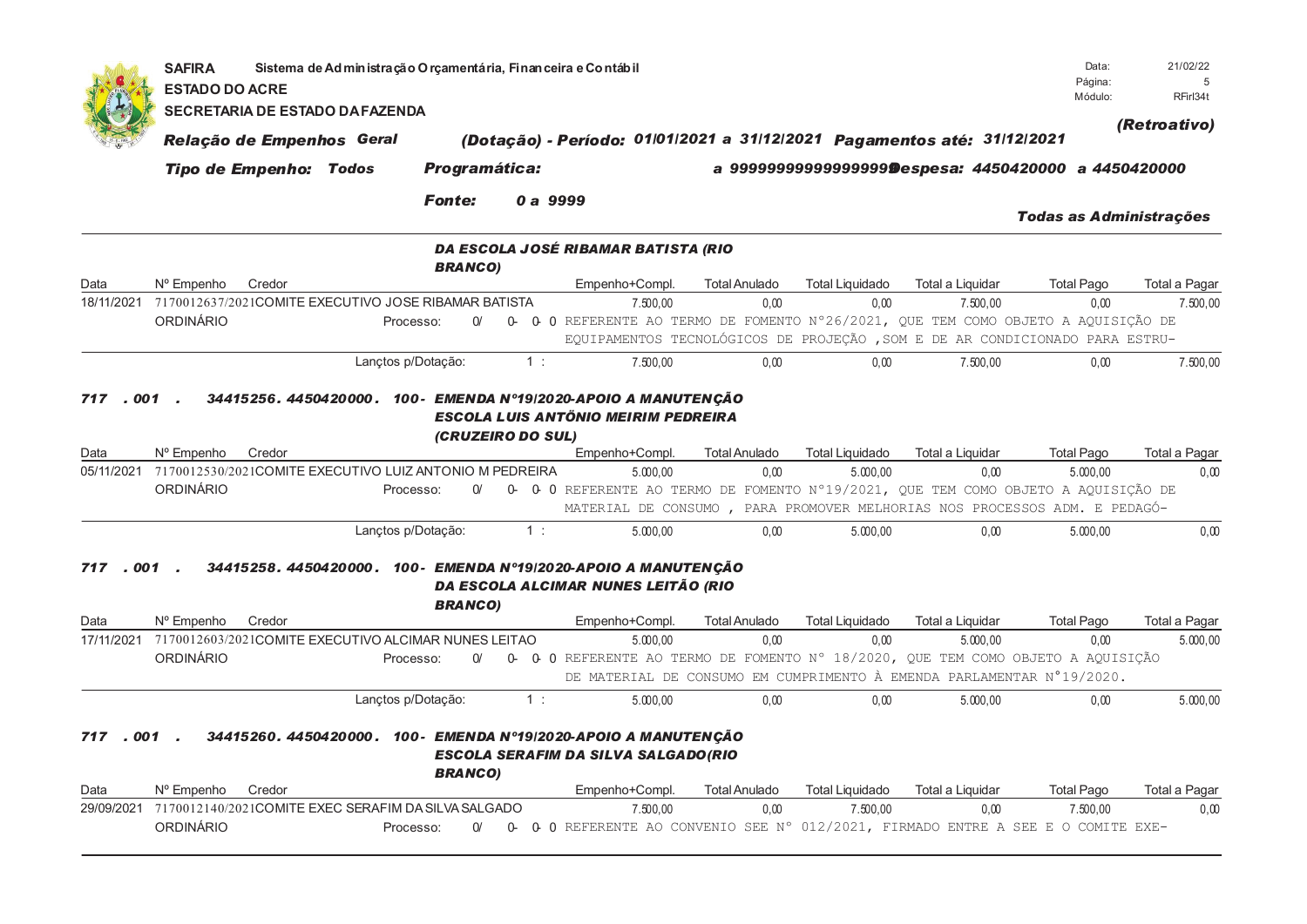| <b>SECRETARIA DE ESTADO DA FAZENDA</b> |                                                                                                  |                                                            |                                                                                                                                                                                                   |                                                                                                                           | Sistema de Administração O rçamentária, Finan ceira e Contábil |                                                                             |                                                                                                                                                                                                                                                                                                                                                           |                                          | Data:<br>Página:<br>Módulo:       | 6<br>RFirl34t                                                                                                                                                                                                                                                                                                                                                                                                                                                                                                                                                                                                                                                                                                                                   |
|----------------------------------------|--------------------------------------------------------------------------------------------------|------------------------------------------------------------|---------------------------------------------------------------------------------------------------------------------------------------------------------------------------------------------------|---------------------------------------------------------------------------------------------------------------------------|----------------------------------------------------------------|-----------------------------------------------------------------------------|-----------------------------------------------------------------------------------------------------------------------------------------------------------------------------------------------------------------------------------------------------------------------------------------------------------------------------------------------------------|------------------------------------------|-----------------------------------|-------------------------------------------------------------------------------------------------------------------------------------------------------------------------------------------------------------------------------------------------------------------------------------------------------------------------------------------------------------------------------------------------------------------------------------------------------------------------------------------------------------------------------------------------------------------------------------------------------------------------------------------------------------------------------------------------------------------------------------------------|
|                                        |                                                                                                  |                                                            |                                                                                                                                                                                                   |                                                                                                                           |                                                                |                                                                             |                                                                                                                                                                                                                                                                                                                                                           |                                          |                                   |                                                                                                                                                                                                                                                                                                                                                                                                                                                                                                                                                                                                                                                                                                                                                 |
|                                        |                                                                                                  |                                                            |                                                                                                                                                                                                   |                                                                                                                           |                                                                |                                                                             |                                                                                                                                                                                                                                                                                                                                                           |                                          |                                   | (Retroativo)                                                                                                                                                                                                                                                                                                                                                                                                                                                                                                                                                                                                                                                                                                                                    |
|                                        |                                                                                                  |                                                            |                                                                                                                                                                                                   |                                                                                                                           |                                                                |                                                                             |                                                                                                                                                                                                                                                                                                                                                           |                                          |                                   |                                                                                                                                                                                                                                                                                                                                                                                                                                                                                                                                                                                                                                                                                                                                                 |
|                                        |                                                                                                  |                                                            |                                                                                                                                                                                                   |                                                                                                                           |                                                                |                                                                             |                                                                                                                                                                                                                                                                                                                                                           |                                          |                                   |                                                                                                                                                                                                                                                                                                                                                                                                                                                                                                                                                                                                                                                                                                                                                 |
|                                        |                                                                                                  |                                                            |                                                                                                                                                                                                   |                                                                                                                           |                                                                |                                                                             |                                                                                                                                                                                                                                                                                                                                                           |                                          | Todas as Administrações           |                                                                                                                                                                                                                                                                                                                                                                                                                                                                                                                                                                                                                                                                                                                                                 |
|                                        |                                                                                                  |                                                            |                                                                                                                                                                                                   |                                                                                                                           |                                                                |                                                                             |                                                                                                                                                                                                                                                                                                                                                           |                                          |                                   |                                                                                                                                                                                                                                                                                                                                                                                                                                                                                                                                                                                                                                                                                                                                                 |
|                                        |                                                                                                  |                                                            |                                                                                                                                                                                                   |                                                                                                                           | 7.500.00                                                       | 0.00                                                                        | 7.500.00                                                                                                                                                                                                                                                                                                                                                  | 0.00                                     | 7.500.00                          | 0.00                                                                                                                                                                                                                                                                                                                                                                                                                                                                                                                                                                                                                                                                                                                                            |
| Credor                                 |                                                                                                  |                                                            |                                                                                                                                                                                                   |                                                                                                                           |                                                                | <b>Total Anulado</b>                                                        | <b>Total Liquidado</b>                                                                                                                                                                                                                                                                                                                                    | Total a Liquidar                         | <b>Total Pago</b>                 | Total a Pagar                                                                                                                                                                                                                                                                                                                                                                                                                                                                                                                                                                                                                                                                                                                                   |
|                                        |                                                                                                  |                                                            |                                                                                                                                                                                                   |                                                                                                                           | 10.000,00                                                      | 0,00                                                                        | 10.000,00                                                                                                                                                                                                                                                                                                                                                 | 0,00                                     | 10.000,00                         | 0,00                                                                                                                                                                                                                                                                                                                                                                                                                                                                                                                                                                                                                                                                                                                                            |
|                                        |                                                                                                  | $\Omega$                                                   | <b>0</b>                                                                                                                                                                                          |                                                                                                                           |                                                                |                                                                             |                                                                                                                                                                                                                                                                                                                                                           |                                          |                                   |                                                                                                                                                                                                                                                                                                                                                                                                                                                                                                                                                                                                                                                                                                                                                 |
|                                        |                                                                                                  |                                                            |                                                                                                                                                                                                   |                                                                                                                           |                                                                |                                                                             |                                                                                                                                                                                                                                                                                                                                                           |                                          |                                   |                                                                                                                                                                                                                                                                                                                                                                                                                                                                                                                                                                                                                                                                                                                                                 |
|                                        |                                                                                                  |                                                            |                                                                                                                                                                                                   |                                                                                                                           |                                                                |                                                                             |                                                                                                                                                                                                                                                                                                                                                           |                                          |                                   |                                                                                                                                                                                                                                                                                                                                                                                                                                                                                                                                                                                                                                                                                                                                                 |
|                                        |                                                                                                  |                                                            |                                                                                                                                                                                                   |                                                                                                                           |                                                                |                                                                             |                                                                                                                                                                                                                                                                                                                                                           |                                          |                                   | Total a Pagar                                                                                                                                                                                                                                                                                                                                                                                                                                                                                                                                                                                                                                                                                                                                   |
|                                        |                                                                                                  |                                                            |                                                                                                                                                                                                   |                                                                                                                           | 5.000.00                                                       | 0.00                                                                        | 5.000.00                                                                                                                                                                                                                                                                                                                                                  | 0.00                                     | 5.000.00                          | 0.00                                                                                                                                                                                                                                                                                                                                                                                                                                                                                                                                                                                                                                                                                                                                            |
|                                        |                                                                                                  | $\Omega$                                                   | 0-                                                                                                                                                                                                |                                                                                                                           |                                                                |                                                                             |                                                                                                                                                                                                                                                                                                                                                           |                                          |                                   |                                                                                                                                                                                                                                                                                                                                                                                                                                                                                                                                                                                                                                                                                                                                                 |
|                                        |                                                                                                  |                                                            |                                                                                                                                                                                                   |                                                                                                                           |                                                                |                                                                             |                                                                                                                                                                                                                                                                                                                                                           |                                          |                                   |                                                                                                                                                                                                                                                                                                                                                                                                                                                                                                                                                                                                                                                                                                                                                 |
|                                        |                                                                                                  |                                                            |                                                                                                                                                                                                   |                                                                                                                           | 5.000.00                                                       | 0.00                                                                        | 5.000.00                                                                                                                                                                                                                                                                                                                                                  | 0.00                                     | 5.000.00                          | 0.00                                                                                                                                                                                                                                                                                                                                                                                                                                                                                                                                                                                                                                                                                                                                            |
| Credor                                 | Lançtos p/Dotação:                                                                               | O/                                                         | 1:                                                                                                                                                                                                |                                                                                                                           | 5.000.00<br>5.000,00                                           | <b>Total Anulado</b><br>0.00<br>0,00                                        | <b>Total Liquidado</b><br>0.00<br>0,00                                                                                                                                                                                                                                                                                                                    | Total a Liquidar<br>5.000.00<br>5.000,00 | <b>Total Pago</b><br>0.00<br>0,00 | Total a Pagar<br>5.000.00<br>5.000,00                                                                                                                                                                                                                                                                                                                                                                                                                                                                                                                                                                                                                                                                                                           |
| .001                                   | N° Empenho<br>ORDINÁRIO<br>. 001<br>Nº Empenho<br>Credor<br>ORDINÁRIO<br>N° Empenho<br>ORDINÁRIO | Relação de Empenhos Geral<br><b>Tipo de Empenho: Todos</b> | <b>Fonte:</b><br>Lanctos p/Dotacão:<br><b>WALTER)</b><br>Processo:<br>Lançtos p/Dotação:<br>20/09/2021 7170012039/2021COMITE EXECUTIVO SAO MIGUEL<br>Processo:<br>Lanctos p/Dotação:<br>Processo: | 7170012135/2021COMITE EXECUTIVO BORGES DE AQUINO<br><b>BRANCO)</b><br>7170012887/2021COMITE EXECUTIVO LEONCIO DE CARVALHO | Programática:<br>1:<br>1:<br>1:                                | 0 a 9999<br>Empenho+Compl.<br>10.000,00<br>Empenho+Compl.<br>Empenho+Compl. | 34415261.4450420000.100-EMENDA N°19/2020-APOIO A MANUTENÇÃO<br><b>DA ESCOLA BORGES DE AQUINO (PORTO</b><br>0.00<br>34415263.4450420000.100-EMENDA N°19/2020-APOIO A MANUTENÇÃO<br><b>ESCOLA RURAL SÃO MIGUEL (XAPURI)</b><br><b>Total Anulado</b><br>34415265. 4450420000. 100- EMENDA Nº19/2020-APOIO A MANUTENÇÃO<br>DA ESCOLA LEÖNCIO DE CARVALHO (RIO | 10.000,00<br><b>Total Liquidado</b>      | 0,00<br>Total a Liquidar          | (Dotação) - Período: 01/01/2021 a 31/12/2021 Pagamentos até: 31/12/2021<br>a 9999999999999999999Despesa: 4450420000 a 4450420000<br>CUTIVO SERAFIM DA SILVA SALGADO, QUE TEM COMO OBJETO A AQUISIÇÃO DE TODOS<br>0 0 REFERENTE AO CONVENIO SEE Nº 011/2021, FIRMADO ENTRE A SEE E O COMITE EXE-<br>CUTIVO BORGES DE AQUINO, QUE TEM COMO OBJETO A AQUISIÇÃO DE EQUIPAMENTO DE<br>10.000,00<br><b>Total Pago</b><br>0 O PROVENIENTE DE REPASSE, QUE TEM POR OBJETO AQUISIÇÃO E INSTALAÇÃO DE CÂMERAS<br>DE SEGURANÇA E MATERIAL DE CONSUMO PARA A ESCOLA ESTADUAL SÃO MIGUEL, NO<br>0 0 REF. EMPENHO QUE TEM COMO OBJETO APOIAR O PROJETO APOIAR O PROJETO "LER PA-<br>RA ESCREVER", DESTINADO A ALUNOS DE 6° ANO QUE TEM DIFIC.NA LEITURA E ES- |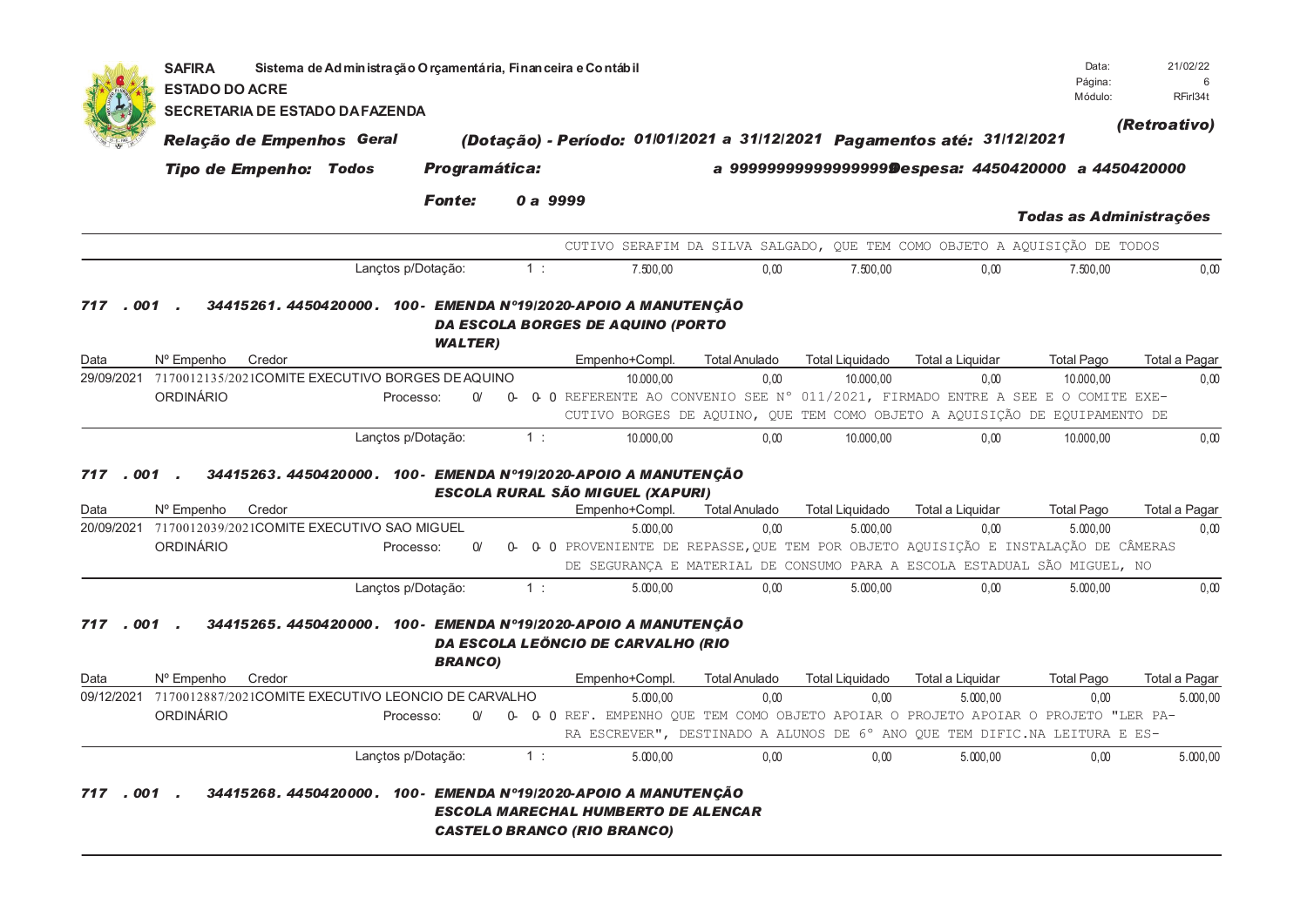|                    | <b>SAFIRA</b><br><b>ESTADO DO ACRE</b><br><b>SECRETARIA DE ESTADO DA FAZENDA</b>     | Sistema de Administração O rçamentária, Finan ceira e Contábil |               |                        |                                                                                                                                                                                             |                              |                                    |                          | Data:<br>Página:<br>Módulo:                           | 21/02/22<br>$\overline{7}$<br>RFirl34t |
|--------------------|--------------------------------------------------------------------------------------|----------------------------------------------------------------|---------------|------------------------|---------------------------------------------------------------------------------------------------------------------------------------------------------------------------------------------|------------------------------|------------------------------------|--------------------------|-------------------------------------------------------|----------------------------------------|
|                    | Relação de Empenhos Geral                                                            |                                                                |               |                        | (Dotação) - Período: 01/01/2021 a 31/12/2021 Pagamentos até: 31/12/2021                                                                                                                     |                              |                                    |                          |                                                       | (Retroativo)                           |
|                    | <b>Tipo de Empenho: Todos</b>                                                        |                                                                | Programática: |                        |                                                                                                                                                                                             |                              |                                    |                          | a 9999999999999999999Despesa: 4450420000 a 4450420000 |                                        |
|                    |                                                                                      |                                                                | <b>Fonte:</b> | 0 a 9999               |                                                                                                                                                                                             |                              |                                    |                          | <b>Todas as Administrações</b>                        |                                        |
| Data               | N° Empenho<br>Credor                                                                 |                                                                |               |                        | Empenho+Compl.                                                                                                                                                                              | <b>Total Anulado</b>         | <b>Total Liquidado</b>             | Total a Liquidar         | <b>Total Pago</b>                                     | Total a Pagar                          |
| 29/09/2021         | 7170012138/2021COMITE EXEC MAL HUMBERTO DE AC BRANCO<br>ORDINÁRIO                    | Processo:                                                      | $\Omega$      |                        | 10.000,00<br>0- 0-0 REFERENTE CONVENIO SEE N° 09/2021, FIRMADO ENTRE A SEE E O COMITE EXECUTI-<br>VO MARECHAL HUMBERTO DE ALENCAR CASTELO BRANCO, QUE TEM COMO OBJETO A AQUI-               | 0.00                         | 10.000,00                          | 0.00                     | 10.000.00                                             | 0,00                                   |
|                    |                                                                                      | Lançtos p/Dotação:                                             |               | 1:                     | 10.000,00                                                                                                                                                                                   | 0.00                         | 10.000,00                          | 0.00                     | 10.000,00                                             | 0,00                                   |
| Data<br>29/11/2021 | N° Empenho<br>Credor<br>7170012781/2021COMITE EXECUTIVO ABSOLON MOREIRA<br>ORDINÁRIO | Processo:                                                      | $\alpha$      | (CRUZEIRO DO SUL)<br>0 | Empenho+Compl.<br>7.500,00<br>0 0 EMPENHO REFERENTE AO TERMO DE FORMENTO SEE N° 029/2021, QUE TEM COMO OBJETO<br>ADQUIRIR EQUIPAMENTO E MATERIAL PERMANENTE, MATERIAL DE CONSUMO E SERVIÇOS | <b>Total Anulado</b><br>0.00 | <b>Total Liquidado</b><br>7.500,00 | Total a Liquidar<br>0.00 | <b>Total Pago</b><br>0.00                             | Total a Pagar<br>7.500,00              |
|                    |                                                                                      | Lançtos p/Dotação:                                             |               | 1:                     | 7.500,00                                                                                                                                                                                    | 0.00                         | 7.500,00                           | 0,00                     | 0,00                                                  | 7.500,00                               |
| 717<br>. 001       |                                                                                      |                                                                | (RIO BRANCO)  |                        | 34415270. 4450420000. 100- EMENDA N°19/2020-APOIO A MANUTENÇÃO<br>DA ESCOLA MARIA ANGÉLICA DE CASTRO                                                                                        |                              |                                    |                          |                                                       |                                        |
| Data               | N° Empenho<br>Credor                                                                 |                                                                |               |                        | Empenho+Compl.                                                                                                                                                                              | <b>Total Anulado</b>         | <b>Total Liquidado</b>             | Total a Liquidar         | <b>Total Pago</b>                                     | Total a Pagar                          |
|                    | 28/10/2021 7170012493/2021COMITE EXEC PROF MARIA ANGELICA CASTRO<br>ORDINÁRIO        | Processo:                                                      | $\Omega$      |                        | 5.000,00<br>0- 0-0 REFERENTE AO TERMO DE FOMENTO N°011/2021, QUE TEM COMO OBJETO ADQUIRIR<br>MATERIAL DE CONSUMO, EM CUMPRIMENTO A EMENDA PARLAMENTAR Nº 19/2020.                           | 0,00                         | 5.000,00                           | 0,00                     | 5.000.00                                              | 0,00                                   |
|                    |                                                                                      | Lançtos p/Dotação:                                             |               | 1:                     | 5.000,00                                                                                                                                                                                    | 0.00                         | 5.000,00                           | 0,00                     | 5.000,00                                              | 0,00                                   |
| 717.001.<br>Data   | Nº Empenho<br>Credor                                                                 |                                                                |               | -CAIS (RIO BRANCO)     | 34415285. 4450420000. 100- EMENDA N°18/2020-APOIO AS AÇÕES DO<br>CENTRO ACREANO DE INTEGRAÇÃO SOCIAL<br>Empenho+Compl.                                                                      | <b>Total Anulado</b>         | <b>Total Liquidado</b>             | Total a Liquidar         | <b>Total Pago</b>                                     | Total a Pagar                          |
|                    | 22/11/2021 7170012701/2021CAIS CENTRO ACRIANO DE INTEGRACAO SOCIAL                   |                                                                |               |                        | 250.000,00                                                                                                                                                                                  | 250.000.00                   | 0.00                               | 0.00                     | 0.00                                                  | 0.00                                   |
|                    | ORDINÁRIO                                                                            | Processo:                                                      | $\alpha$      |                        | 0- 0- 0 REFERENTE AO TERMO DE FOMENTO N°25/2021, EM FAVOR DO CENTRO ACRIANO DE INTE<br>GRAÇÃO SOCIAL-CAIS, QUE TEM COMO OBJETO REALIZAR AULAS DE REFORÇO ESCOLAR                            |                              |                                    |                          |                                                       |                                        |
|                    | 09/12/2021 7170012882/2021CAIS CENTRO ACRIANO DE INTEGRACAO SOCIAL                   |                                                                |               |                        | 250.000,00                                                                                                                                                                                  | 0,00                         | 150.000,00                         | 100.000,00               | 150.000,00                                            | 100.000,00                             |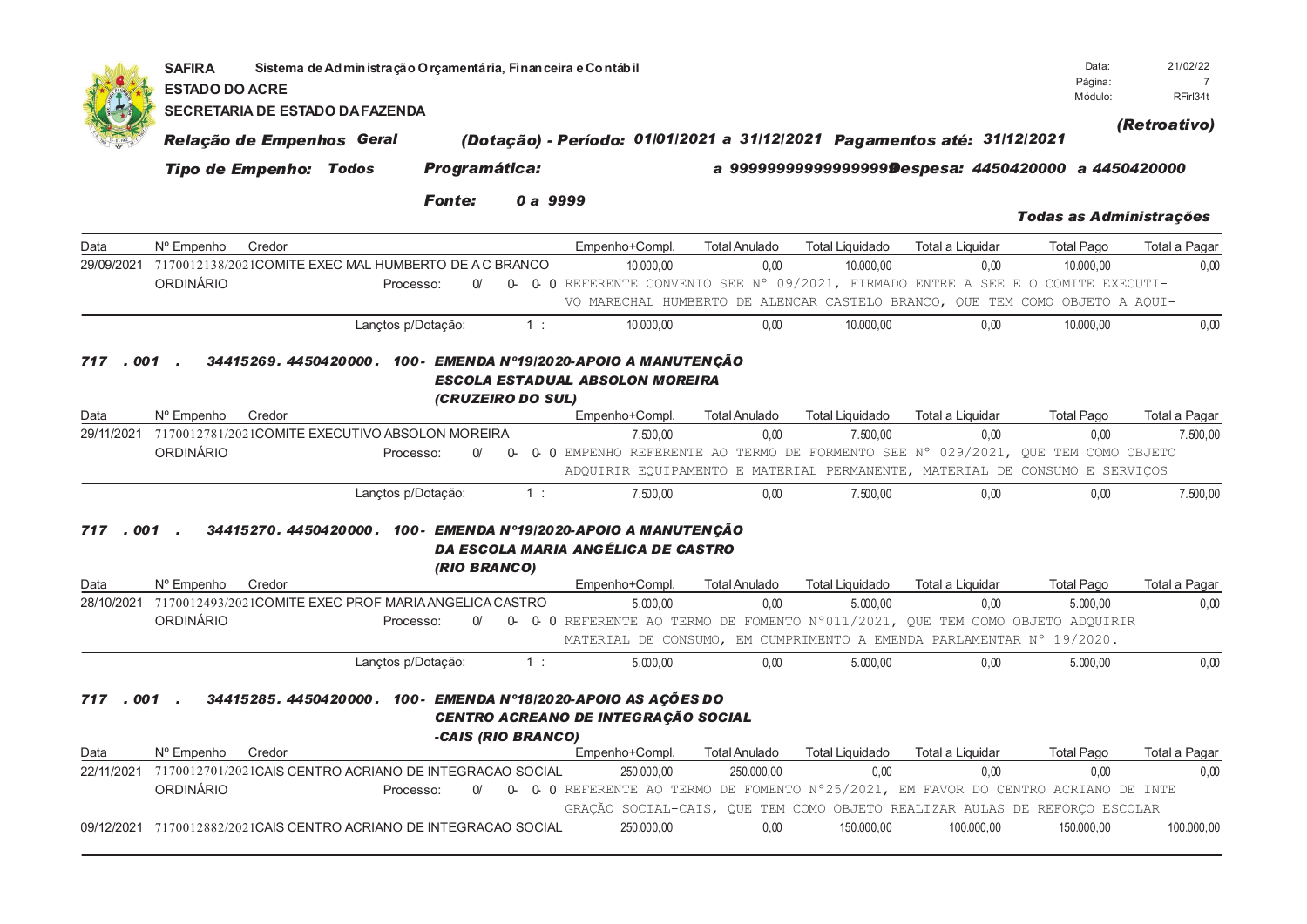|                      | <b>SAFIRA</b><br><b>ESTADO DO ACRE</b>                                               | Sistema de Administração Orçamentária, Financeira e Contábil |               |    |    |                                                                                                                              |                              |                                                                                                             |                                | Data:<br>Página:          | 21/02/22<br>Я.              |
|----------------------|--------------------------------------------------------------------------------------|--------------------------------------------------------------|---------------|----|----|------------------------------------------------------------------------------------------------------------------------------|------------------------------|-------------------------------------------------------------------------------------------------------------|--------------------------------|---------------------------|-----------------------------|
|                      | <b>SECRETARIA DE ESTADO DA FAZENDA</b>                                               |                                                              |               |    |    |                                                                                                                              |                              |                                                                                                             |                                | Módulo:                   | RFirl34t                    |
|                      | Relação de Empenhos Geral                                                            |                                                              |               |    |    | (Dotação) - Período: 01/01/2021 a 31/12/2021 Pagamentos até: 31/12/2021                                                      |                              |                                                                                                             |                                |                           | (Retroativo)                |
|                      | <b>Tipo de Empenho: Todos</b>                                                        |                                                              | Programática: |    |    |                                                                                                                              |                              | a 9999999999999999999 Despesa: 4450420000 a 4450420000                                                      |                                |                           |                             |
|                      |                                                                                      |                                                              | <b>Fonte:</b> |    |    | 0 a 9999                                                                                                                     |                              |                                                                                                             |                                |                           |                             |
|                      |                                                                                      |                                                              |               |    |    |                                                                                                                              |                              |                                                                                                             |                                | Todas as Administrações   |                             |
|                      | <b>GLOBAL</b>                                                                        | Processo:                                                    | $\alpha$      |    |    | 0- 0- 0 REFERENTE AO TERMO DE FORMENTO N° 25/2021, EM FAVOR DO CENTRO ACRIANO DE                                             |                              | INTEGRAÇÃO SOCIAL-CAIS, QUE TEM COMO OBJETO REALIZAR AULAS DE REFORÇO ES-                                   |                                |                           |                             |
|                      |                                                                                      | Lançtos p/Dotação:                                           |               |    | 2: | 500.000,00                                                                                                                   | 250.000,00                   | 150.000,00                                                                                                  | 100.000,00                     | 150.000,00                | 100.000,00                  |
| Data                 | N° Empenho<br>Credor<br>21/12/2021 7170013018/2021INSTITUTO BEM - ESTAR<br>ORDINÁRIO | Processo:                                                    | $\Omega$      | 0- |    | Empenho+Compl.<br>250.000,00<br>0 O PROVENIENTE A SOLICITAÇÃO QUE TEM COMO OBJETO FOMENTO DE ATIVIDADES EDUCA-               | <b>Total Anulado</b><br>0,00 | <b>Total Liquidado</b><br>0,00<br>CIONAIS E ESPORTIVAS NOS MUNICÍPIOS DO ESTADO DO ACRE COM FORNECIMENTO DE | Total a Liquidar<br>250.000,00 | <b>Total Pago</b><br>0,00 | Total a Pagar<br>250.000,00 |
|                      |                                                                                      | Lançtos p/Dotação:                                           |               |    | 1: | 250,000.00                                                                                                                   | 0.00                         | 0.00                                                                                                        | 250.000,00                     | 0.00                      | 250.000,00                  |
| . 001<br>717<br>Data | N° Empenho<br>Credor                                                                 |                                                              | (RIO BRANCO)  |    |    | 34415321. 4450420000. 100- EMENDA N°24/2020-APOIO AS AÇÕES DA<br><b>FEDERAÇÃO ACREANA DE TÊNIS DE MESA</b><br>Empenho+Compl. | <b>Total Anulado</b>         | <b>Total Liquidado</b>                                                                                      | Total a Liquidar               | <b>Total Pago</b>         | Total a Pagar               |
| 29/11/2021           | 7170012777/2021GALVEZ ESPORTE CLUBE                                                  |                                                              |               |    |    | 20.000.00                                                                                                                    | 20.000,00                    | 0,00                                                                                                        | 0,00                           | 0,00                      | 0,00                        |
|                      | ORDINÁRIO                                                                            | Processo:                                                    | $\Omega$      | 0- |    | 0 0 REFERENTE EMPENHO QUE TEM COMO OBJETO O APOIO A CATEGORIA DE BASE DO GALVEZ                                              |                              | ESPORTE CLUBE ATRAVES DA CONSTRUÇÃO DE UM ALOJAMENTO PARA OS JOVENS QUE NÃO                                 |                                |                           |                             |
| 29/11/2021           | 7170012779/2021GALVEZ ESPORTE CLUBE                                                  |                                                              |               |    |    | 20.000.00                                                                                                                    | 20.000,00                    | 0.00                                                                                                        | 0.00                           | 0.00                      | 0,00                        |
|                      | ORDINÁRIO                                                                            | Processo:                                                    | $\Omega$      |    |    | 0 0 REFERENTE EMPENHO EM CUMPRIMENTO A EMENDA PARLAMENTAR N° 24/2020. APOIO                                                  |                              | ÀS ACÕES DA FEDERAÇÃO ACREANA DE TENIS DE MESA.                                                             |                                |                           |                             |
|                      | 02/12/2021 7170012827/2021 FEDERACAO DE TENIS DE MESA DO ESTADO DO                   |                                                              |               |    |    | 20.000,00                                                                                                                    | 0.00                         | 0.00                                                                                                        | 20.000.00                      | 0.00                      | 20.000.00                   |
|                      | <b>ORDINÁRIO</b>                                                                     | Processo:                                                    | $\Omega$      |    |    | 0- 0- 0 REF. TERMO DE FORMENTO SEE/N° 31/2021, TEM POR OBJETO A CAPTAÇÃO DE RECUR-                                           |                              |                                                                                                             |                                |                           |                             |
|                      |                                                                                      |                                                              |               |    |    |                                                                                                                              |                              | SOS FINANCEIROS PARA AQUISIÇÃO DE MATÉRIAS DE CONSUMO E PERMANENTE, VISANDO                                 |                                |                           |                             |
| . 001<br>717         |                                                                                      | Lançtos p/Dotação:                                           |               |    | 3: | 60.000,00<br>34415322.4450420000. 100- EMENDA Nº24/2020-APOIO AS AÇÕES DA                                                    | 40.000,00                    | 0.00                                                                                                        | 20.000,00                      | 0.00                      | 20.000,00                   |
|                      |                                                                                      |                                                              | (RIO BRANCO)  |    |    | <b>FEDERAÇÃO ACREANA TÊNIS DE QUADRA</b>                                                                                     |                              |                                                                                                             |                                |                           |                             |
| Data                 | Nº Empenho<br>Credor                                                                 |                                                              |               |    |    | Empenho+Compl.                                                                                                               | <b>Total Anulado</b>         | <b>Total Liquidado</b>                                                                                      | Total a Liquidar               | <b>Total Pago</b>         | Total a Pagar               |
| 02/12/2021           | 7170012829/2021FEDERACAO ACREANA DE TENIS - FACT                                     |                                                              |               |    |    | 30.000,00                                                                                                                    | 30.000,00                    | 0,00                                                                                                        | 0,00                           | 0,00                      | 0,00                        |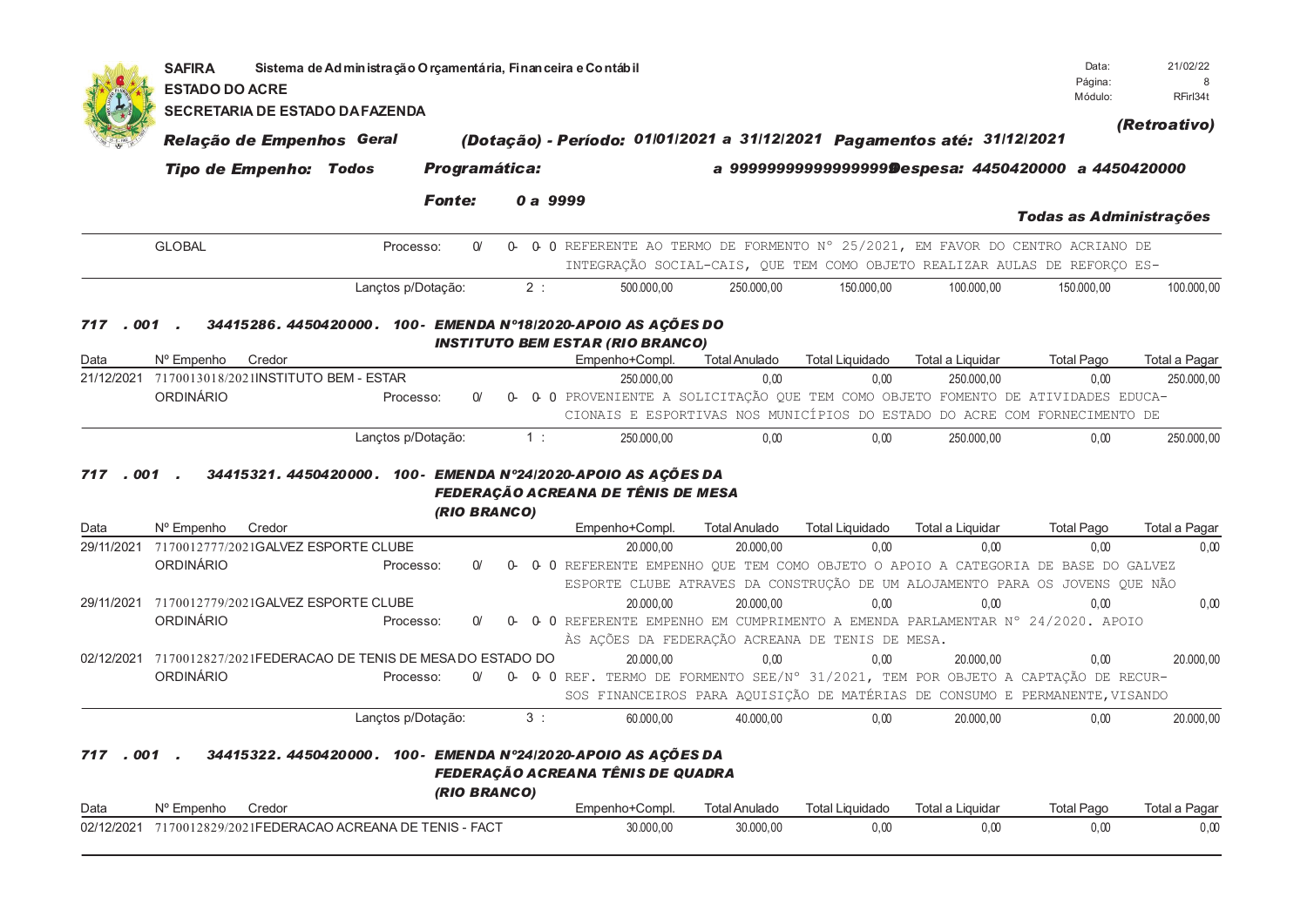|              | <b>SAFIRA</b><br><b>ESTADO DO ACRE</b>                                   | Sistema de Administração O rçamentária, Financeira e Contábil<br><b>SECRETARIA DE ESTADO DA FAZENDA</b> |                    |               |          |    |                                 |                                                                                         |                             |           |                        |                                                                              | Data:<br>Página:<br>Módulo:                                                                                                                                          | 21/02/22<br>q<br>RFirl34t |
|--------------|--------------------------------------------------------------------------|---------------------------------------------------------------------------------------------------------|--------------------|---------------|----------|----|---------------------------------|-----------------------------------------------------------------------------------------|-----------------------------|-----------|------------------------|------------------------------------------------------------------------------|----------------------------------------------------------------------------------------------------------------------------------------------------------------------|---------------------------|
|              |                                                                          | Relação de Empenhos Geral                                                                               |                    |               |          |    |                                 |                                                                                         |                             |           |                        | (Dotação) - Período: 01/01/2021 a 31/12/2021 Pagamentos até: 31/12/2021      |                                                                                                                                                                      | (Retroativo)              |
|              |                                                                          | <b>Tipo de Empenho: Todos</b>                                                                           |                    | Programática: |          |    |                                 |                                                                                         |                             |           |                        |                                                                              | a 9999999999999999999 Despesa: 4450420000 a 4450420000                                                                                                               |                           |
|              |                                                                          |                                                                                                         |                    | <b>Fonte:</b> |          |    | 0 a 9999                        |                                                                                         |                             |           |                        |                                                                              | <b>Todas as Administrações</b>                                                                                                                                       |                           |
|              | <b>ORDINÁRIO</b>                                                         |                                                                                                         | Processo:          |               | $\Omega$ |    |                                 |                                                                                         | FEDERAÇÃO ACREANA DE TÊNIS. |           |                        |                                                                              | 0 0 EMPENHO REFERENTE A EMENDA PARLAMENTAR N° 24/2020 EM APOIO AS AÇÕES DA                                                                                           |                           |
|              | 17/12/2021 7170013000/2021FEDERACAO ACREANA DE TENIS - FACT<br>ORDINÁRIO |                                                                                                         | Processo:          |               | $\Omega$ |    |                                 | 20.000.00                                                                               |                             | 0.00      | 0.00                   | 20.000.00                                                                    | 0.00<br>0- 0- O REFERENTE A SOLICITAÇÃO DE APOIO AS AÇÕES DA FEDERAÇÃO ACREANA DE TÊNIS,<br>EM CUMPRIMENTO A EMENDA PARLAMENTAR N°24/2020. DESPACHO SEE N°1854/2021. | 20.000,00                 |
| . 001<br>717 |                                                                          | 34415323. 4450420000. 100- EMENDA N°24/2020-APOIO AS AÇÕES DA                                           | Lançtos p/Dotação: |               |          | 2: |                                 | 50.000.00<br>ESCOLINHA DE FUTEBOL FÉLIX BESTENE<br><b>NETO - RECRIANÇA (RIO BRANCO)</b> |                             | 30.000.00 | 0.00                   | 20.000.00                                                                    | 0.00                                                                                                                                                                 | 20.000,00                 |
| Data         | Nº Empenho                                                               | Credor                                                                                                  |                    |               |          |    |                                 | Empenho+Compl.                                                                          | <b>Total Anulado</b>        |           | <b>Total Liquidado</b> | Total a Liquidar                                                             | <b>Total Pago</b>                                                                                                                                                    | Total a Pagar             |
| 08/10/2021   | 7170012302/2021PROGRAMARECRIANCA                                         |                                                                                                         |                    |               |          |    |                                 | 60.000,00                                                                               |                             | 0,00      | 60.000,00              | 0,00                                                                         | 60.000,00                                                                                                                                                            | 0,00                      |
|              | <b>GLOBAL</b>                                                            |                                                                                                         | Processo:          |               | $\alpha$ | 0- |                                 |                                                                                         |                             |           |                        |                                                                              | 0 0 REFERENTE AO TERMO DE FOMENTO N°12/2020, QUE TEM CCOMO OBJETO ADQUIRIR MATE<br>RIAL DE CONSUMO E CONTRATAR SERVIÇOS DE TERCEIROS, EM CUMPRIMENTO A EMENDA        |                           |
|              |                                                                          |                                                                                                         | Lançtos p/Dotação: |               |          | 1: |                                 | 60.000,00                                                                               |                             | 0.00      | 60.000.00              | 0.00                                                                         | 60.000.00                                                                                                                                                            | 0.00                      |
| .001<br>717  |                                                                          | 34415326. 4450420000. 100- EMENDA N°24/2020-APOIO AS AÇÕES DO                                           |                    |               |          |    |                                 | <b>GALVEZ ESPORTE CLUBE (RIO BRANCO)</b>                                                |                             |           |                        |                                                                              |                                                                                                                                                                      |                           |
| Data         | Nº Empenho                                                               | Credor                                                                                                  |                    |               |          |    |                                 | Empenho+Compl.                                                                          | <b>Total Anulado</b>        |           | <b>Total Liquidado</b> | Total a Liquidar                                                             | <b>Total Pago</b>                                                                                                                                                    | Total a Pagar             |
| 13/12/2021   | 7170012953/2021GALVEZ ESPORTE CLUBE                                      |                                                                                                         |                    |               |          |    |                                 | 80.000.00                                                                               |                             | 0.00      | 0.00                   | 80.000.00                                                                    | 0.00                                                                                                                                                                 | 80.000.00                 |
|              | ORDINÁRIO                                                                |                                                                                                         | Processo:          |               | $\Omega$ | 0- |                                 |                                                                                         |                             |           |                        |                                                                              | 0 0 PROVENIENTE SOLICITACÃO DE EMPENHO, EM FAVOR DE GALVEZ ESPORTE CLUBE, QUE                                                                                        |                           |
|              |                                                                          |                                                                                                         |                    |               |          |    |                                 |                                                                                         |                             |           |                        |                                                                              | TEM COMO OBJETO O APOIO A BASE E EQUIPE PROFISSIONAL PARA TREINAMENTO E PAR                                                                                          |                           |
|              |                                                                          |                                                                                                         | Lançtos p/Dotação: |               |          | 1: |                                 | 80.000,00                                                                               |                             | 0.00      | 0.00                   | 80.000.00                                                                    | 0.00                                                                                                                                                                 | 80.000,00                 |
| 717<br>Data  | $.001$ .<br>N° Empenho                                                   | 34415332. 4450420000. 100- EMENDA Nº34/2020-APOIO AS AÇÕES DA<br>Credor                                 |                    |               |          |    | <b>OS ACREANOS (RIO BRANCO)</b> | <b>FEDERAÇÃO DE DESPORTOS UNIVERSITÁRI</b><br>Empenho+Compl.                            | <b>Total Anulado</b>        |           | <b>Total Liquidado</b> | Total a Liquidar                                                             | <b>Total Pago</b>                                                                                                                                                    | Total a Pagar             |
| 17/12/2021   | 7170013002/2021FEDERACAO DE DESPORTOS UNIV. ACREANOS<br><b>GLOBAL</b>    |                                                                                                         | Processo:          |               | $\alpha$ |    |                                 | 20.000.00                                                                               |                             | 0.00      | 0.00                   | 20.000.00<br>DA FEDERAÇÃO DE DESPORTOS UNIVERSITÁRIOS ACREANOS (RIO BRANCO). | 0.00<br>0- 0- 0 PROVENIENTE EMENDA PARLAMENTAR N° 34/2020, TEM COMO OBJETO APOIAR AS AÇÕES                                                                           | 20.000.00                 |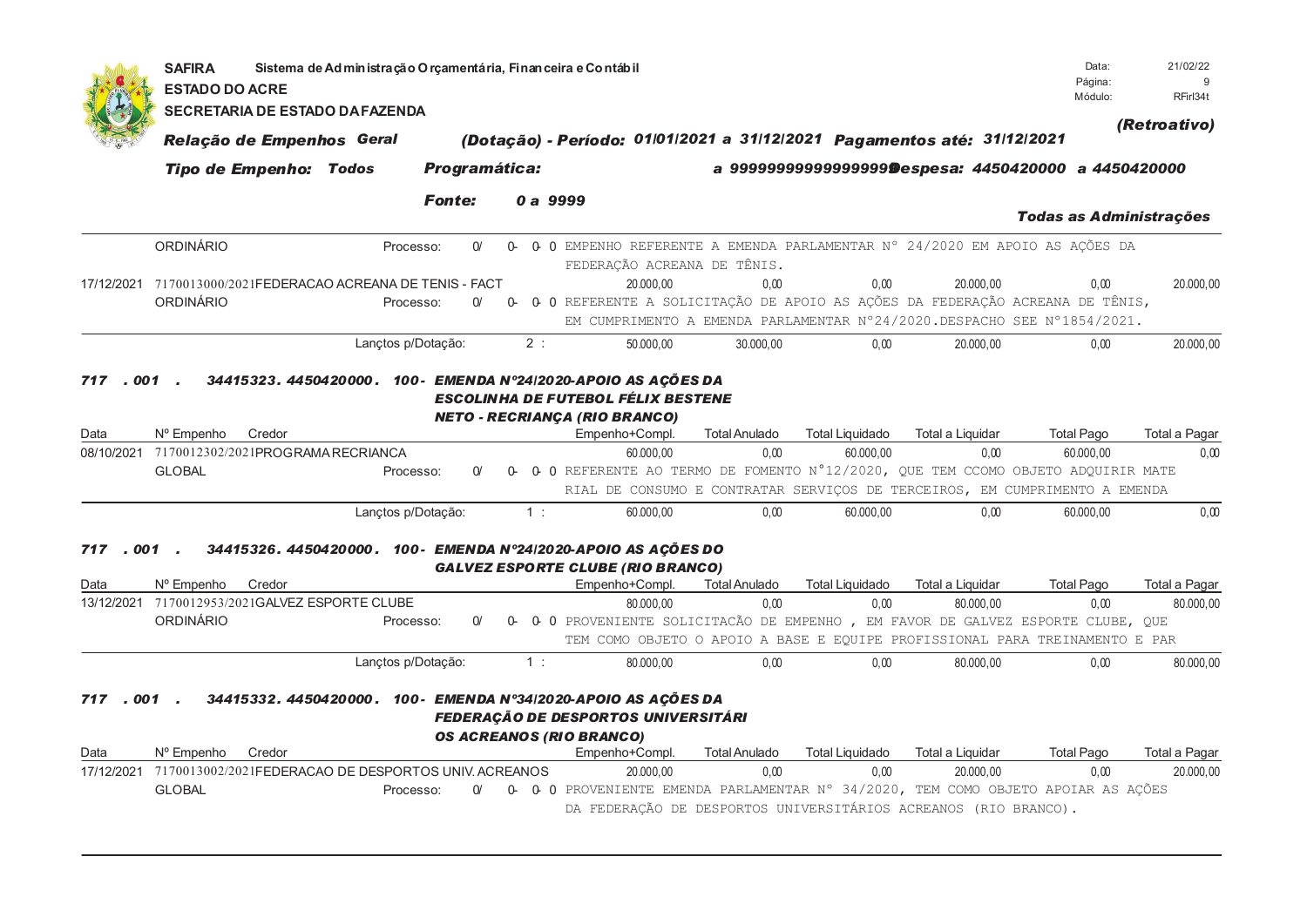|              | <b>SAFIRA</b><br><b>ESTADO DO ACRE</b>             | Sistema de Administração O rçamentária, Finan ceira e Contábil |               |                  |                                                                                                                                                                |                      |                                                        |                  | Data:<br>Página:<br>Módulo:    | 21/02/22<br>10<br>RFirl34t |
|--------------|----------------------------------------------------|----------------------------------------------------------------|---------------|------------------|----------------------------------------------------------------------------------------------------------------------------------------------------------------|----------------------|--------------------------------------------------------|------------------|--------------------------------|----------------------------|
|              | SECRETARIA DE ESTADO DA FAZENDA                    |                                                                |               |                  |                                                                                                                                                                |                      |                                                        |                  |                                | (Retroativo)               |
|              | Relação de Empenhos Geral                          |                                                                |               |                  | (Dotação) - Período: 01/01/2021 a 31/12/2021 Pagamentos até: 31/12/2021                                                                                        |                      |                                                        |                  |                                |                            |
|              | <b>Tipo de Empenho: Todos</b>                      |                                                                | Programática: |                  |                                                                                                                                                                |                      | a 9999999999999999999 Despesa: 4450420000 a 4450420000 |                  |                                |                            |
|              |                                                    |                                                                | <b>Fonte:</b> | 0 a 9999         |                                                                                                                                                                |                      |                                                        |                  | <b>Todas as Administrações</b> |                            |
|              |                                                    | Lançtos p/Dotação:                                             |               | 1:               | 20.000.00                                                                                                                                                      | 0.00                 | 0.00                                                   | 20.000,00        | 0.00                           | 20.000,00                  |
| 001<br>717   |                                                    |                                                                | (RIO BRANCO)  |                  | 34415355. 4450420000. 100- EMENDA Nº30/2020-APOIO AS AÇÕES DA<br>ASSOCIAÇÃO ATLÉTICA BANCO DO BRASIL                                                           |                      |                                                        |                  |                                |                            |
| Data         | N° Empenho<br>Credor                               |                                                                |               |                  | Empenho+Compl.                                                                                                                                                 | <b>Total Anulado</b> | <b>Total Liquidado</b>                                 | Total a Liquidar | <b>Total Pago</b>              | Total a Pagar              |
| 10/12/2021   | 7170012921/2021ASSOC ATLETICA BANCO DO BRASIL      |                                                                |               |                  | 60.000,00                                                                                                                                                      | 0,00                 | 0,00                                                   | 60.000,00        | 0,00                           | 60.000,00                  |
|              | ORDINÁRIO                                          | Processo:                                                      | $\Omega$      | 0-               | 0 0 EMPENHO REFERENTE AO FOMENTO SEE N° 030/2021, QUE TEM COMO OBJETO ADQUIRIR<br>MATERIAL DE CONSUMO, SERVIÇOS DE TERCEIROS JURÍDICA PARA CONSTRUÇÃO DE 02    |                      |                                                        |                  |                                |                            |
|              |                                                    | Lanctos p/Dotação:                                             |               | $1$ :            | 60.000,00                                                                                                                                                      | 0.00                 | 0,00                                                   | 60.000,00        | 0,00                           | 60.000,00                  |
| Data         | Nº Empenho<br>Credor                               |                                                                |               | (SENA MADUREIRA) | ASSOCIAÇÃO ATLÉTICA BANCO DO BRASIL<br>Empenho+Compl.                                                                                                          | <b>Total Anulado</b> | <b>Total Liquidado</b>                                 | Total a Liquidar | <b>Total Pago</b>              | Total a Pagar              |
| 02/08/2021   | 7170011638/2021ASSOCIAÇAO ATLETICA BANCO DO BRASIL |                                                                |               |                  | 20.000,00                                                                                                                                                      | 0,00                 | 20.000,00                                              | 0,00             | 0,00                           | 20.000,00                  |
|              | ORDINÁRIO                                          | Processo:                                                      | $\alpha$      |                  | 0- 0-0 REF. REFERENTE AO CONVENIO SEE N° 005/2021, QUE TEM COMO OBJETO A ESTRU-<br>TURAÇÃO DA ASSOCIAÇÃO, PARA CONTRIBUIR COM A INCLUSÃO SOCIAL EDUCACIONAL DE |                      |                                                        |                  |                                |                            |
|              |                                                    | Lançtos p/Dotação:                                             |               | 1:               | 20.000,00                                                                                                                                                      | 0,00                 | 20.000,00                                              | 0,00             | 0,00                           | 20.000,00                  |
| 717<br>. 001 |                                                    |                                                                |               |                  | 34415357.4450420000. 100- EMENDA N°30/2020-APOIO AS AÇÕES DO<br><b>GALVEZ ESPORTE CLUBE (RIO BRANCO)</b>                                                       |                      |                                                        |                  |                                |                            |
| Data         | Nº Empenho<br>Credor                               |                                                                |               |                  | Empenho+Compl.                                                                                                                                                 | <b>Total Anulado</b> | <b>Total Liquidado</b>                                 | Total a Liquidar | <b>Total Pago</b>              | Total a Pagar              |
|              | 09/12/2021 7170012883/2021GALVEZ ESPORTE CLUBE     |                                                                |               |                  | 50.000,00                                                                                                                                                      | 0,00                 | 0,00                                                   | 50.000,00        | 0,00                           | 50.000,00                  |
|              | ORDINÁRIO                                          | Processo:                                                      | $\Omega$      | 0-               | 0 0 REFERENTE EMPENHO QUE TEM POR OBJETO A MELHORIA DAS ATIVIDADES DE TREINA-                                                                                  |                      |                                                        |                  |                                |                            |
|              |                                                    |                                                                |               |                  | MENTO, ADMINISTRAÇÃO, TREINAMENTO E COMPETIÇÕES QUE O CLUBE DISPUTARÁ. EM,                                                                                     |                      |                                                        |                  |                                |                            |
| . 001<br>717 |                                                    | Lançtos p/Dotação:                                             |               | 1:               | 50.000,00<br>34415358. 4450420000. 100- EMENDA Nº30/2020-APOIO AS AÇÕES DA<br>ASSOCIAÇÃO DESPORTIVA E CULTURAL                                                 | 0,00                 | 0,00                                                   | 50.000,00        | 0,00                           | 50.000,00                  |
| Data         | Nº Empenho<br>Credor                               |                                                                | <b>EDUCAR</b> |                  | Empenho+Compl.                                                                                                                                                 | <b>Total Anulado</b> | <b>Total Liquidado</b>                                 | Total a Liquidar | <b>Total Pago</b>              | Total a Pagar              |
|              |                                                    |                                                                |               |                  |                                                                                                                                                                |                      |                                                        |                  |                                |                            |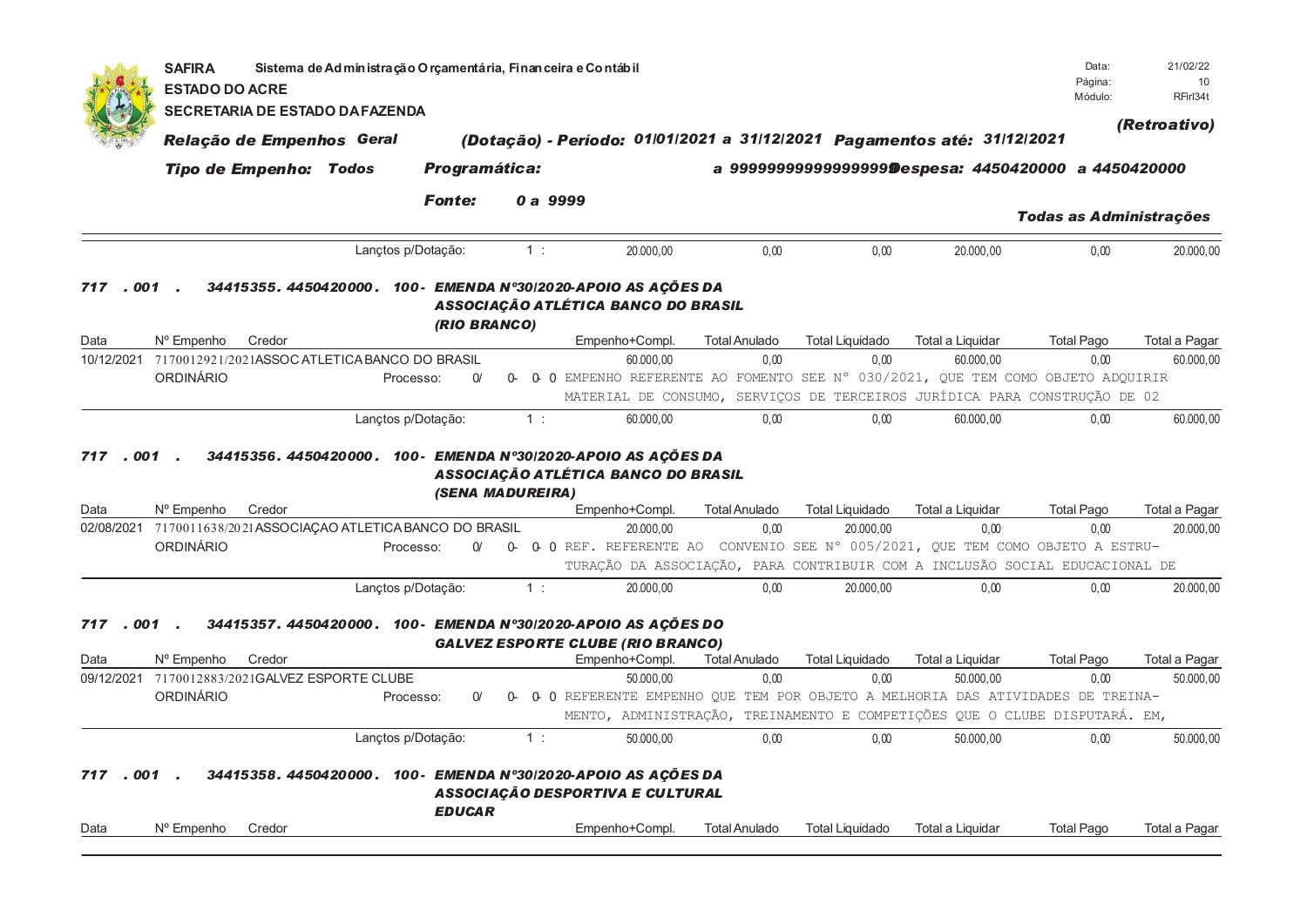|                 | Sistema de Administração Orçamentária, Financeira e Contábil<br><b>SAFIRA</b><br>Página:<br><b>ESTADO DO ACRE</b> |                                                               |                           |                                                                                                 |                                                                               |                        |                                                        |                                |               |  |  |  |  |
|-----------------|-------------------------------------------------------------------------------------------------------------------|---------------------------------------------------------------|---------------------------|-------------------------------------------------------------------------------------------------|-------------------------------------------------------------------------------|------------------------|--------------------------------------------------------|--------------------------------|---------------|--|--|--|--|
|                 | <b>SECRETARIA DE ESTADO DA FAZENDA</b>                                                                            |                                                               |                           |                                                                                                 |                                                                               |                        |                                                        | Módulo:                        | RFirl34t      |  |  |  |  |
|                 | Relação de Empenhos Geral                                                                                         |                                                               |                           | (Dotação) - Período: 01/01/2021 a 31/12/2021 Pagamentos até: 31/12/2021                         |                                                                               |                        |                                                        |                                | (Retroativo)  |  |  |  |  |
|                 | <b>Tipo de Empenho: Todos</b>                                                                                     |                                                               | Programática:             |                                                                                                 |                                                                               |                        | a 9999999999999999999 Despesa: 4450420000 a 4450420000 |                                |               |  |  |  |  |
|                 |                                                                                                                   | <b>Fonte:</b>                                                 |                           | 0 a 9999                                                                                        |                                                                               |                        |                                                        | <b>Todas as Administrações</b> |               |  |  |  |  |
|                 | 15/10/2021 7170012347/2021ASSOCIACAO DESPORTIVA E CULTURAL EDUCAR<br><b>ORDINÁRIO</b>                             | Processo:                                                     | $\Omega$                  | 20.000.00<br>0- 0-0 REFERENTE AO TERMO DE FOMENTO N°20/2021, QUE TEM COMO OBJETO A AQUISIÇÃO DE | 0.00<br>MATERIAL PERMANENTE, MATERIAL DE CONSUMO E SERVIÇO DE TERCEIRO, EM    | 20.000.00              | 0.00                                                   | 20.000.00                      | 0,00          |  |  |  |  |
|                 |                                                                                                                   | Lançtos p/Dotação:                                            | 1:                        | 20.000,00                                                                                       | 0.00                                                                          | 20.000,00              | 0,00                                                   | 20.000,00                      | 0,00          |  |  |  |  |
| 717.001         |                                                                                                                   | 34415359. 4450420000. 100- EMENDA N°30/2020-APOIO AS AÇÕES DO | <b>PROGRAMA RECRIANÇA</b> |                                                                                                 |                                                                               |                        |                                                        |                                |               |  |  |  |  |
| Data            | Credor<br>Nº Empenho                                                                                              |                                                               |                           | Empenho+Compl.                                                                                  | <b>Total Anulado</b>                                                          | <b>Total Liquidado</b> | Total a Liquidar                                       | <b>Total Pago</b>              | Total a Pagar |  |  |  |  |
|                 | 08/10/2021 7170012298/2021PROGRAMARECRIANCA                                                                       |                                                               |                           | 50.000.00                                                                                       | 0.00                                                                          | 50.000.00              | 0,00                                                   | 50.000.00                      | 0.00          |  |  |  |  |
|                 | <b>GLOBAL</b>                                                                                                     | Processo:                                                     | $\alpha$<br>0-            | 0 O REFERENTE AO TERMO DE FOMENTO Nº14/2021, QUE TEM COMO OBJETO A AQUISIÇÃO DE                 | MATERIAL DE CONSUMO ( MATERIAL ESPORTIVO) EM CUMPRIMENTO A EMENDA PARLAMENTAR |                        |                                                        |                                |               |  |  |  |  |
|                 |                                                                                                                   | Lançtos p/Dotação:                                            | 1:                        | 50.000,00                                                                                       | 0.00                                                                          | 50.000,00              | 0,00                                                   | 50.000,00                      | 0,00          |  |  |  |  |
| 717.001         |                                                                                                                   | 34415362.4450420000.100-EMENDA N°30/2020-APOIO A MANUTENCÃO   | (RIO BRANCO)              | ESC IRIS CÉLIA CABANELLAS ZANNINI                                                               |                                                                               |                        |                                                        |                                |               |  |  |  |  |
| Data            | N° Empenho<br>Credor                                                                                              |                                                               |                           | Empenho+Compl.                                                                                  | <b>Total Anulado</b>                                                          | <b>Total Liquidado</b> | Total a Liquidar                                       | <b>Total Pago</b>              | Total a Pagar |  |  |  |  |
| 22/11/2021      | 7170012695/2021COMITE EXEC IRIS C CABANELLAS ZANNINI<br>ORDINÁRIO                                                 | Processo:                                                     | $\Omega$                  | 50.000.00<br>0 0 EMPENHO REFERENTE AO TERMO DE FORMENTO N° 023/2021, QUE TEM COMO OBJETO        | 0.00                                                                          | 50.000.00              | 0.00                                                   | 50.000.00                      | 0.00          |  |  |  |  |
|                 |                                                                                                                   |                                                               |                           |                                                                                                 | ADQUIRIR MATERIAL PERMANENTE MIDIÁTICO, EM CUMPRIMENTO À EMENDA PARLAMEN-     |                        |                                                        |                                |               |  |  |  |  |
|                 |                                                                                                                   | Lançtos p/Dotação:                                            | 1:                        | 50.000.00                                                                                       | 0.00                                                                          | 50.000.00              | 0.00                                                   | 50.000.00                      | 0.00          |  |  |  |  |
| 717.001<br>Data | Nº Empenho<br>Credor                                                                                              | 34415393.4450420000. 100- EMENDA N°35/2020-APOIO A MANUTENÇÃO | (RIO BRANCO)              | <b>ESC ESTADUAL ESTER MAIA DE OLIVEIRA</b><br>Empenho+Compl.                                    | <b>Total Anulado</b>                                                          | <b>Total Liquidado</b> | Total a Liquidar                                       | <b>Total Pago</b>              | Total a Pagar |  |  |  |  |
| 30/12/2021      | 7170013084/2021COMITE EXECUTIVO PROFESSORA ESTER MAIA D                                                           |                                                               |                           | 50.000.00                                                                                       | 0.00                                                                          | 0.00                   | 50,000.00                                              | 0.00                           | 50.000.00     |  |  |  |  |
|                 | <b>GLOBAL</b>                                                                                                     | Processo:                                                     | $\Omega$                  | 0- 0-0 PROVENIENTE A EMENDA PARLAMENTAR N° 035/2020, APOIO A MANUTENÇÃO DA ESCO-                | LA ESTADUAL ESTER MAIA DE OLIVEIRA, NO MUNICIPIO DE RIO BRANCO ACRE.          |                        |                                                        |                                |               |  |  |  |  |
|                 |                                                                                                                   | Lançtos p/Dotação:                                            | 1:                        | 50.000,00                                                                                       | 0.00                                                                          | 0,00                   | 50.000,00                                              | 0.00                           | 50.000,00     |  |  |  |  |
| 717.001.        |                                                                                                                   | 34415404. 4450420000. 100- EMENDA Nº36/2020-APOIO AS ACÕES DA |                           |                                                                                                 |                                                                               |                        |                                                        |                                |               |  |  |  |  |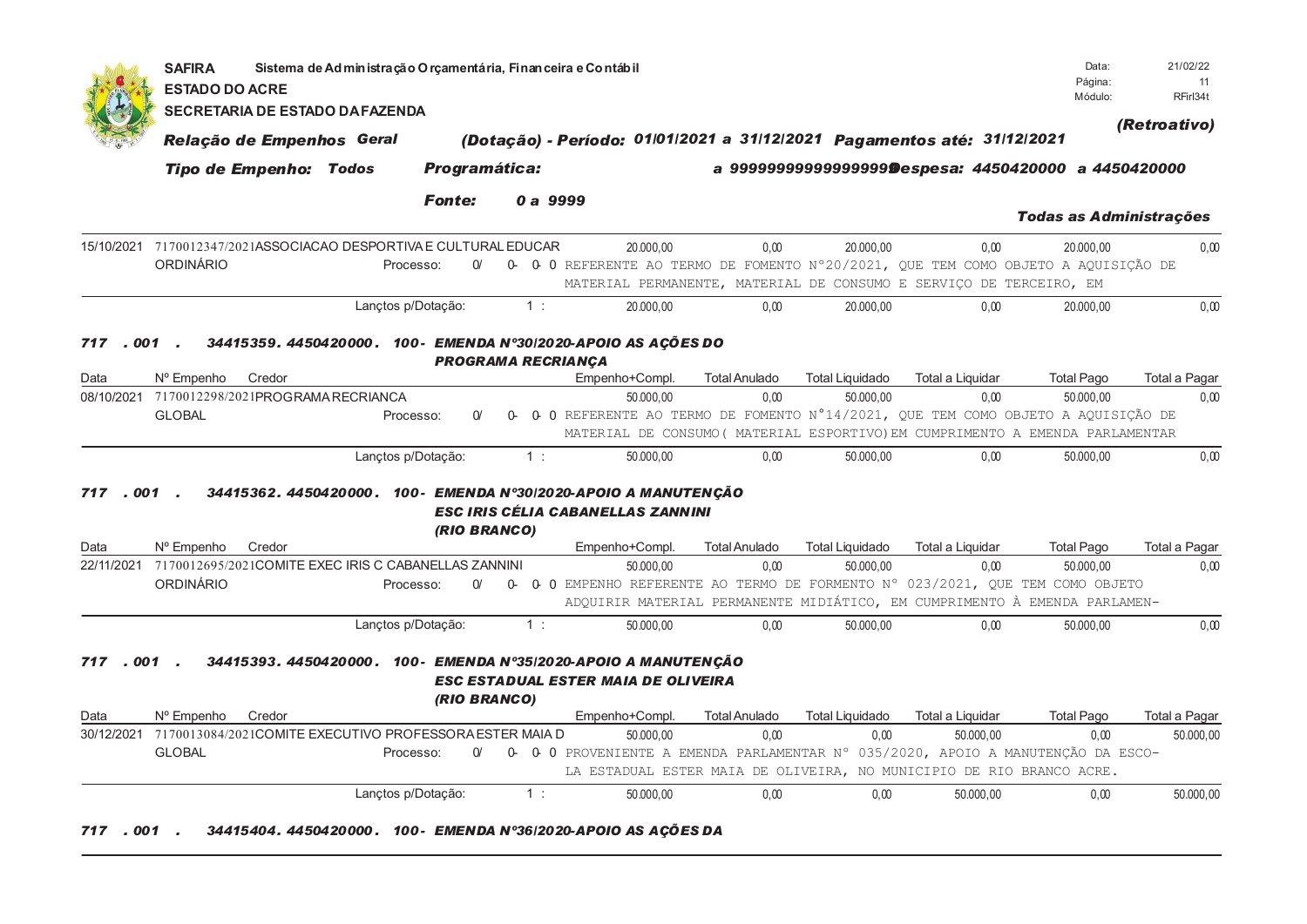|                    | <b>SAFIRA</b><br><b>ESTADO DO ACRE</b>   |                               | Sistema de Administração Orçamentária, Financeira e Contábil  |               |                          |    |                                                                                                                                                               |                              |                                |                                                       | Data:<br>Página:<br>Módulo: | 21/02/22<br>12<br>RFirl34t  |
|--------------------|------------------------------------------|-------------------------------|---------------------------------------------------------------|---------------|--------------------------|----|---------------------------------------------------------------------------------------------------------------------------------------------------------------|------------------------------|--------------------------------|-------------------------------------------------------|-----------------------------|-----------------------------|
|                    |                                          |                               | <b>SECRETARIA DE ESTADO DA FAZENDA</b>                        |               |                          |    |                                                                                                                                                               |                              |                                |                                                       |                             | (Retroativo)                |
|                    |                                          | Relação de Empenhos Geral     |                                                               |               |                          |    | (Dotação) - Período: 01/01/2021 a 31/12/2021 Pagamentos até: 31/12/2021                                                                                       |                              |                                |                                                       |                             |                             |
|                    |                                          | <b>Tipo de Empenho: Todos</b> |                                                               | Programática: |                          |    |                                                                                                                                                               |                              |                                | a 9999999999999999999Despesa: 4450420000 a 4450420000 |                             |                             |
|                    |                                          |                               |                                                               | <b>Fonte:</b> |                          |    | 0 a 9999                                                                                                                                                      |                              |                                |                                                       | Todas as Administrações     |                             |
|                    |                                          |                               |                                                               |               | <b>ACRE (RIO BRANCO)</b> |    | FEDERAÇÃO DE TAKWONDO DO ESTADO DO                                                                                                                            |                              |                                |                                                       |                             |                             |
| Data               | N° Empenho                               | Credor                        |                                                               |               |                          |    | Empenho+Compl.                                                                                                                                                | <b>Total Anulado</b>         | <b>Total Liquidado</b>         | Total a Liquidar                                      | <b>Total Pago</b>           | Total a Pagar               |
| 15/12/2021         |                                          |                               | 7170012983/2021FEDERACAO DE TAEKWONDO DO ESTADO DO ACRE       |               |                          |    | 10.000.00                                                                                                                                                     | 0.00                         | 0.00                           | 10.000.00                                             | 0.00                        | 10.000,00                   |
|                    | ORDINÁRIO                                |                               | Processo:                                                     | $\Omega$      |                          |    | 0- 0- 0 PROVENIENTE A SOLICITAÇÃO DE EMPENHO PARA ADQUIRIR EQUIPAMENTO E MATERIAL<br>PERMANENTE, PARA DAR SUPORTE A FEDERAÇÃO DE TAEKWONDO DO ESTADO DO ACRE  |                              |                                |                                                       |                             |                             |
|                    |                                          |                               | Lançtos p/Dotação:                                            |               |                          | 1: | 10.000,00                                                                                                                                                     | 0.00                         | 0.00                           | 10.000,00                                             | 0.00                        | 10.000,00                   |
| Data<br>23/12/2021 | N° Empenho<br>ORDINÁRIO                  | Credor                        | 7170013056/2021ESCOLINHA DE FUTEBOL DO PAULAO<br>Processo:    | $\Omega$      | 0                        |    | Empenho+Compl.<br>130.000,00<br>0 0 REFERENTE EMENDA PARLAMENTAR N°24/2020, EM APOIO AS AÇÕES DA ESCOLINHA DE<br>FUTEBOL DO PAULÃO.                           | <b>Total Anulado</b><br>0.00 | <b>Total Liquidado</b><br>0.00 | Total a Liquidar<br>130.000,00                        | <b>Total Pago</b><br>0.00   | Total a Pagar<br>130.000,00 |
| 717<br>. 001 .     |                                          |                               | Lançtos p/Dotação:                                            |               |                          | 1: | 130.000,00<br>34415407, 4450420000, 100- EMENDA N°24/2020 - ACRE RUNNING                                                                                      | 0.00                         | 0.00                           | 130.000.00                                            | 0.00                        | 130.000,00                  |
| Data               | N° Empenho                               | Credor                        |                                                               |               |                          |    | Empenho+Compl.                                                                                                                                                | <b>Total Anulado</b>         | <b>Total Liquidado</b>         | Total a Liquidar                                      | <b>Total Pago</b>           | Total a Pagar               |
|                    | 30/12/2021 7170013079/2021J E R DA SILVA |                               |                                                               |               |                          |    | 20.000,00                                                                                                                                                     | 0,00                         | 0,00                           | 20,000.00                                             | 0,00                        | 20.000,00                   |
|                    | <b>GLOBAL</b>                            |                               | Processo:                                                     | $\Omega$      | 0-                       |    | 0 0 PROVENIENTE A EMENDA PARLAMENTAR N° 024/2020, PARA ATENDER AS NECESSIDADES<br>ACRE RUNNING.                                                               |                              |                                |                                                       |                             |                             |
|                    |                                          |                               | Lançtos p/Dotação:                                            |               |                          | 1: | 20.000.00                                                                                                                                                     | 0.00                         | 0.00                           | 20.000.00                                             | 0.00                        | 20.000.00                   |
| 717.001.           |                                          |                               |                                                               |               |                          |    | 34415416. 4450420000. 100- EMENDA Nº19/2020-APOIO À ESCOLA<br><b>CORONEL CONTREIRAS (CRUZEIRO DO SUL)</b>                                                     |                              |                                |                                                       |                             |                             |
| Data               | N° Empenho                               | Credor                        |                                                               |               |                          |    | Empenho+Compl.                                                                                                                                                | <b>Total Anulado</b>         | <b>Total Liquidado</b>         | Total a Liquidar                                      | <b>Total Pago</b>           | Total a Pagar               |
|                    |                                          |                               | 20/12/2021 7170013008/2021COMITE EXECUTIVO CORONEL CONTREIRAS |               |                          |    | 10.000,00                                                                                                                                                     | 0.00                         | 0.00                           | 10.000.00                                             | 0,00                        | 10.000,00                   |
|                    | ORDINÁRIO                                |                               | Processo:                                                     | $\Omega$      |                          |    | 0- 0- 0 PROVENIENTE A SOLICITAÇÃO DE APOIO AS AÇÕES DO COMITÊ EXECUTIVO CORONEL<br>CONTREIRAS (CRUZEIRO DO SUL-AC), EM CUMPRIMENTO A EMENDA PARLAMENTAR Nº19/ |                              |                                |                                                       |                             |                             |
|                    |                                          |                               | Lançtos p/Dotação:                                            |               |                          | 1: | 10.000,00                                                                                                                                                     | 0.00                         | 0.00                           | 10.000.00                                             | 0.00                        | 10.000,00                   |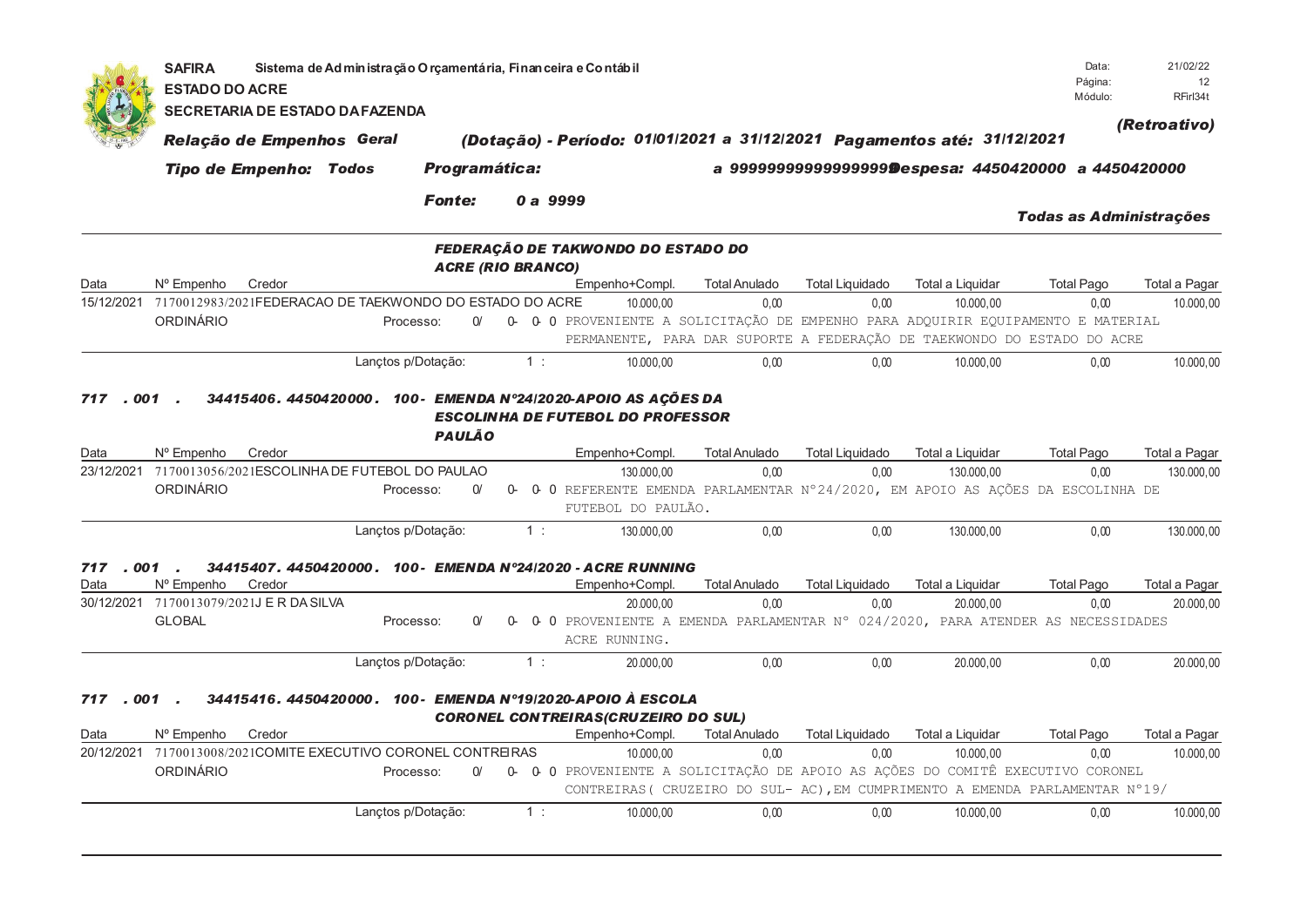|             | Sistema de Administração Orçamentária, Financeira e Contábil<br><b>SAFIRA</b><br>Página:<br><b>ESTADO DO ACRE</b><br>Módulo:<br><b>SECRETARIA DE ESTADO DA FAZENDA</b>                                                                                                                                                                                                                                                                                                                                                  |    |            |                       |    |                                                                                             |            |                         |            |                         |              |  |  |
|-------------|-------------------------------------------------------------------------------------------------------------------------------------------------------------------------------------------------------------------------------------------------------------------------------------------------------------------------------------------------------------------------------------------------------------------------------------------------------------------------------------------------------------------------|----|------------|-----------------------|----|---------------------------------------------------------------------------------------------|------------|-------------------------|------------|-------------------------|--------------|--|--|
|             |                                                                                                                                                                                                                                                                                                                                                                                                                                                                                                                         |    |            |                       |    |                                                                                             |            |                         |            |                         | (Retroativo) |  |  |
|             |                                                                                                                                                                                                                                                                                                                                                                                                                                                                                                                         |    |            |                       |    |                                                                                             | a          |                         |            |                         | a 4450420000 |  |  |
|             |                                                                                                                                                                                                                                                                                                                                                                                                                                                                                                                         |    |            | <b>Fonte:</b>         |    |                                                                                             |            |                         |            | Todas as Administrações |              |  |  |
| 717<br>Data | (Dotação) - Período: 01/01/2021 a 31/12/2021 Pagamentos até: 31/12/2021<br>Relação de Empenhos Geral<br><b>Programática:</b><br>999999999999999999@espesa: 4450420000<br><b>Tipo de Empenho: Todos</b><br>0 a 9999<br>EMENDA Nº19/2020-APOIO À ESCOLA<br>.001<br>34415420, 4450420000,<br>100-<br>RURAL SÃO CAMILO (RIO BRANCO)<br>N° Empenho<br>Credor<br>Empenho+Compl.<br>Total Liquidado<br>Total a Liquidar<br>Total Anulado<br>7170013006/2021COMITE EXECUTIVO SAO CAMILO<br>0.00<br>0.00<br>5.000,00<br>5.000,00 |    | Total Pago | Total a Pagar         |    |                                                                                             |            |                         |            |                         |              |  |  |
| 20/12/2021  |                                                                                                                                                                                                                                                                                                                                                                                                                                                                                                                         |    |            |                       |    |                                                                                             |            |                         |            | 0,00                    | 5.000,00     |  |  |
|             | <b>ORDINÁRIO</b>                                                                                                                                                                                                                                                                                                                                                                                                                                                                                                        |    |            | $\Omega$<br>Processo: | 0- | 0 O PROVENIENTE SOLICITAÇÃO DE APOIO AS AÇÕES COMITÊ SÃO CAMILO,<br>A NEMNDA PARLAMENTAR N° |            | 19/2020.DESPACHO SEE N° | 1883/2021. | EM CUMPRIMENTO          |              |  |  |
|             |                                                                                                                                                                                                                                                                                                                                                                                                                                                                                                                         |    |            | Lanctos p/Dotação:    | 1: | 5.000,00                                                                                    | 0.00       | 0,00                    | 5.000,00   | 0.00                    | 5.000,00     |  |  |
|             | Qtde Lanctos p/ Unidade:                                                                                                                                                                                                                                                                                                                                                                                                                                                                                                | 44 |            |                       |    | 1.772.000,00                                                                                | 320.000,00 | 454.500,00              | 997.500,00 | 427.000,00              | 1.025.000,00 |  |  |
|             | Qtde Lançtos p/ Órgão:                                                                                                                                                                                                                                                                                                                                                                                                                                                                                                  | 44 |            |                       |    | 1.772.000,00                                                                                | 320.000,00 | 454.500,00              | 997.500,00 | 427.000,00              | 1.025.000,00 |  |  |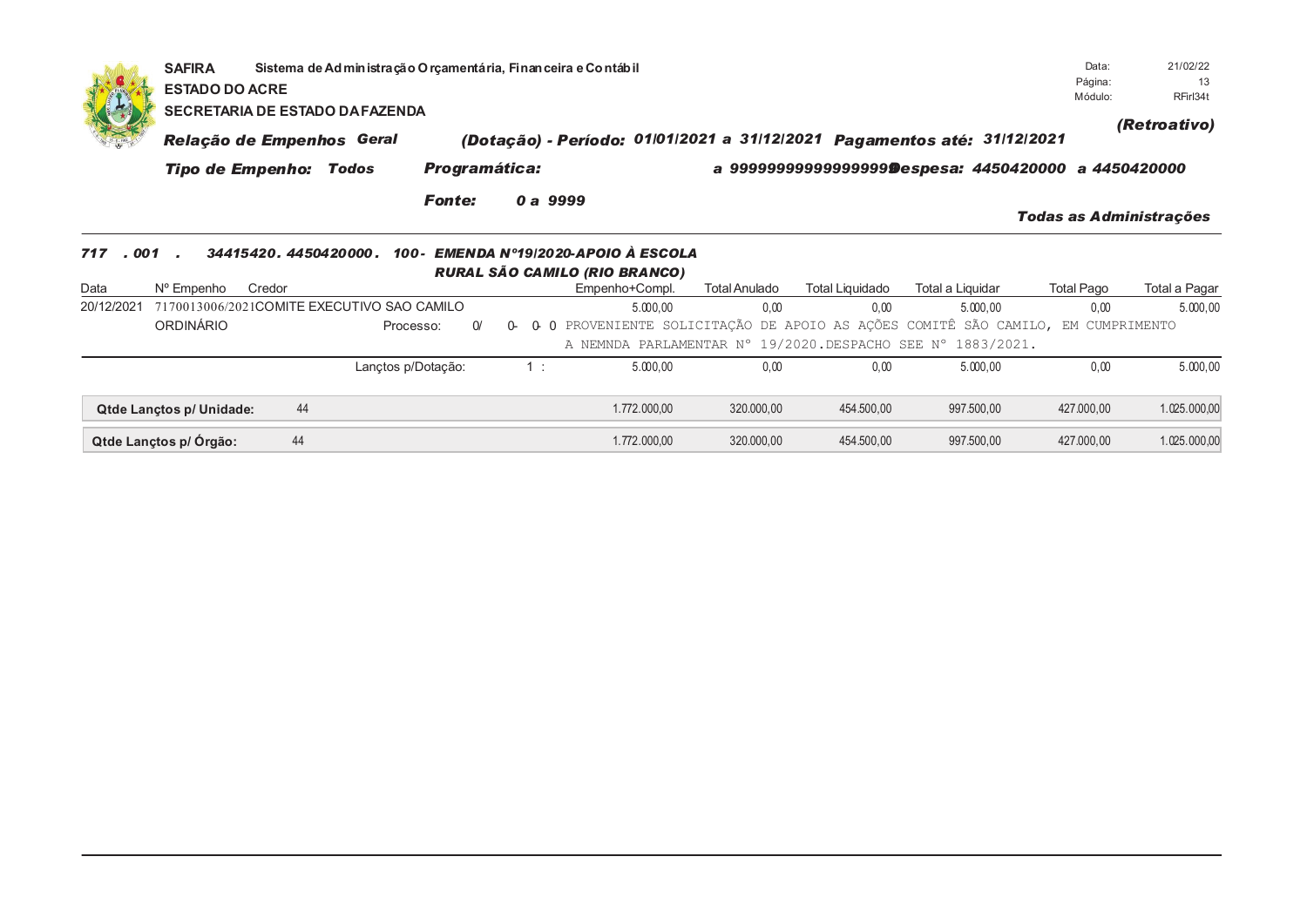|      | <b>SAFIRA</b><br><b>ESTADO DO ACRE</b> | Sistema de Administração Orçamentária, Financeira e Contábil                    |                           |       |                                                                                                  |                                                                              |                                                       |                          | Data:<br>Página:               | 21/02/22<br>14        |
|------|----------------------------------------|---------------------------------------------------------------------------------|---------------------------|-------|--------------------------------------------------------------------------------------------------|------------------------------------------------------------------------------|-------------------------------------------------------|--------------------------|--------------------------------|-----------------------|
|      | <b>SECRETARIA DE ESTADO DA FAZENDA</b> |                                                                                 |                           |       |                                                                                                  |                                                                              |                                                       |                          | Módulo:                        | RFirl34t              |
|      | Relação de Empenhos Geral              |                                                                                 |                           |       | (Dotação) - Período: 01/01/2021 a 31/12/2021 Pagamentos até: 31/12/2021                          |                                                                              |                                                       |                          |                                | (Retroativo)          |
|      | <b>Tipo de Empenho: Todos</b>          |                                                                                 | Programática:             |       |                                                                                                  |                                                                              | a 99999999999999999999espesa: 4450420000 a 4450420000 |                          |                                |                       |
|      |                                        | <b>Fonte:</b>                                                                   |                           |       | 0 a 9999                                                                                         |                                                                              |                                                       |                          | <b>Todas as Administrações</b> |                       |
|      | 721 SECRETARIA DE ESTADO DE SAÚDE -    | <b>SESACRE</b>                                                                  |                           |       |                                                                                                  |                                                                              |                                                       |                          |                                |                       |
|      | 607 FUNDO ESTADUAL DE SAÚDE - FUNDES   |                                                                                 |                           |       |                                                                                                  |                                                                              |                                                       |                          |                                |                       |
| 721  | .607.                                  | 34415204. 4450420000. 100- EMENDA Nº13/2020-APOIO AS ACÕES DA                   |                           |       | ASSOCIAÇÃO DE PAIS E AMIGOS PESSOA<br>CI AUTISMO (APAA) - CRUZEIRO DO SUL                        |                                                                              |                                                       |                          |                                |                       |
| Data | N° Empenho<br>Credor                   | 16/12/2021 7216082182/2021ASSOCIAÇÃO DE PEA PCOM AUTISMO CZS -                  |                           |       | Empenho+Compl.<br>30.000,00                                                                      | <b>Total Anulado</b><br>0,00                                                 | <b>Total Liquidado</b><br>30.000,00                   | Total a Liquidar<br>0,00 | <b>Total Pago</b><br>30.000,00 | Total a Pagar<br>0,00 |
|      | ORDINÁRIO                              | Processo:                                                                       | $\Omega$                  |       | 0- 0-0 C.F.2721607001, PEDIDO N°220-38198/2021, TERMO DE COLABORAÇÃO N°007/2021 QUE              |                                                                              |                                                       |                          |                                |                       |
|      |                                        |                                                                                 |                           |       |                                                                                                  | ENTRE SI CELEBRAM O ESTADO DO ACRE, POR MEIO DA SESACRE E A ASSOCIAÇÃO DE PA |                                                       |                          |                                |                       |
|      |                                        | Lançtos p/Dotação:                                                              |                           | 1:    | 30.000.00                                                                                        | 0.00                                                                         | 30,000.00                                             | 0.00                     | 30.000.00                      | 0.00                  |
| 721  | .607.                                  | 34415383. 4450420000. 100- EMENDA Nº33/2020-APOIO AS AÇÕES DA                   | <b>PATAS (RIO BRANCO)</b> |       | ASSOCIAÇÃO SOCIEDADE AMOR A QUATRO                                                               |                                                                              |                                                       |                          |                                |                       |
| Data | N° Empenho<br>Credor                   |                                                                                 |                           |       | Empenho+Compl.                                                                                   | <b>Total Anulado</b>                                                         | <b>Total Liquidado</b>                                | Total a Liquidar         | <b>Total Pago</b>              | Total a Pagar         |
|      | ORDINÁRIO                              | 16/12/2021 7216082183/2021ASSOCIACAO SOCIEDADE AMOR A QUATRO PATAS<br>Processo: | $\Omega$                  |       | 20.000,00<br>0- 0-0 C.F.2721607001, PEDIDO N°220-38222/2021, TERMO DE COLABORAÇÃO N°003/2021 QUE | 0.00                                                                         | 20.000,00                                             | 0.00                     | 20.000.00                      | 0,00                  |
|      |                                        |                                                                                 |                           |       |                                                                                                  | ENTRE SI CELEBRAM O ESTADO DO ACRE, POR MEIO DA SESACRE E A ASSOCIAÇÃO SOCIE |                                                       |                          |                                |                       |
|      |                                        |                                                                                 |                           | 1:    | 20.000.00                                                                                        | 0.00                                                                         | 20.000.00                                             | 0.00                     | 20.000.00                      | 0,00                  |
|      |                                        | Lançtos p/Dotação:                                                              |                           |       |                                                                                                  |                                                                              |                                                       |                          |                                |                       |
| 721  | $.607$ .                               | 34415402.4450420000.100-EMENDA N°36/2020-APOIO AS ACÕES DA                      |                           |       | ASSOCIAÇÃO DOS PORTADORES DE HEPATI<br>TE DO ACRE - APHAC (RIO BRANCO)                           |                                                                              |                                                       |                          |                                |                       |
| Data | N° Empenho<br>Credor                   |                                                                                 |                           |       | Empenho+Compl.                                                                                   | <b>Total Anulado</b>                                                         | Total Liquidado                                       | Total a Liquidar         | <b>Total Pago</b>              | Total a Pagar         |
|      |                                        | 20/12/2021 7216082341/2021ASSOC DOS PORT DAHEPATITE DO ACRE                     |                           |       | 100.000.00                                                                                       | 0.00                                                                         | 100.000.00                                            | 0.00                     | 100.000.00                     | 0.00                  |
|      | <b>ORDINÁRIO</b>                       | Processo:                                                                       | $\Omega$                  |       | 0- 0- 0 C.F.2721607001, PEDIDO N°220-38865/2021, TERMO DE COLABORAÇÃO N°004/2021 QUE             |                                                                              |                                                       |                          |                                |                       |
|      |                                        |                                                                                 |                           |       |                                                                                                  | ENTRE SI CELEBRAM O ESTADO DO ACRE, POR MEIO DA SESACRE E A ASSOCIAÇÃO DOS   |                                                       |                          |                                |                       |
|      |                                        | Lançtos p/Dotação:                                                              |                           | $1$ : | 100.000.00                                                                                       | 0.00                                                                         | 100.000.00                                            | 0.00                     | 100.000,00                     | 0,00                  |
|      | Qtde Lançtos p/ Unidade:               | 3                                                                               |                           |       | 150.000,00                                                                                       | 0,00                                                                         | 150.000,00                                            | 0,00                     | 150.000,00                     | 0,00                  |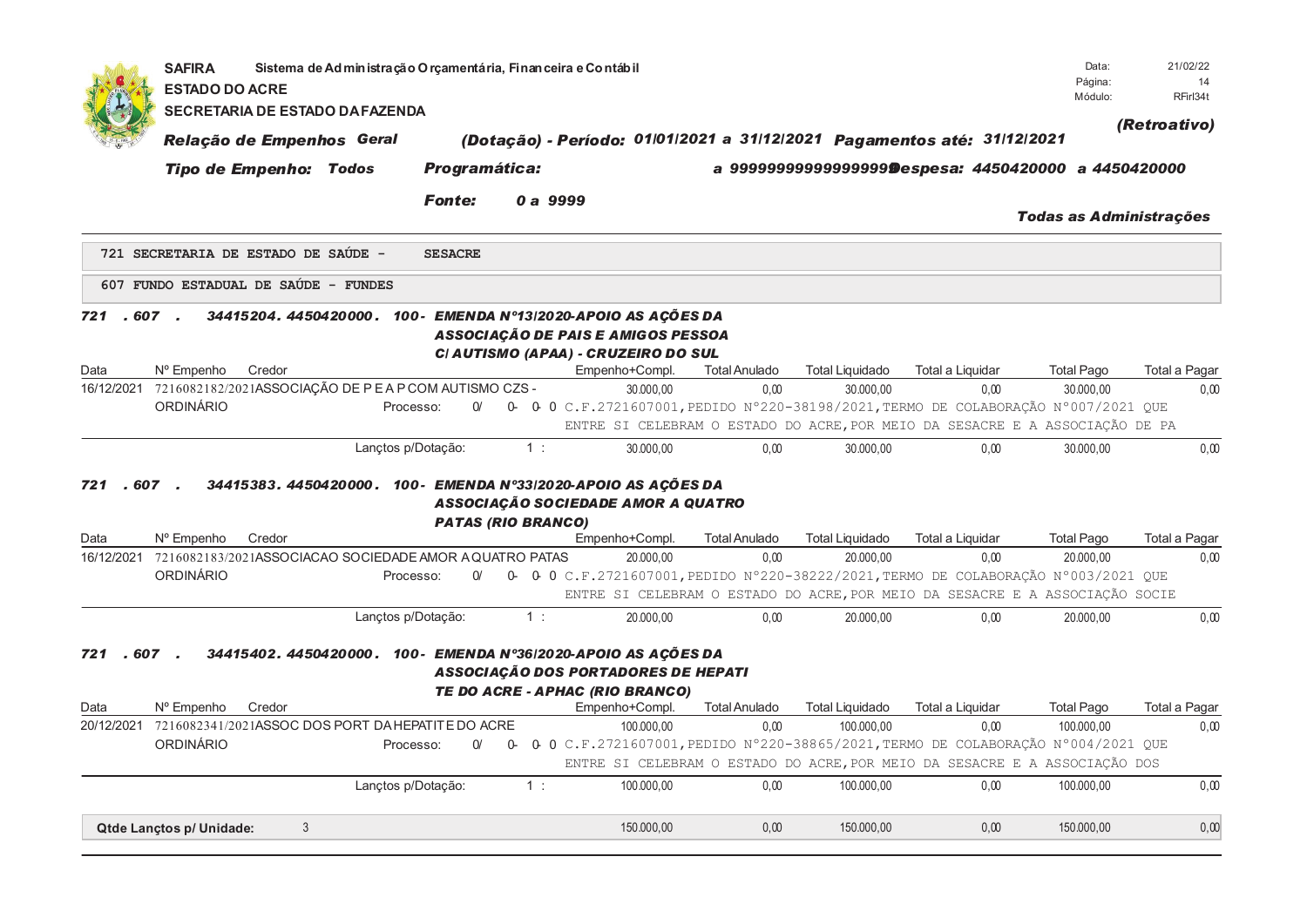|    | <b>SAFIRA</b><br><b>ESTADO DO ACRE</b>                                                                                                                                                                                                                |  |  |               | Sistema de Administração Orçamentária, Financeira e Contábil |            |      |            |      | Data:<br>Página:<br>Módulo:    | 21/02/22<br>15<br>RFirl34t |  |
|----|-------------------------------------------------------------------------------------------------------------------------------------------------------------------------------------------------------------------------------------------------------|--|--|---------------|--------------------------------------------------------------|------------|------|------------|------|--------------------------------|----------------------------|--|
| 地方 | SECRETARIA DE ESTADO DA FAZENDA<br>(Dotação) - Período: 01/01/2021 a 31/12/2021 Pagamentos até: 31/12/2021<br>Relação de Empenhos Geral<br><b>Programática:</b><br>a 9999999999999999999@espesa: 4450420000 a 4450420000<br>Tipo de Empenho:<br>Todos |  |  |               |                                                              |            |      |            |      |                                |                            |  |
|    |                                                                                                                                                                                                                                                       |  |  | <b>Fonte:</b> | 0 a 9999                                                     |            |      |            |      | <b>Todas as Administrações</b> |                            |  |
|    | Qtde Lanctos p/ Orgão:                                                                                                                                                                                                                                |  |  |               |                                                              | 150.000,00 | 0,00 | 150.000,00 | 0,00 | 150.000,00                     | 0,00                       |  |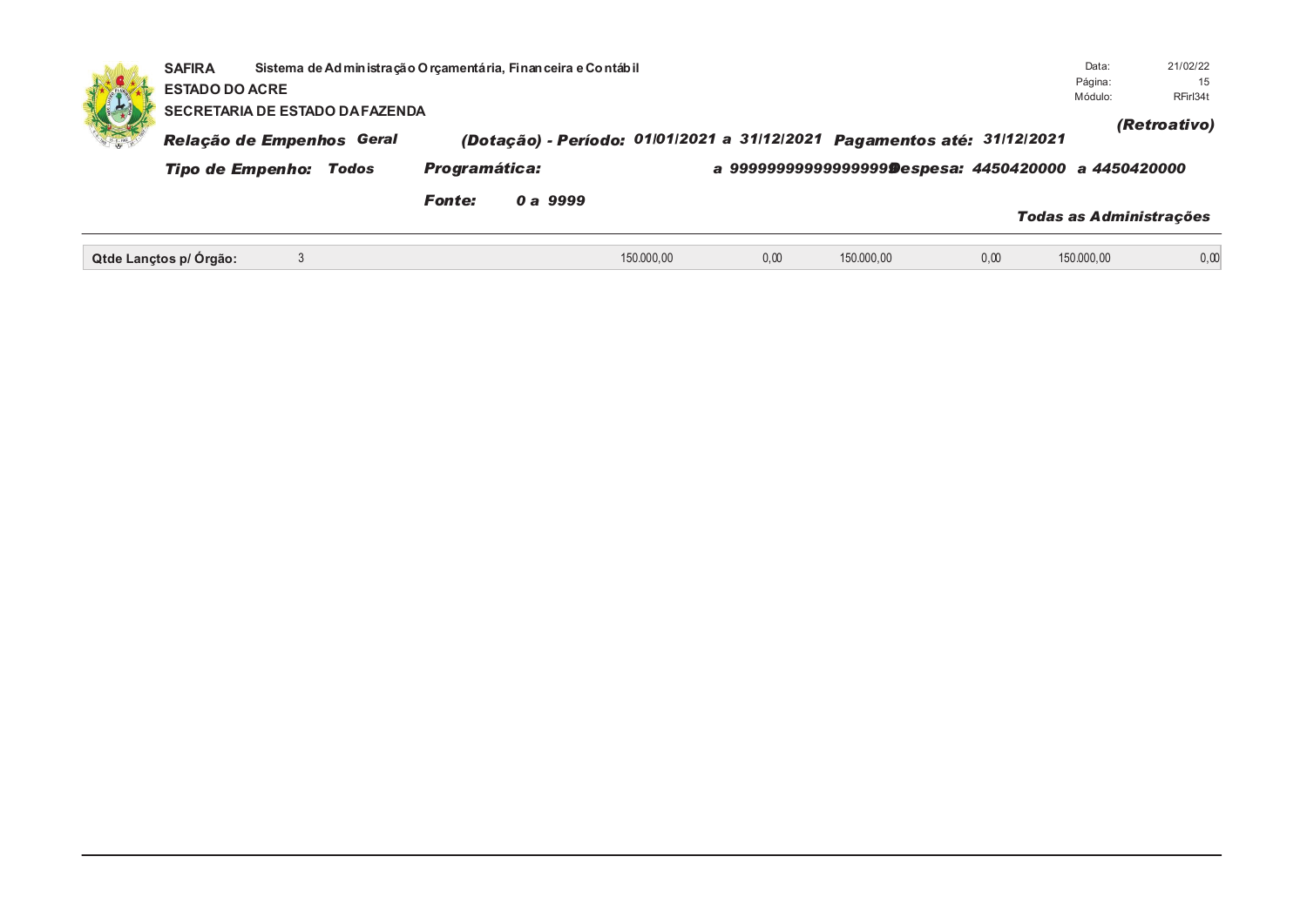|             | <b>SAFIRA</b><br><b>ESTADO DO ACRE</b> | Sistema de Administração O rçamentária, Finan ceira e Contábil<br>SECRETARIA DE ESTADO DA FAZENDA |                        |          |                                                                                                              |                      |                        |                                                       | Data:<br>Página:<br>Módulo:    | 21/02/22<br>16<br>RFirl34t |
|-------------|----------------------------------------|---------------------------------------------------------------------------------------------------|------------------------|----------|--------------------------------------------------------------------------------------------------------------|----------------------|------------------------|-------------------------------------------------------|--------------------------------|----------------------------|
|             |                                        | Relação de Empenhos Geral                                                                         |                        |          | (Dotação) - Período: 01/01/2021 a 31/12/2021 Pagamentos até: 31/12/2021                                      |                      |                        |                                                       |                                | (Retroativo)               |
|             | <b>Tipo de Empenho: Todos</b>          |                                                                                                   | <b>Programática:</b>   |          |                                                                                                              |                      |                        | a 9999999999999999999Despesa: 4450420000 a 4450420000 |                                |                            |
|             |                                        |                                                                                                   | <b>Fonte:</b>          | 0 a 9999 |                                                                                                              |                      |                        |                                                       | <b>Todas as Administrações</b> |                            |
|             |                                        | 753 SECRETARIA DE ESTADO DE PRODUÇÃO                                                              | E AGRONEGÓCIO - SEPA   |          |                                                                                                              |                      |                        |                                                       |                                |                            |
|             | 001 UNIDADE GESTORA                    |                                                                                                   |                        |          |                                                                                                              |                      |                        |                                                       |                                |                            |
| 753.001.    |                                        | 32840000.4450420000.500-DESENVOLVIMENTO DA PRODUÇÃO                                               | <b>FAMILIAR</b>        |          |                                                                                                              |                      |                        |                                                       |                                |                            |
| Data        | N° Empenho<br>Credor                   |                                                                                                   |                        |          | Empenho+Compl.                                                                                               | <b>Total Anulado</b> | <b>Total Liquidado</b> | Total a Liquidar                                      | <b>Total Pago</b>              | Total a Pagar              |
| 18/03/2021  |                                        | 7530010087/2021COOPERATIVA DE AGRICULT FAM DO ALTO ACRE                                           |                        |          | 198.596.85                                                                                                   | 190.506.85           | 8.090.00               | 0.00                                                  | 8.090.00                       | 0,00                       |
|             | <b>ESTIMATIVO</b>                      |                                                                                                   | Processo:<br>$\Omega'$ | 0-       | 0 0 REF.AO ADITIVO DE VALOR DO CONVENIO N° 013/2017, OBJETO DO PROCESSO SEI<br>N° 0853.013720.00007/2020-50. |                      |                        |                                                       |                                |                            |
| 10/06/2021  |                                        | 7530010162/2021ASSOC DOS PROD AGRIC DO PROJ SANTA CRUZ                                            |                        |          | 119.116.00                                                                                                   | 15.106.80            | 104.009.20             | 0.00                                                  | 104.009.20                     | 0,00                       |
|             | <b>ESTIMATIVO</b>                      |                                                                                                   | Processo:<br>$\Omega$  |          | 0- 0- 0 REF. AO ADITIVO DE VALOR PARA O DEZENVOLVIMENTO DA CADEIA DE VALOR DE                                |                      |                        |                                                       |                                |                            |
|             |                                        |                                                                                                   |                        |          | FLUTICULTURA DO PROGRMA DE DESENVOLVIMENTO SUSTENTAVEL DO ESATADO DO                                         |                      |                        |                                                       |                                |                            |
|             |                                        |                                                                                                   | Lançtos p/Dotação:     | 2:       | 317.712.85                                                                                                   | 205.613.65           | 112.099.20             | 0.00                                                  | 112.099.20                     | 0.00                       |
| 753<br>Data | . 001 .<br>Credor<br>N° Empenho        | 34415360. 4450420000. 100- EMENDA N°30/2020-APOIO AS AÇÕES DA                                     | <b>COLIBRI</b>         |          | <b>ASSOCIAÇÃO DOS PRODUTORES RURAIS</b><br>Empenho+Compl.                                                    | <b>Total Anulado</b> | <b>Total Liquidado</b> | Total a Liquidar                                      | <b>Total Pago</b>              | Total a Pagar              |
| 30/12/2021  |                                        | 7530010621/2021ASSOCIACAO DOS PRODUTORES RURAIS COLIBRI                                           |                        |          | 50.000,00                                                                                                    | 0.00                 | 0,00                   | 50.000,00                                             | 0,00                           | 50.000,00                  |
|             | <b>ORDINÁRIO</b>                       |                                                                                                   | $\alpha$<br>Processo:  |          | 0- 0-0 REF.A EMENDA N° 30/2020-APOIO AS AÇOES DA ASSOCIAÇAO DOS PRODUTORES RURAIS                            |                      |                        |                                                       |                                |                            |
|             |                                        |                                                                                                   |                        |          | COLIBRI. PROCESSO SEI Nº 0853.013719.00054/2021-96.                                                          |                      |                        |                                                       |                                |                            |
|             |                                        |                                                                                                   | Lançtos p/Dotação:     | $1$ :    | 50.000,00                                                                                                    | 0,00                 | 0,00                   | 50.000,00                                             | 0,00                           | 50.000,00                  |
|             | Qtde Lanctos p/ Unidade:               | 3                                                                                                 |                        |          | 367.712,85                                                                                                   | 205.613,65           | 112.099,20             | 50.000,00                                             | 112.099,20                     | 50.000,00                  |
|             | Qtde Lançtos p/ Órgão:                 | 3                                                                                                 |                        |          | 367.712,85                                                                                                   | 205.613.65           | 112.099,20             | 50.000,00                                             | 112.099,20                     | 50.000,00                  |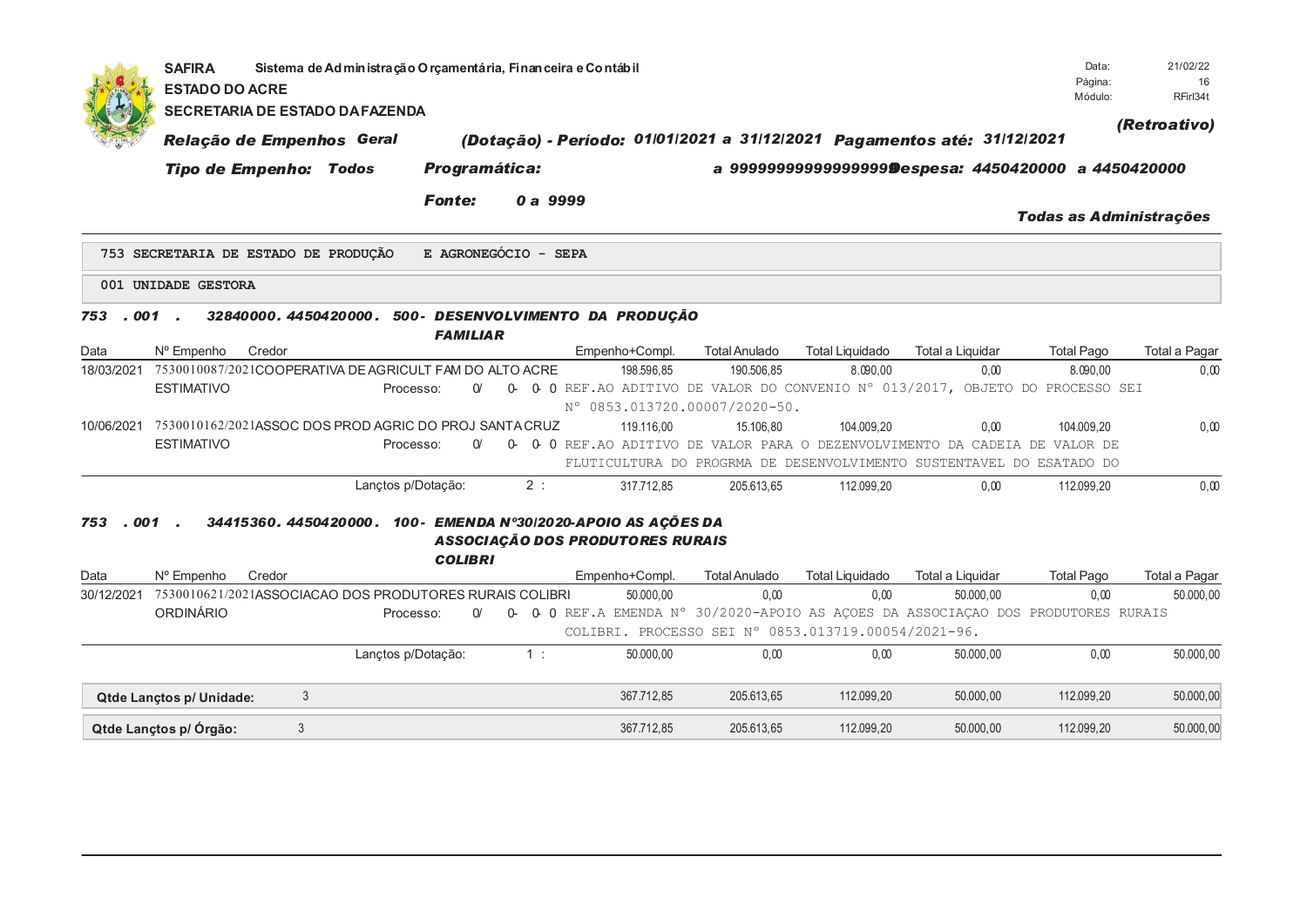|                         | <b>SAFIRA</b><br><b>ESTADO DO ACRE</b> | Sistema de Administração O rçamentária, Finan ceira e Contábil |               |           |          |                                                                                                      |                      |                        |                                                                                                                                                                  | Data:<br>Página:<br>Módulo:    | 21/02/22<br>17<br>RFirl34t |
|-------------------------|----------------------------------------|----------------------------------------------------------------|---------------|-----------|----------|------------------------------------------------------------------------------------------------------|----------------------|------------------------|------------------------------------------------------------------------------------------------------------------------------------------------------------------|--------------------------------|----------------------------|
|                         |                                        | <b>SECRETARIA DE ESTADO DA FAZENDA</b>                         |               |           |          |                                                                                                      |                      |                        |                                                                                                                                                                  |                                | (Retroativo)               |
|                         |                                        | Relação de Empenhos Geral                                      |               |           |          |                                                                                                      |                      |                        | (Dotação) - Período: 01/01/2021 a 31/12/2021 Pagamentos até: 31/12/2021                                                                                          |                                |                            |
|                         | <b>Tipo de Empenho: Todos</b>          |                                                                | Programática: |           |          |                                                                                                      |                      |                        | a 9999999999999999999@espesa: 4450420000 a 4450420000                                                                                                            |                                |                            |
|                         |                                        |                                                                | <b>Fonte:</b> |           | 0 a 9999 |                                                                                                      |                      |                        |                                                                                                                                                                  | <b>Todas as Administrações</b> |                            |
|                         |                                        | 760 SEC. DE ESTADO DE ASSIST. SOCIAL                           |               |           |          | DIR.HUMANOS E POL.P/MULH. - SEASDHM                                                                  |                      |                        |                                                                                                                                                                  |                                |                            |
|                         | 001 UNIDADE GESTORA                    |                                                                |               |           |          |                                                                                                      |                      |                        |                                                                                                                                                                  |                                |                            |
| $.001$ .<br>760         |                                        | 34415195. 4450420000. 100- EMENDA N°21/2020-APOIO A ASSOCIAÇÃO | <b>ARDEF</b>  |           |          | <b>RIOBRANQUENSE DEFICIENTES FÍSICOS -</b>                                                           |                      |                        |                                                                                                                                                                  |                                |                            |
| Data                    | N° Empenho<br>Credor                   |                                                                |               |           |          | Empenho+Compl.                                                                                       | <b>Total Anulado</b> | <b>Total Liquidado</b> | Total a Liquidar                                                                                                                                                 | <b>Total Pago</b>              | Total a Pagar              |
| 23/12/2021              |                                        | 7600010917/2021ASSOCIACAO RIOBRANQ DE DEF FISICOS-ARDEF        |               |           |          | 10.000.00                                                                                            | 0.00                 | 10.000.00              | 0.00<br>0- 0- 0 REF. A FORMALIZAÇÃO DO TERMO DE COLABORAÇÃO Nº 0031/2021, FIRMADO ENTRE                                                                          | 0.00                           | 10.000.00                  |
|                         | <b>GLOBAL</b>                          | Processo:                                                      | $\alpha$      |           |          |                                                                                                      |                      |                        | GOVERNO DO ESTADO DO ACRE - SECRETARIA DE ESTADO DE ASSISTÊNCIA SOCIAL, DOS                                                                                      |                                | $\circ$                    |
|                         |                                        | Lançtos p/Dotação:                                             |               |           | 1:       | 10.000,00                                                                                            | 0.00                 | 10.000.00              | 0.00                                                                                                                                                             | 0.00                           | 10.000,00                  |
| $.001$ .<br>760<br>Data | Credor<br>N° Empenho                   | 34415200. 4450420000. 100- EMENDA Nº13/2020-APOIO AS AÇÕES DA  |               |           |          | <b>FUNDAÇÃO DOM JOSÉ HASCHER (LAR DOS</b><br><b>VICENTINOS DE CRUZEIRO DO SUL)</b><br>Empenho+Compl. | <b>Total Anulado</b> | <b>Total Liquidado</b> | Total a Liquidar                                                                                                                                                 | <b>Total Pago</b>              | Total a Pagar              |
| 20/12/2021              |                                        | 7600010866/2021FUNDACAO DOM JOSE HASCHER                       |               |           |          | 110.000,00                                                                                           | 0.00                 | 110.000,00             | 0.00                                                                                                                                                             | 0.00                           | 110.000,00                 |
|                         | ORDINÁRIO                              | Processo:                                                      | $\Omega$      | <u>በ-</u> |          |                                                                                                      |                      |                        | 0 0 REF. A FORMALIZAÇÃO DO TERMO DE COLABORAÇÃO Nº 016/2021, FIRMADO ENTRE O GO                                                                                  |                                |                            |
|                         |                                        |                                                                |               |           |          |                                                                                                      |                      |                        | VERNO DO ESTADO DO ACRE - SECRETARIA DE ESTADO DE ASSISTÊNCIA SOCIAL,                                                                                            |                                | <b>DOS</b>                 |
|                         |                                        | Lançtos p/Dotação:                                             |               |           | 1:       | 110.000,00                                                                                           | 0.00                 | 110.000,00             | 0.00                                                                                                                                                             | 0.00                           | 110.000,00                 |
| . 001<br>760            |                                        | 34415205. 4450420000. 100- EMENDA Nº13/2020-APOIO AS AÇÕES DA  | SUL)          |           |          | PASTORAL DA CRIANÇA (CRUZEIRO DO                                                                     |                      |                        |                                                                                                                                                                  |                                |                            |
| Data                    | Credor<br>N° Empenho                   |                                                                |               |           |          | Empenho+Compl.                                                                                       | <b>Total Anulado</b> | <b>Total Liquidado</b> | Total a Liquidar                                                                                                                                                 | <b>Total Pago</b>              | Total a Pagar              |
| 20/12/2021              |                                        | 7600010890/2021DIOCESE DE CRUZEIRO DO SUL                      |               |           |          | 30.000,00                                                                                            | 0.00                 | 30.000,00              | 0.00                                                                                                                                                             | 0,00                           | 30.000,00                  |
|                         | <b>GLOBAL</b>                          | Processo:                                                      | $\alpha$      |           |          |                                                                                                      |                      |                        | 0- 0- 0 REF. A FORMALIZAÇÃO DO TERMO DE COLABORAÇÃO N° 0024/2021, FIRMADO ENTRE O<br>GOBERNO DO ESTADO DO ACRE - SECRETARIA DE ESTADO DE ASSISTÊNCIA SOCIAL, DOS |                                |                            |
|                         |                                        | Lançtos p/Dotação:                                             |               |           | 1:       | 30.000,00                                                                                            | 0.00                 | 30.000,00              | 0,00                                                                                                                                                             | 0,00                           | 30.000,00                  |
| . 001<br>760            |                                        | 34415206. 4450420000. 100- EMENDA N°13 2020-APOIO AS AÇÕES DA  |               |           |          | <b>SOCIEDADE EUNICE WEAVER(EDUCANDÁRIO</b>                                                           |                      |                        |                                                                                                                                                                  |                                |                            |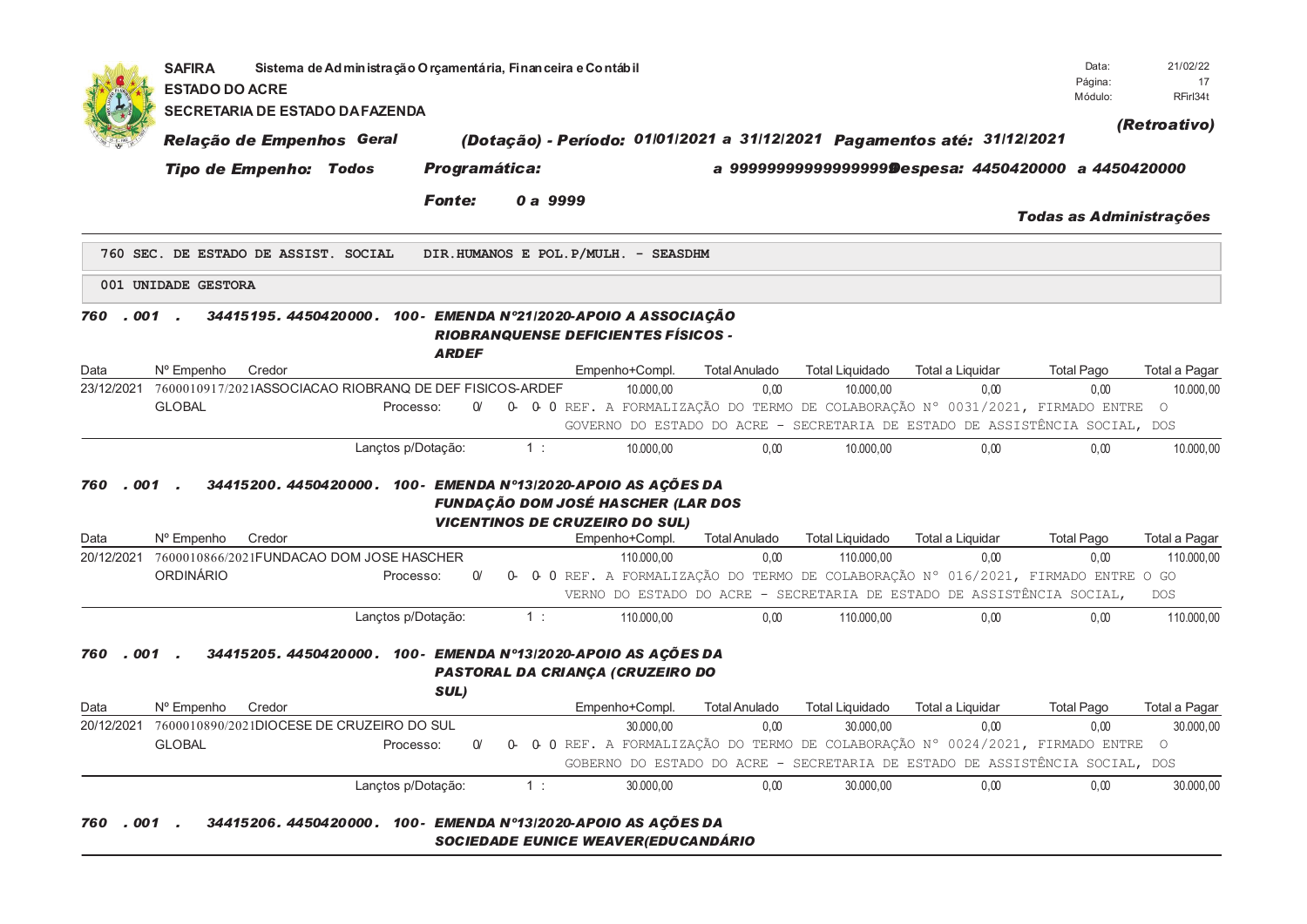|                    | <b>SAFIRA</b><br><b>ESTADO DO ACRE</b> | <b>SECRETARIA DE ESTADO DA FAZENDA</b>                  |                                 |                         |             | Sistema de Administração O rçamentária, Finan ceira e Contábil                                                                                                                                                                                                                                                         |                      |                        |                                                        | Data:<br>Página:<br>Módulo:    | 21/02/22<br>18<br>RFirl34t |
|--------------------|----------------------------------------|---------------------------------------------------------|---------------------------------|-------------------------|-------------|------------------------------------------------------------------------------------------------------------------------------------------------------------------------------------------------------------------------------------------------------------------------------------------------------------------------|----------------------|------------------------|--------------------------------------------------------|--------------------------------|----------------------------|
|                    |                                        | Relação de Empenhos Geral                               |                                 |                         |             | (Dotação) - Período: 01/01/2021 a 31/12/2021 Pagamentos até: 31/12/2021                                                                                                                                                                                                                                                |                      |                        |                                                        |                                | (Retroativo)               |
|                    |                                        | <b>Tipo de Empenho: Todos</b>                           |                                 | Programática:           |             |                                                                                                                                                                                                                                                                                                                        |                      |                        | a 9999999999999999999 Despesa: 4450420000 a 4450420000 |                                |                            |
|                    |                                        |                                                         |                                 |                         |             |                                                                                                                                                                                                                                                                                                                        |                      |                        |                                                        |                                |                            |
|                    |                                        |                                                         |                                 | <b>Fonte:</b>           |             | 0 a 9999                                                                                                                                                                                                                                                                                                               |                      |                        |                                                        | <b>Todas as Administrações</b> |                            |
|                    |                                        |                                                         |                                 | <b>CRUZEIRO DO SUL)</b> |             |                                                                                                                                                                                                                                                                                                                        |                      |                        |                                                        |                                |                            |
| Data               | Nº Empenho                             | Credor                                                  |                                 |                         |             | Empenho+Compl.                                                                                                                                                                                                                                                                                                         | <b>Total Anulado</b> | <b>Total Liquidado</b> | Total a Liquidar                                       | <b>Total Pago</b>              | Total a Pagar              |
| 23/12/2021         |                                        | 7600010913/2021SOCIEDADE EUNICE WEAVER DE CRUZ. DO SUL  |                                 |                         |             | 50.000,00                                                                                                                                                                                                                                                                                                              | 0,00                 | 50.000,00              | 0.00                                                   | 0,00                           | 50.000,00                  |
|                    | <b>GLOBAL</b>                          |                                                         | Processo:                       | $\Omega$                |             | 0- 0- 0 REF. A FORMALIZAÇÃO DO TERMO DE COLABORAÇÃO N° 0033/2021, FIRMADO ENTRE                                                                                                                                                                                                                                        |                      |                        |                                                        |                                | $\circ$                    |
|                    |                                        |                                                         |                                 |                         |             | GOVERNO DO ESTADO DO ACRE - SECRETARIA DE ESTADO DE ASSISTÊNCIA SOCIAL, DOS                                                                                                                                                                                                                                            |                      |                        |                                                        |                                |                            |
|                    |                                        |                                                         | Lançtos p/Dotação:              |                         | 1:          | 50.000.00                                                                                                                                                                                                                                                                                                              | 0.00                 | 50.000.00              | 0.00                                                   | 0.00                           | 50.000,00                  |
| .001<br>760        |                                        |                                                         |                                 |                         |             | 34415207. 4450420000. 100- EMENDA N°13/2020-APOIO AÇÕES MISSÃO<br><b>FAMÍLIA-OBRA IRMÃ DEMETRIA (MFOID)</b>                                                                                                                                                                                                            |                      |                        |                                                        |                                |                            |
| Data               | N° Empenho                             | Credor                                                  |                                 |                         |             | Empenho+Compl.                                                                                                                                                                                                                                                                                                         | <b>Total Anulado</b> | <b>Total Liquidado</b> | Total a Liquidar                                       | <b>Total Pago</b>              | Total a Pagar              |
| 20/12/2021         |                                        | 7600010876/2021MISSAO FAMILIA-OBRA IRMA DEMETRIA-MFOID  |                                 |                         |             | 30,000.00                                                                                                                                                                                                                                                                                                              | 0,00                 | 30.000,00              | 0.00                                                   | 0,00                           | 30.000,00                  |
|                    | <b>GLOBAL</b>                          |                                                         | Processo:                       | $\alpha$                |             | 0- 0- 0 REF. A FORMALIZAÇÃO DO TERMO DE COLABORAÇÃO Nº 010/2021, FIRMADO ENTRE O GO                                                                                                                                                                                                                                    |                      |                        |                                                        |                                |                            |
|                    |                                        |                                                         |                                 |                         |             | VERNO DO ESTADO DO ACRE - SECRETARIA DE ESTADO DE ASSISTÊNCIA SOCIAL,                                                                                                                                                                                                                                                  |                      |                        |                                                        |                                | <b>DOS</b>                 |
|                    |                                        |                                                         | Lançtos p/Dotação:              |                         | 1:          | 30.000.00                                                                                                                                                                                                                                                                                                              | 0.00                 | 30.000.00              | 0.00                                                   | 0.00                           | 30.000,00                  |
| 001<br>760<br>Data | Nº Empenho                             | Credor                                                  |                                 | CO)                     |             | 34415227.4450420000. 100- EMENDA Nº15/2020-APOIO AÇÕES ASSOCI<br>AÇÃO CRISTÃ ALFA - ACALFA (RIO BRAN<br>Empenho+Compl.                                                                                                                                                                                                 | <b>Total Anulado</b> | <b>Total Liquidado</b> | Total a Liquidar                                       | <b>Total Pago</b>              | Total a Pagar              |
| 20/12/2021         |                                        | 7600010860/2021ASSOCIACAO CRISTA ALFA - ACALFA          |                                 |                         |             | 50.000.00                                                                                                                                                                                                                                                                                                              | 0.00                 | 50.000.00              | 0.00                                                   | 0.00                           | 50.000.00                  |
|                    |                                        |                                                         |                                 |                         |             |                                                                                                                                                                                                                                                                                                                        |                      |                        |                                                        |                                | $\bigcirc$                 |
|                    |                                        |                                                         |                                 |                         |             |                                                                                                                                                                                                                                                                                                                        |                      |                        |                                                        |                                |                            |
|                    |                                        |                                                         |                                 |                         |             |                                                                                                                                                                                                                                                                                                                        |                      |                        |                                                        |                                |                            |
|                    |                                        |                                                         |                                 |                         |             |                                                                                                                                                                                                                                                                                                                        |                      |                        |                                                        |                                | 50.000,00                  |
| . 001<br>760       | <b>GLOBAL</b>                          |                                                         | Processo:<br>Lançtos p/Dotação: | $\alpha$                | 0-<br>$1$ : | 0 0 REF. A FORMALIZAÇÃO DO TERMO DE COLABORAÇÃO N° 0013/2021, FIRMADO ENTRE<br>GOVERNO DO ESTADO DO ACRE - SECRETARIA DE ESTADO DE ASSISTÊNCIA SOCIAL, DOS<br>50.000.00<br>34415228. 4450420000. 100- EMENDA Nº15/2020-APOIO AÇÕES ASSOCI<br>AÇÃO CRISTÃ APOIO PESSOAS EM SITUA-<br>ÇÃO DE VUNERABILIDADE (RIO BRANCO) | 0.00                 | 50.000.00              | 0.00                                                   | 0.00                           |                            |
| Data               | N° Empenho                             | Credor                                                  |                                 |                         |             | Empenho+Compl.                                                                                                                                                                                                                                                                                                         | <b>Total Anulado</b> | <b>Total Liquidado</b> | <b>Total a Liquidar</b>                                | <b>Total Pago</b>              | Total a Pagar              |
| 20/12/2021         |                                        | 7600010850/2021ASSOCIACAO CRISTA DE AP A PE EM SIT DE V |                                 |                         |             | 50,000.00                                                                                                                                                                                                                                                                                                              | 0.00                 | 50.000.00              | 0.00                                                   | 0.00                           | 50.000.00                  |
|                    | <b>GLOBAL</b>                          |                                                         | Processo:                       | $\alpha$                |             | 0- 0- 0 REF. A FORMALIZAÇÃO DO TERMO DE COLABORAÇÃO Nº 005/2021, FIRMADO ENTRE O GO                                                                                                                                                                                                                                    |                      |                        |                                                        |                                |                            |
|                    |                                        |                                                         |                                 |                         |             | VERNO DO ESTADO DO ACRE - SECRETARIA DE ESTADO DE ASSISTÊNCIA SOCIAL,                                                                                                                                                                                                                                                  |                      |                        |                                                        |                                | <b>DOS</b>                 |
|                    |                                        |                                                         |                                 |                         |             |                                                                                                                                                                                                                                                                                                                        |                      |                        |                                                        |                                |                            |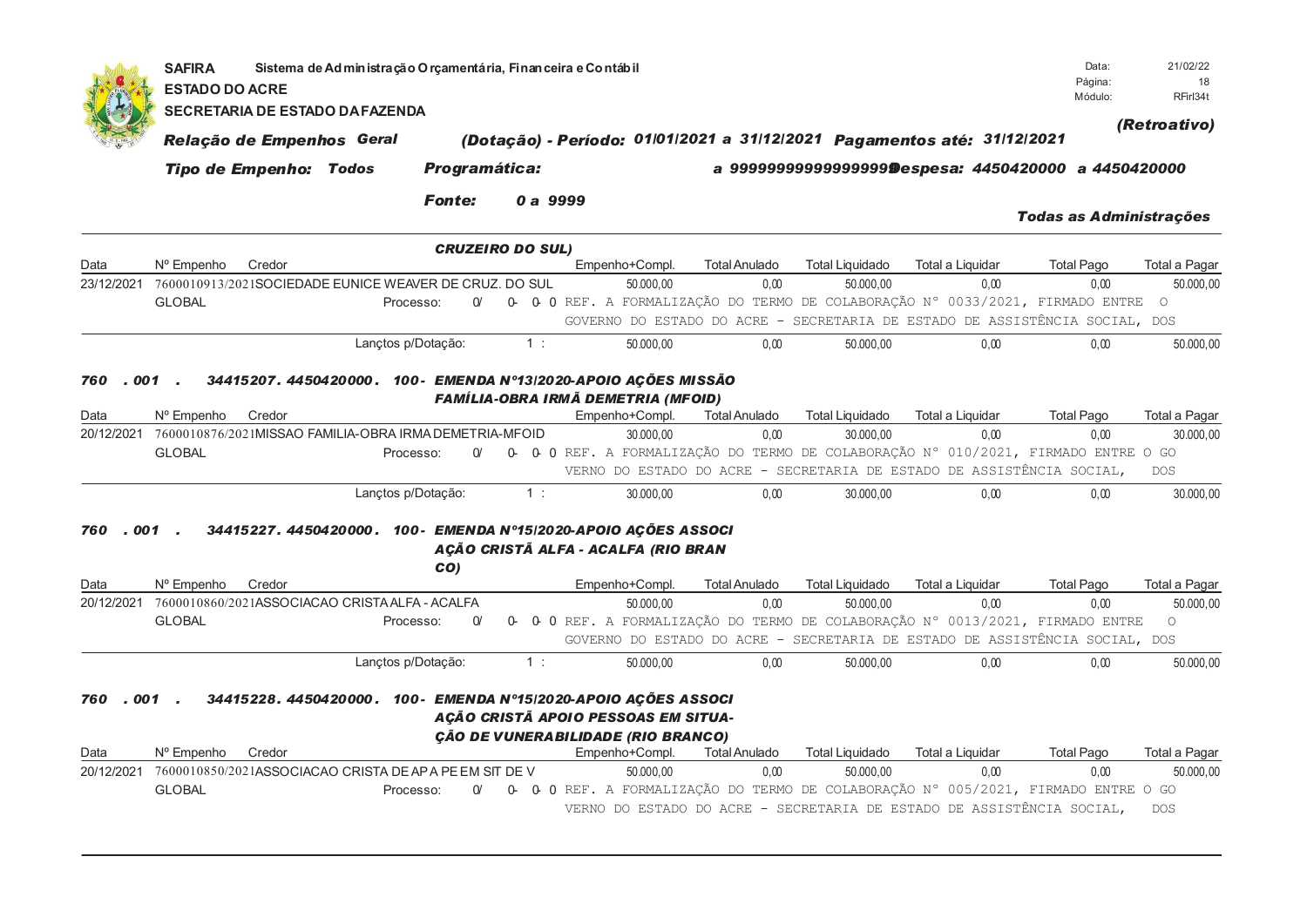|              | <b>SAFIRA</b><br><b>ESTADO DO ACRE</b> | Sistema de Administração Orçamentária, Financeira e Contábil   |                             |                                                                                     |                      |                        |                                                                        | Data:<br>Página:<br>Módulo:    | 21/02/22<br>19<br>RFirl34t |
|--------------|----------------------------------------|----------------------------------------------------------------|-----------------------------|-------------------------------------------------------------------------------------|----------------------|------------------------|------------------------------------------------------------------------|--------------------------------|----------------------------|
|              | <b>SECRETARIA DE ESTADO DA FAZENDA</b> |                                                                |                             |                                                                                     |                      |                        |                                                                        |                                |                            |
|              | Relação de Empenhos Geral              |                                                                |                             | (Dotação) - Período: 01/01/2021 a 31/12/2021 Pagamentos até: 31/12/2021             |                      |                        |                                                                        |                                | (Retroativo)               |
|              | <b>Tipo de Empenho: Todos</b>          |                                                                | <b>Programática:</b>        |                                                                                     |                      |                        | a 9999999999999999999 Despesa: 4450420000 a 4450420000                 |                                |                            |
|              |                                        |                                                                |                             |                                                                                     |                      |                        |                                                                        |                                |                            |
|              |                                        | <b>Fonte:</b>                                                  | 0 a 9999                    |                                                                                     |                      |                        |                                                                        | <b>Todas as Administrações</b> |                            |
|              |                                        | Lançtos p/Dotação:                                             | 1:                          | 50.000.00                                                                           | 0.00                 | 50.000.00              | 0,00                                                                   | 0.00                           | 50.000,00                  |
| 760<br>. 001 |                                        | 34415267. 4450420000. 100- EMENDA N°19/2020-APOIO AS ACÕES DA  |                             | ASSOCIAÇÃO DAS MULHERES DO ACRE<br><b>REVOLUCIONÁRIAS (AMAR)</b>                    |                      |                        |                                                                        |                                |                            |
| Data         | Credor<br>Nº Empenho                   |                                                                |                             | Empenho+Compl.                                                                      | <b>Total Anulado</b> | <b>Total Liquidado</b> | Total a Liquidar                                                       | <b>Total Pago</b>              | Total a Pagar              |
| 20/12/2021   |                                        | 7600010870/2021ASSOC DE MULHERES DO ACRE REVOLUCIONARIA        |                             | 15.000.00                                                                           | 0,00                 | 15.000,00              | 0,00                                                                   | 0,00                           | 15.000,00                  |
|              | ORDINÁRIO                              | Processo:<br>$\alpha$                                          |                             | 0- 0- 0 REF. A FORMALIZAÇÃO DO TERMO DE COLABORAÇÃO N° 017/2021, FIRMADO ENTRE O GO |                      |                        |                                                                        |                                |                            |
|              |                                        |                                                                |                             |                                                                                     |                      |                        | VERNO DO ESTADO DO ACRE - SECRETARIA DE ESTADO DE ASSISTÊNCIA SOCIAL,  |                                | <b>DOS</b>                 |
|              |                                        | Lançtos p/Dotação:                                             | 1:                          | 15.000,00                                                                           | 0,00                 | 15.000,00              | 0,00                                                                   | 0,00                           | 15.000,00                  |
| Data         | Nº Empenho<br>Credor                   | <b>BRANCO)</b>                                                 |                             | <b>EDUCANDÁRIO SANTA MARGARIDA (RIO</b><br>Empenho+Compl.                           | <b>Total Anulado</b> | <b>Total Liquidado</b> | Total a Liquidar                                                       | <b>Total Pago</b>              | Total a Pagar              |
| 20/12/2021   |                                        | 7600010871/2021EDUCANDARIO SANTA MARGARIDA                     |                             | 120,000.00                                                                          | 0.00                 | 120,000.00             | 0.00                                                                   | 0.00                           | 120.000,00                 |
|              | ORDINÁRIO                              | Processo:<br>$\Omega$                                          | 0-                          | 0 0 REF. A FORMALIZAÇÃO DO TERMO DE COLABORAÇÃO Nº 018/2021, FIRMADO ENTRE O GO     |                      |                        | VERNO DO ESTADO DO ACRE - SECRETARIA DE ESTADO DE ASSISTÊNCIA SOCIAL,  |                                | <b>DOS</b>                 |
|              |                                        | Lançtos p/Dotação:                                             | 1:                          | 120.000,00                                                                          | 0,00                 | 120.000,00             | 0,00                                                                   | 0,00                           | 120.000,00                 |
| 760<br>. 001 |                                        | 34415296. 4450420000. 100- EMENDA Nº21/2020-APOIO AS AÇÕES DA  | <b>NIDADES (RIO BRANCO)</b> | ORGANIZAÇÃO SOCIAL CASA DAS OPORTU-                                                 |                      |                        |                                                                        |                                |                            |
| Data         | Nº Empenho<br>Credor                   |                                                                |                             | Empenho+Compl.                                                                      | <b>Total Anulado</b> | <b>Total Liquidado</b> | Total a Liquidar                                                       | <b>Total Pago</b>              | Total a Pagar              |
| 20/12/2021   |                                        | 7600010844/2021ORGANIZACAO SOCIAL CASADAS OPORTUNIDADE         |                             | 20.000.00                                                                           | 0.00                 | 20.000.00              | 0.00                                                                   | 0.00                           | 20.000,00                  |
|              | <b>GLOBAL</b>                          | Processo:<br>V                                                 |                             | 0- 0- 0 REF. A FORMALIZAÇÃO DO TERMO DE COLABORAÇÃO N° 001/2021, FIRMADO ENTRE O GO |                      |                        |                                                                        |                                |                            |
|              |                                        |                                                                |                             |                                                                                     |                      |                        | VERNO DO DESTADO DO ACRE - SECRETÁRIA DE ESTADO DE ASSISTÊNCIA SOCIAL, |                                | <b>DOS</b>                 |
|              |                                        | Lançtos p/Dotação:                                             | 1:                          | 20.000,00                                                                           | 0.00                 | 20.000,00              | 0,00                                                                   | 0,00                           | 20.000,00                  |
| 001<br>760   |                                        | 34415298.4450420000. 100 - EMENDA N°21/2020-APOIO ACÕES SUPRE- |                             | <b>MO CENTRO ESPIRITA MESTRE GABRIEL</b><br>TEMPLO SALOMÃO - UNIÃO DO VEGETAL       |                      |                        |                                                                        |                                |                            |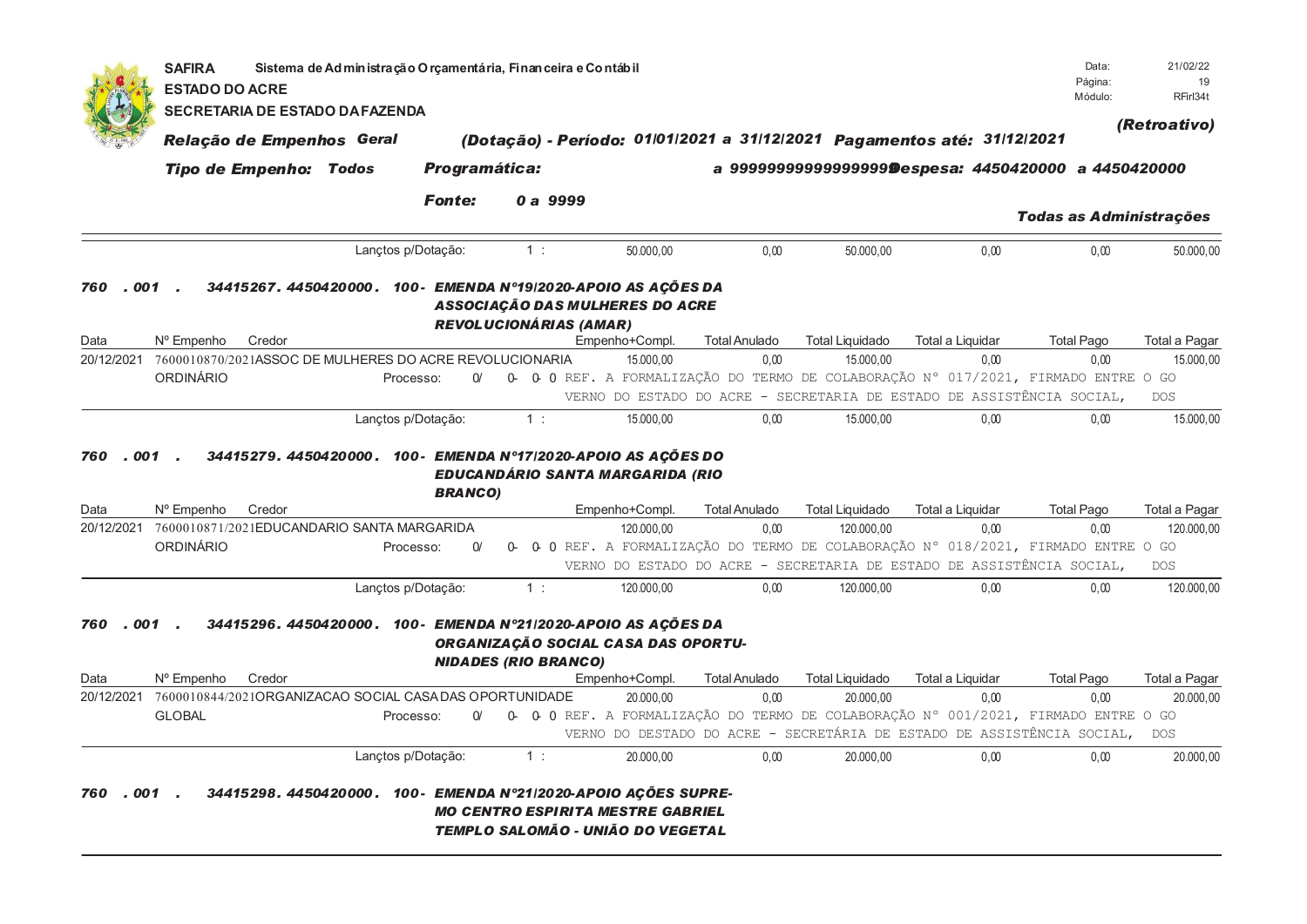|                                   | <b>SAFIRA</b><br><b>ESTADO DO ACRE</b> | Data:<br>Página:<br>Módulo:   | 21/02/22<br>20<br>RFirl34t                              |                       |          |                                                                                                                                                           |           |                              |                                     |                                                                         |                                                                                                                                                                                               |                            |
|-----------------------------------|----------------------------------------|-------------------------------|---------------------------------------------------------|-----------------------|----------|-----------------------------------------------------------------------------------------------------------------------------------------------------------|-----------|------------------------------|-------------------------------------|-------------------------------------------------------------------------|-----------------------------------------------------------------------------------------------------------------------------------------------------------------------------------------------|----------------------------|
|                                   |                                        |                               | <b>SECRETARIA DE ESTADO DA FAZENDA</b>                  |                       |          |                                                                                                                                                           |           |                              |                                     |                                                                         |                                                                                                                                                                                               |                            |
|                                   |                                        | Relação de Empenhos Geral     |                                                         |                       |          |                                                                                                                                                           |           |                              |                                     | (Dotação) - Período: 01/01/2021 a 31/12/2021 Pagamentos até: 31/12/2021 |                                                                                                                                                                                               | (Retroativo)               |
|                                   |                                        | <b>Tipo de Empenho: Todos</b> |                                                         | Programática:         |          |                                                                                                                                                           |           |                              |                                     |                                                                         | a 9999999999999999999Despesa: 4450420000 a 4450420000                                                                                                                                         |                            |
|                                   |                                        |                               |                                                         | <b>Fonte:</b>         | 0 a 9999 |                                                                                                                                                           |           |                              |                                     |                                                                         | <b>Todas as Administrações</b>                                                                                                                                                                |                            |
| Data                              | Nº Empenho                             | Credor                        |                                                         |                       |          | Empenho+Compl.                                                                                                                                            |           | <b>Total Anulado</b>         | <b>Total Liquidado</b>              | Total a Liquidar                                                        | <b>Total Pago</b>                                                                                                                                                                             | Total a Pagar              |
| 23/12/2021                        |                                        |                               | 7600010912/2021SUPREMO CENTRO ESP MES GABRIEL T SAL AO  |                       |          |                                                                                                                                                           | 15.000.00 | 0.00                         | 15.000.00                           | 0.00                                                                    | 0.00                                                                                                                                                                                          | 15.000,00                  |
|                                   | <b>GLOBAL</b>                          |                               |                                                         | $\alpha$<br>Processo: |          |                                                                                                                                                           |           |                              |                                     |                                                                         | 0- 0- 0 REF. A FORMALIZAÇÃO DO TERMO DE COLABORAÇÃO N° 030/2021, FIRMADO ENTRE O                                                                                                              |                            |
|                                   |                                        |                               |                                                         |                       |          |                                                                                                                                                           |           |                              |                                     |                                                                         | GOVERNO DO ESTADO DO ACRE - SECRETARIA DE ESTADO DE ASSISTÊNCIA SOCIAL, DOS                                                                                                                   |                            |
|                                   |                                        |                               | Lançtos p/Dotação:                                      |                       | 1:       |                                                                                                                                                           | 15.000,00 | 0.00                         | 15.000,00                           | 0,00                                                                    | 0.00                                                                                                                                                                                          | 15.000,00                  |
| Data<br>23/12/2021                | Nº Empenho<br><b>GLOBAL</b>            | Credor                        | 7600010918/2021CENTRO ESPIRITA BENEFICENTE UNIAO DO VEG | $\alpha$<br>Processo: |          | JOÃO LANGO MOURA (RIO BRANCO)<br>Empenho+Compl.                                                                                                           | 60.000,00 | <b>Total Anulado</b><br>0,00 | <b>Total Liquidado</b><br>60.000,00 | Total a Liquidar<br>0,00                                                | <b>Total Pago</b><br>0,00<br>0- 0- 0 REF. A FORMALIZAÇÃO DO TERMO DE COLABORAÇÃO N° 0032/2021, FIRMADO ENTRE O<br>GOVERNO DO ESTADO DO ACRE - SECRETARIA DE ESTADO DE ASSISTÊNCIA SOCIAL, DOS | Total a Pagar<br>60.000,00 |
|                                   |                                        |                               | Lançtos p/Dotação:                                      |                       | 1:       |                                                                                                                                                           | 60.000,00 | 0,00                         | 60.000,00                           | 0,00                                                                    | 0,00                                                                                                                                                                                          | 60.000,00                  |
| . 001<br>760<br>Data              | Nº Empenho                             | Credor                        |                                                         |                       |          | 34415304. 4450420000. 100- EMENDA N°21/2020-APOIO AS AÇÕES DO<br>CENTRO ESPÍRITA BENEF UNIÃO VEGETAL<br>NÚCLEO MARECHAL THAUMATURGO<br>Empenho+Compl.     |           | <b>Total Anulado</b>         | <b>Total Liquidado</b>              | Total a Liquidar                                                        | <b>Total Pago</b>                                                                                                                                                                             | Total a Pagar              |
| 20/12/2021                        |                                        |                               | 7600010885/2021CENTRO ESP BENEF U VEGETAL NUCLEO MARECH |                       |          |                                                                                                                                                           | 10.000,00 | 0,00                         | 10.000,00                           | 0,00                                                                    | 0,00                                                                                                                                                                                          | 10.000,00                  |
|                                   | <b>GLOBAL</b>                          |                               |                                                         | $\alpha$<br>Processo: |          |                                                                                                                                                           |           |                              |                                     |                                                                         | 0- 0- 0 REF. A FORMALIZAÇÃO DO TERMO DE COLABORAÇÃO Nº 026/2021, FIRMADO ENTRE O GO                                                                                                           |                            |
|                                   |                                        |                               |                                                         |                       |          |                                                                                                                                                           |           |                              |                                     | VERNO DO ESTADO DO ACRE - SECRETARIA DE ESTADO DE ASSISTÊNCIA SOCIAL,   |                                                                                                                                                                                               | <b>DOS</b>                 |
|                                   |                                        |                               | Lançtos p/Dotação:                                      |                       | 1:       |                                                                                                                                                           | 10.000,00 | 0.00                         | 10.000,00                           | 0.00                                                                    | 0.00                                                                                                                                                                                          | 10.000,00                  |
| .001<br>760<br>Data<br>20/12/2021 | Nº Empenho<br><b>GLOBAL</b>            | Credor                        | 7600010856/2021CENTRO ESPIRITA B UNIAO V N JARDIM REAL  | Processo:             |          | 34415305. 4450420000. 100- EMENDA Nº21/2020-APOIO AS AÇÕES DO<br>CENTRO ESPÍRITA BENEF UNIÃO VEGETAL<br><b>JARDIM REAL (RIO BRANCO)</b><br>Empenho+Compl. | 10.000,00 | <b>Total Anulado</b><br>0,00 | <b>Total Liquidado</b><br>10.000,00 | Total a Liquidar<br>0,00                                                | <b>Total Pago</b><br>0.00<br>0- 0- 0 REF. A FORMALIZAÇÃO DO TERMO DE COLABORAÇÃO N° 012/2021, FIRMADO ENTRE O GO                                                                              | Total a Pagar<br>10.000,00 |
|                                   |                                        |                               |                                                         |                       |          |                                                                                                                                                           |           |                              |                                     | VERNO DO ESTADO DO ACRE - SECRETARIA DE ESTADO DE ASSISTÊNCIA SOCIAL,   |                                                                                                                                                                                               | <b>DOS</b>                 |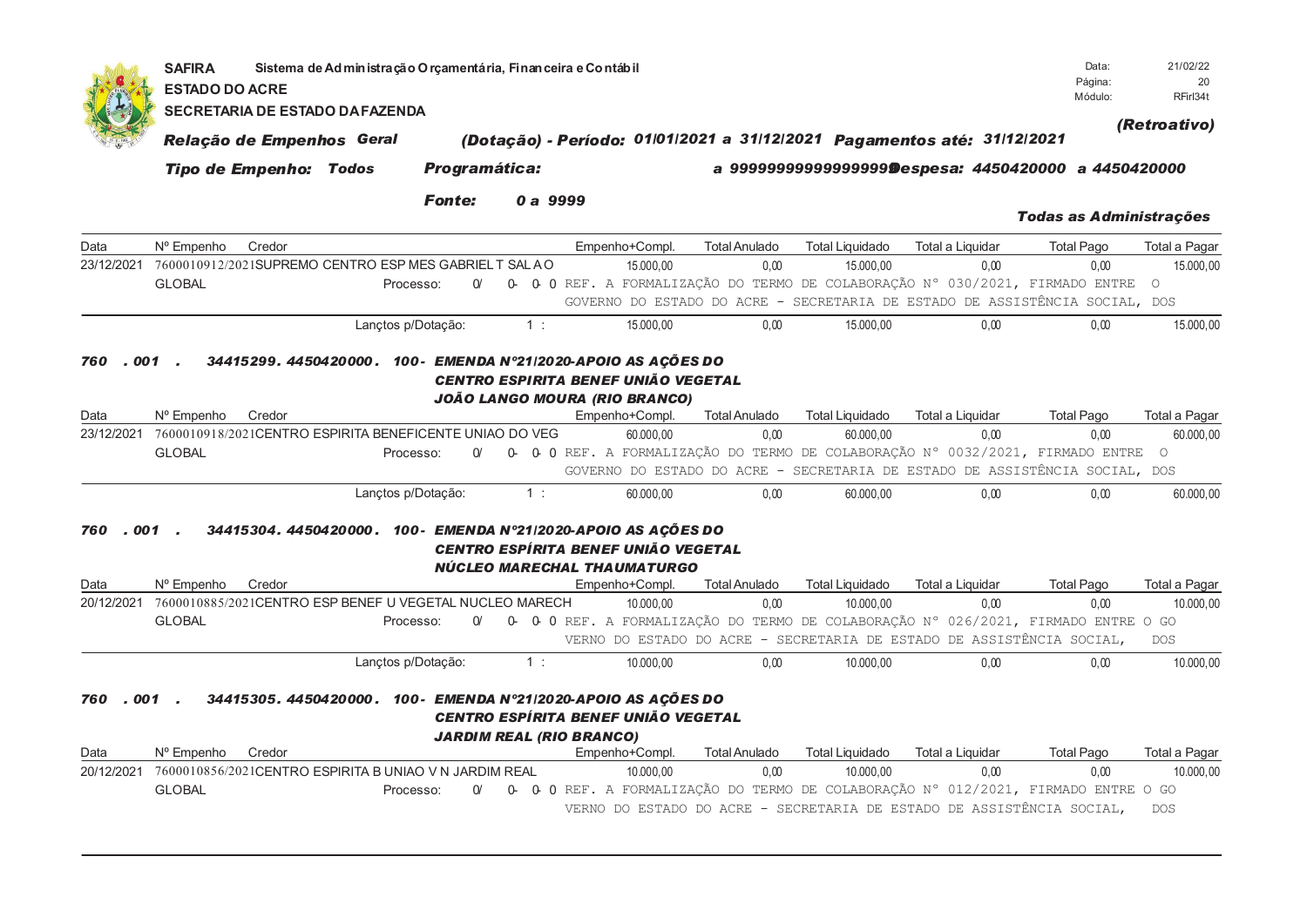|                    | <b>SAFIRA</b><br><b>ESTADO DO ACRE</b>                                        | Sistema de Administração Orçamentária, Financeira e Contábil |                      |                  |                                                                                                                                                                 |                                                                                                       |                                     |                          | Data:<br>Página:                                      | 21/02/22<br>21                           |
|--------------------|-------------------------------------------------------------------------------|--------------------------------------------------------------|----------------------|------------------|-----------------------------------------------------------------------------------------------------------------------------------------------------------------|-------------------------------------------------------------------------------------------------------|-------------------------------------|--------------------------|-------------------------------------------------------|------------------------------------------|
|                    | <b>SECRETARIA DE ESTADO DA FAZENDA</b>                                        |                                                              |                      |                  |                                                                                                                                                                 |                                                                                                       |                                     |                          | Módulo:                                               | RFirl34t                                 |
|                    | Relação de Empenhos Geral                                                     |                                                              |                      |                  | (Dotação) - Período: 01/01/2021 a 31/12/2021 Pagamentos até: 31/12/2021                                                                                         |                                                                                                       |                                     |                          |                                                       | (Retroativo)                             |
|                    | <b>Tipo de Empenho: Todos</b>                                                 |                                                              | <b>Programática:</b> |                  |                                                                                                                                                                 |                                                                                                       |                                     |                          | a 9999999999999999999Despesa: 4450420000 a 4450420000 |                                          |
|                    |                                                                               |                                                              |                      |                  |                                                                                                                                                                 |                                                                                                       |                                     |                          |                                                       |                                          |
|                    |                                                                               |                                                              | <b>Fonte:</b>        | 0 a 9999         |                                                                                                                                                                 |                                                                                                       |                                     |                          | <b>Todas as Administrações</b>                        |                                          |
|                    |                                                                               | Lançtos p/Dotação:                                           |                      | 1:               | 10.000,00                                                                                                                                                       | 0.00                                                                                                  | 10.000,00                           | 0,00                     | 0,00                                                  | 10.000,00                                |
| . 001<br>760       |                                                                               |                                                              |                      |                  | 34415314. 4450420000. 100- EMENDA Nº21/2020-APOIO AS AÇÕES DO<br>CENTRO ESPÍRITA BENEF UNIÃO VEGETAL<br>ÁGUA DA VIDA (TARAUACÁ)                                 |                                                                                                       |                                     |                          |                                                       |                                          |
| Data               | Nº Empenho<br>Credor                                                          |                                                              |                      |                  | Empenho+Compl.                                                                                                                                                  | <b>Total Anulado</b>                                                                                  | <b>Total Liquidado</b>              | Total a Liquidar         | <b>Total Pago</b>                                     | Total a Pagar                            |
| 20/12/2021         | 7600010880/2021CENTRO ESPIRITA BENEFICENTE UNIAO DO VEG                       |                                                              |                      |                  | 10.000,00                                                                                                                                                       | 0,00                                                                                                  | 10.000,00                           | 0,00                     | 0,00                                                  | 10.000,00                                |
|                    | <b>GLOBAL</b>                                                                 | Processo:                                                    | $\alpha$             |                  | 0- 0- 0 REF. A FORMALIZAÇÃO DO TERMO DE COLABORAÇÃO N° 021/2021, FIRMADO ENTRE O GO                                                                             | VERNO DO ESTADO DO ACRE - SECRETARIA DE ESTADO DE ASSISTÊNCIA SOCIAL,                                 |                                     |                          |                                                       | <b>DOS</b>                               |
|                    |                                                                               | Lançtos p/Dotação:                                           |                      | $\overline{1}$ : | 10.000,00                                                                                                                                                       | 0,00                                                                                                  | 10.000,00                           | 0,00                     | 0,00                                                  | 10.000,00                                |
| Data<br>20/12/2021 | N° Empenho<br>Credor<br>7600010884/2021DIOCESE DE RIO BRANCO<br><b>GLOBAL</b> | Processo:                                                    | $\alpha$             | 0-               | PARÓQUIA SÃO PEREGRINO (RIO BRANCO)<br>Empenho+Compl.<br>30.000,00<br>0 0 REF. A FORMALIZAÇÃO DO TERMO DE COLABORAÇÃO Nº 025/2021, FIRMADO ENTRE O GO           | <b>Total Anulado</b><br>0,00<br>VERNO DO ESTADO DO ACRE - SECRETARIA DE ESTADO DE ASSISTÊNCIA SOCIAL, | <b>Total Liquidado</b><br>30.000,00 | Total a Liquidar<br>0,00 | <b>Total Pago</b><br>0,00                             | Total a Pagar<br>30.000,00<br><b>DOS</b> |
|                    |                                                                               | Lançtos p/Dotação:                                           |                      | $1$ :            | 30.000,00                                                                                                                                                       | 0,00                                                                                                  | 30.000,00                           | 0,00                     | 0,00                                                  | 30.000,00                                |
| 760<br>Data        | 001<br>Nº Empenho<br>Credor                                                   |                                                              |                      |                  | 34415338. 4450420000. 100- EMENDA Nº23/2020-APOIO AS AÇÕES DA<br><b>FUNDAÇÃO ASSISTENCIAL E EDUCACIONAL</b><br><b>BETEL (CRUZEIRO DO SUL)</b><br>Empenho+Compl. | <b>Total Anulado</b>                                                                                  | <b>Total Liquidado</b>              | Total a Liquidar         | <b>Total Pago</b>                                     | Total a Pagar                            |
| 20/12/2021         | 7600010863/2021FUNDACAO ASSISTENCIAL EDUCACIONAL BETEL<br><b>GLOBAL</b>       | Processo:                                                    | $\alpha$             |                  | 250.000,00<br>0- 0- 0 REF. A FORMALIZAÇÃO DO TERMO DE COLABORAÇÃO Nº 014/2021, FIRMADO ENTRE O GO                                                               | 0,00                                                                                                  | 250,000.00                          | 0.00                     | 0.00                                                  | 250.000,00                               |
|                    |                                                                               |                                                              |                      |                  |                                                                                                                                                                 | VERNO DO ESTADO DO ACRE - SECRETARIA DE ESTADO DE ASSISTÊNCIA SOCIAL,                                 |                                     |                          |                                                       | <b>DOS</b>                               |
| . 001<br>760       |                                                                               | Lançtos p/Dotação:                                           |                      | 1:               | 250.000,00<br>34415341. 4450420000. 100- EMENDA N°25/2020-APOIO AS AÇÕES DO                                                                                     | 0,00                                                                                                  | 250.000,00                          | 0,00                     | 0,00                                                  | 250.000,00                               |
|                    |                                                                               |                                                              |                      |                  | CENTRO ESPÍRITA BENEF UNIÃO VEGETAL                                                                                                                             |                                                                                                       |                                     |                          |                                                       |                                          |
| Data               | N° Empenho<br>Credor                                                          |                                                              |                      |                  | NÚCLEO MESTRE FRANCISCO (C.DO SUL)<br>Empenho+Compl.                                                                                                            | <b>Total Anulado</b>                                                                                  | <b>Total Liquidado</b>              | Total a Liquidar         | <b>Total Pago</b>                                     | Total a Pagar                            |
|                    |                                                                               |                                                              |                      |                  |                                                                                                                                                                 |                                                                                                       |                                     |                          |                                                       |                                          |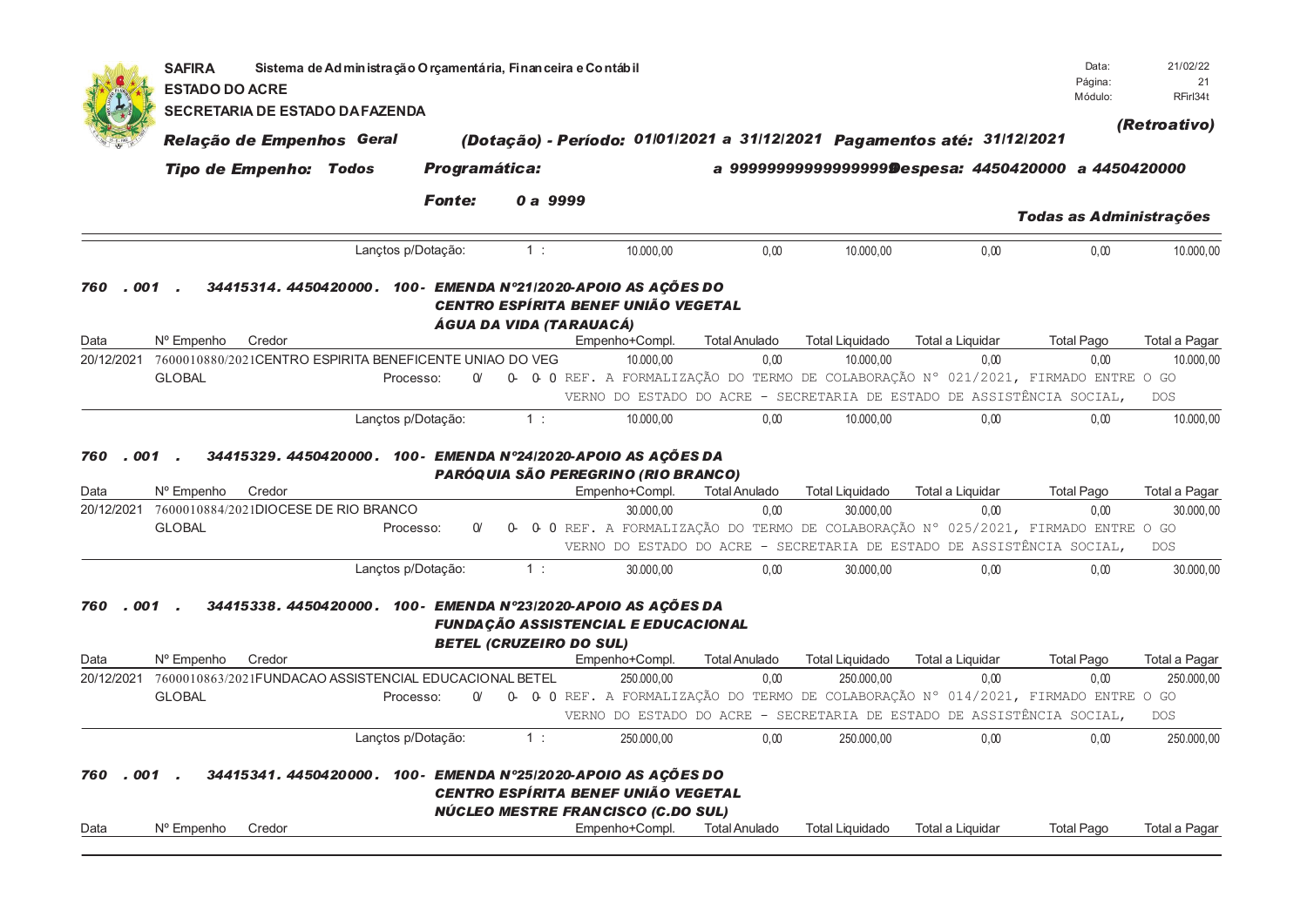|                                  | <b>SAFIRA</b><br><b>ESTADO DO ACRE</b><br><b>SECRETARIA DE ESTADO DA FAZENDA</b> | Data:<br>Página:<br>Módulo:   | 21/02/22<br>22<br>RFirl34t                              |                       |       |          |                                                                                                                                                                               |                              |                                                                                                                                                                           |                          |                                |                            |
|----------------------------------|----------------------------------------------------------------------------------|-------------------------------|---------------------------------------------------------|-----------------------|-------|----------|-------------------------------------------------------------------------------------------------------------------------------------------------------------------------------|------------------------------|---------------------------------------------------------------------------------------------------------------------------------------------------------------------------|--------------------------|--------------------------------|----------------------------|
|                                  |                                                                                  | Relação de Empenhos Geral     |                                                         |                       |       |          |                                                                                                                                                                               |                              | (Dotação) - Período: 01/01/2021 a 31/12/2021 Pagamentos até: 31/12/2021                                                                                                   |                          |                                | (Retroativo)               |
|                                  |                                                                                  | <b>Tipo de Empenho: Todos</b> |                                                         | Programática:         |       |          |                                                                                                                                                                               |                              | a 9999999999999999999Despesa: 4450420000 a 4450420000                                                                                                                     |                          |                                |                            |
|                                  |                                                                                  |                               |                                                         | <b>Fonte:</b>         |       | 0 a 9999 |                                                                                                                                                                               |                              |                                                                                                                                                                           |                          |                                |                            |
|                                  |                                                                                  |                               |                                                         |                       |       |          |                                                                                                                                                                               |                              |                                                                                                                                                                           |                          | <b>Todas as Administrações</b> |                            |
| 20/12/2021                       | <b>GLOBAL</b>                                                                    |                               | 7600010855/2021C E B - UNIÃO VEGETAL - N M FRANCISCO    | $\alpha$<br>Processo: | $O -$ |          | 50.000,00                                                                                                                                                                     | 0,00                         | 50.000.00<br>0 0 REF. A FORMALIZAÇÃO DO TERMO DE COLABORAÇÃO Nº 011/2021, FIRMADO ENTRE O GO<br>VERNO DO ESTADO DO ACRE - SECRETARIA DE ESTADO DE ASSISTÊNCIA SOCIAL,     | 0.00                     | 0,00                           | 50.000,00<br><b>DOS</b>    |
|                                  |                                                                                  |                               |                                                         | Lançtos p/Dotação:    |       | 1:       | 50.000,00                                                                                                                                                                     | 0.00                         | 50.000.00                                                                                                                                                                 | 0.00                     | 0.00                           | 50.000,00                  |
| Data<br>20/12/2021               | Nº Empenho<br><b>GLOBAL</b>                                                      | Credor                        | 7600010888/2021CEBUDV NUCLEO NOVO HORIZONTE             | $\alpha$<br>Processo: | 0-    |          | CENTRO ESPÍRITA BENEF UNIÃO VEGETAL<br>NÚCLEO NOVO HORIZONTE (CRUZ.DO SUL)<br>Empenho+Compl.<br>50.000.00                                                                     | <b>Total Anulado</b><br>0.00 | <b>Total Liquidado</b><br>50.000.00<br>0 0 REF. A FORMALIZAÇÃO DO TERMO DE COLABORAÇÃO Nº 029/2021, FIRMADO ENTRE O GO                                                    | Total a Liquidar<br>0.00 | <b>Total Pago</b><br>0.00      | Total a Pagar<br>50.000,00 |
|                                  |                                                                                  |                               |                                                         |                       |       |          |                                                                                                                                                                               |                              | VERNO DO ESTADO DO ACRE - SECRETARIA DE ESTADO DE ASSISTÊNCIA SOCIAL,                                                                                                     |                          |                                | <b>DOS</b>                 |
|                                  |                                                                                  |                               |                                                         | Lançtos p/Dotação:    |       | 1:       | 50.000,00                                                                                                                                                                     | 0.00                         | 50.000,00                                                                                                                                                                 | 0.00                     | 0,00                           | 50.000,00                  |
| 001<br>760                       |                                                                                  |                               |                                                         |                       |       |          | 34415344. 4450420000. 100- EMENDA N°25/2020-APOIO AS AÇÕES DO<br><b>CENTRO ESPÍRITA BENEF UNIÃO VEGETAL</b>                                                                   |                              |                                                                                                                                                                           |                          |                                |                            |
| Data                             | N° Empenho                                                                       | Credor                        |                                                         |                       |       |          | <b>ENCANTO DA ROSA (RIO BRANCO)</b><br>Empenho+Compl.                                                                                                                         | <b>Total Anulado</b>         | <b>Total Liquidado</b>                                                                                                                                                    | Total a Liquidar         | <b>Total Pago</b>              | Total a Pagar              |
| 20/12/2021                       | <b>GLOBAL</b>                                                                    |                               | 7600010874/2021CENTRO ESPIRITA BENEFICENTE UNIAO DO VEG | $\alpha$<br>Processo: |       |          | 50.000,00                                                                                                                                                                     | 0,00                         | 50.000,00<br>0- 0- 0 REF. A FORMALIZAÇÃO DO TERMO DE COLABORAÇÃO N° 007/2021, FIRMADO ENTRE O GO<br>VERNO DO ESTADO DO ACRE - SECRETARIA DE ESTADO DE ASSISTÊNCIA SOCIAL. | 0,00                     | 0.00                           | 50.000,00<br><b>DOS</b>    |
|                                  |                                                                                  |                               |                                                         | Lançtos p/Dotação:    |       | 1:       | 50.000,00                                                                                                                                                                     | 0.00                         | 50.000,00                                                                                                                                                                 | 0.00                     | 0.00                           | 50.000,00                  |
| 001<br>760<br>Data<br>20/12/2021 | Nº Empenho<br><b>GLOBAL</b>                                                      | Credor                        | 7600010857/2021CENTRO ESPIRITA B UNIAO V N JARDIM REAL  | $\alpha$<br>Processo: |       |          | 34415345. 4450420000. 100- EMENDA N°25/2020-APOIO AS AÇÕES DO<br><b>CENTRO ESPÍRITA BENEF UNIÃO VEGETAL</b><br><b>JARDIM REAL (RIO BRANCO)</b><br>Empenho+Compl.<br>50.000,00 | <b>Total Anulado</b><br>0.00 | <b>Total Liquidado</b><br>50.000.00<br>0- 0- 0 REF. A FORMALIZAÇÃO DO TERMO DE COLABORAÇÃO Nº 012/2021, FIRMADO ENTRE O GO                                                | Total a Liquidar<br>0.00 | <b>Total Pago</b><br>0.00      | Total a Pagar<br>50.000,00 |
|                                  |                                                                                  |                               |                                                         |                       |       |          |                                                                                                                                                                               |                              | VERNO DO ESTADO DO ACRE - SECRETARIA DE ESTADO DE ASSISTÊNCIA SOCIAL,                                                                                                     |                          |                                | DOS                        |
|                                  |                                                                                  |                               |                                                         | Lançtos p/Dotação:    |       | 1:       | 50.000,00                                                                                                                                                                     | 0,00                         | 50.000,00                                                                                                                                                                 | 0,00                     | 0,00                           | 50.000,00                  |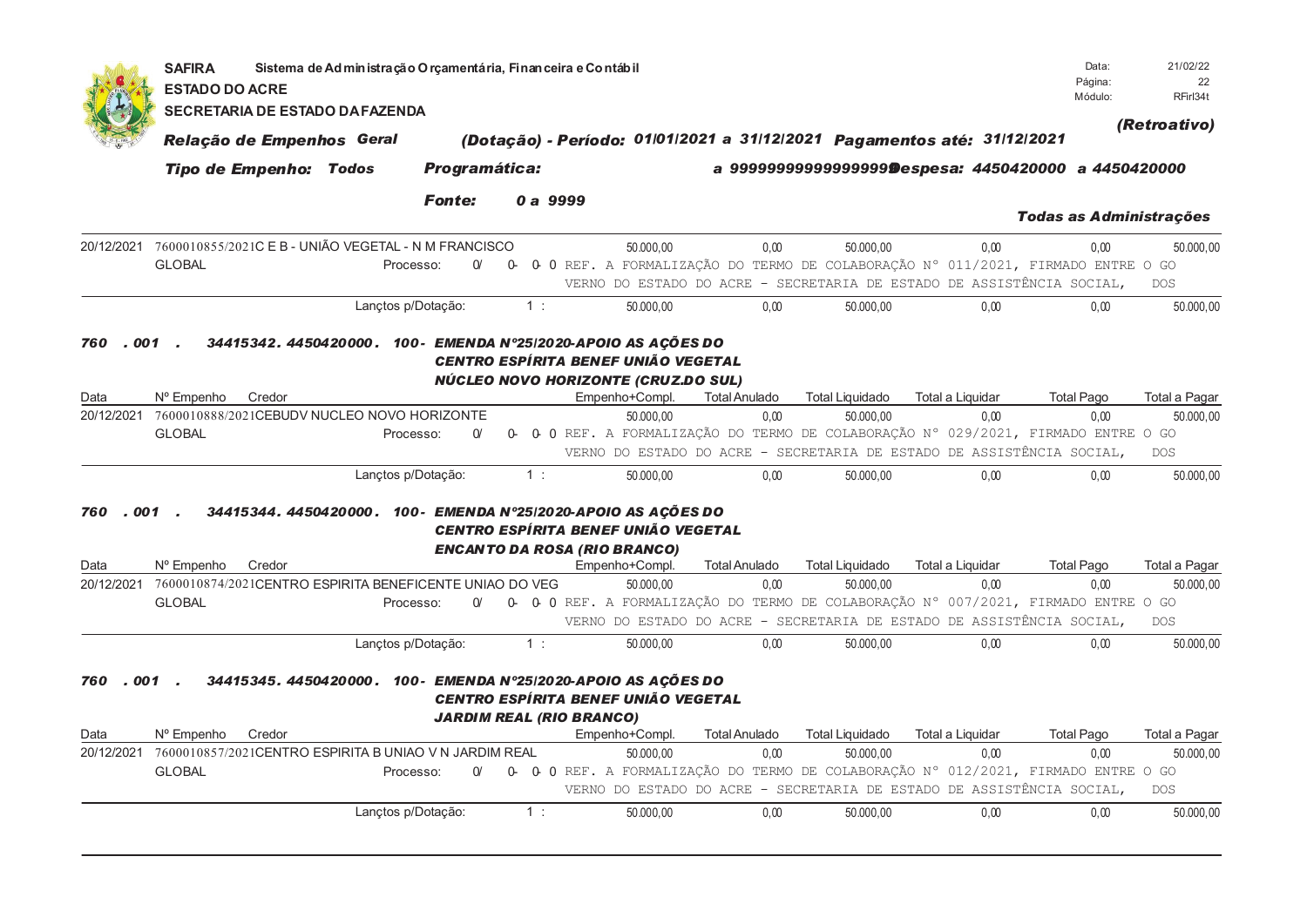|            | <b>SAFIRA</b><br><b>ESTADO DO ACRE</b>                                                                | Sistema de Administração O rçamentária, Finan ceira e Contábil |                      |          |                                                                                                                                                                 |                              |                                     |                                                                             | Data:<br>Página:               | 21/02/22<br>23             |
|------------|-------------------------------------------------------------------------------------------------------|----------------------------------------------------------------|----------------------|----------|-----------------------------------------------------------------------------------------------------------------------------------------------------------------|------------------------------|-------------------------------------|-----------------------------------------------------------------------------|--------------------------------|----------------------------|
|            | <b>SECRETARIA DE ESTADO DA FAZENDA</b>                                                                |                                                                |                      |          |                                                                                                                                                                 |                              |                                     |                                                                             | Módulo:                        | RFirl34t                   |
|            | Relação de Empenhos Geral                                                                             |                                                                |                      |          | (Dotação) - Período: 01/01/2021 a 31/12/2021 Pagamentos até: 31/12/2021                                                                                         |                              |                                     |                                                                             |                                | (Retroativo)               |
|            | <b>Tipo de Empenho: Todos</b>                                                                         |                                                                | <b>Programática:</b> |          |                                                                                                                                                                 |                              |                                     | a 9999999999999999999@espesa: 4450420000 a 4450420000                       |                                |                            |
|            |                                                                                                       |                                                                |                      |          |                                                                                                                                                                 |                              |                                     |                                                                             |                                |                            |
|            |                                                                                                       |                                                                | <b>Fonte:</b>        |          | 0 a 9999                                                                                                                                                        |                              |                                     |                                                                             | <b>Todas as Administrações</b> |                            |
| 760        | $.001$ .                                                                                              |                                                                | <b>DA CRIANÇA</b>    |          | 34415365. 4450420000. 100- EMENDA Nº31/2020-APOIO AS AÇÕES DA<br><b>DIOCESE DE CRUZEIRO DO SUL-PASTORAL</b>                                                     |                              |                                     |                                                                             |                                |                            |
| Data       | N° Empenho<br>Credor                                                                                  |                                                                |                      |          | Empenho+Compl.                                                                                                                                                  | <b>Total Anulado</b>         | <b>Total Liquidado</b>              | Total a Liquidar                                                            | <b>Total Pago</b>              | Total a Pagar              |
| 20/12/2021 | 7600010891/2021DIOCESE DE CRUZEIRO DO SUL                                                             |                                                                |                      |          | 50.000,00                                                                                                                                                       | 0,00                         | 50.000,00                           | 0,00                                                                        | 0,00                           | 50.000,00                  |
|            | <b>GLOBAL</b>                                                                                         | Processo:                                                      | $\alpha$             | <b>0</b> | 0 0 REF. A FORMALIZAÇÃO DO TERMO DE COLABORAÇÃO N° 0024/2021, FIRMADO ENTRE                                                                                     |                              |                                     | GOBERNO DO ESTADO DO ACRE - SECRETARIA DE ESTADO DE ASSISTÊNCIA SOCIAL, DOS |                                | $\circ$                    |
|            |                                                                                                       | Lançtos p/Dotação:                                             |                      | 1:       | 50.000,00                                                                                                                                                       | 0.00                         | 50.000,00                           | 0.00                                                                        | 0.00                           | 50.000,00                  |
| Data       | N° Empenho<br>Credor<br>20/12/2021 7600010846/2021OBRAS N S GLORIA FAZENDA ESPERANCA<br><b>GLOBAL</b> | Processo:                                                      | $\alpha$             | 0-       | -FAZENDA ESPERANÇA MARIA MADALENA<br>Empenho+Compl.<br>50.000.00<br>0 0 REF. A FORMALIZAÇÃO DO TERMO DE COLABORAÇÃO N° 003/2021, FIRMADO ENTRE O GO             | <b>Total Anulado</b><br>0.00 | <b>Total Liquidado</b><br>50.000.00 | <b>Total a Liquidar</b><br>0.00                                             | <b>Total Pago</b><br>0.00      | Total a Pagar<br>50.000.00 |
|            |                                                                                                       |                                                                |                      |          |                                                                                                                                                                 |                              |                                     | VERNO DO ESTADO DO ACRE - SECRETARIA DE ESTADO DE ASSISTÊNCIA SOCIAL,       |                                | <b>DOS</b>                 |
| 760        | .001.                                                                                                 | Lançtos p/Dotação:                                             |                      | 1:       | 50.000.00<br>34415367. 4450420000. 100- EMENDA Nº31/2020-APOIO AS AÇÕES DA<br><b>FUNDAÇÃO DOM JOSÉ HASCHER - LAR DOS</b><br><b>VICENTINOS (CRUZEIRO DO SUL)</b> | 0.00                         | 50.000.00                           | 0.00                                                                        | 0.00                           | 50.000,00                  |
| Data       | N° Empenho<br>Credor                                                                                  |                                                                |                      |          | Empenho+Compl.                                                                                                                                                  | <b>Total Anulado</b>         | <b>Total Liquidado</b>              | Total a Liquidar                                                            | <b>Total Pago</b>              | Total a Pagar              |
|            | 20/12/2021 7600010867/2021FUNDACAO DOM JOSE HASCHER                                                   |                                                                |                      |          | 50.000.00                                                                                                                                                       | 0,00                         | 50.000.00                           | 0.00                                                                        | 0,00                           | 50.000,00                  |
|            | ORDINÁRIO                                                                                             | Processo:                                                      | $\Omega$             | 0-       | 0 0 REF. A FORMALIZAÇÃO DO TERMO DE COLABORAÇÃO N° 016/2021, FIRMADO ENTRE O GO                                                                                 |                              |                                     |                                                                             |                                |                            |
|            |                                                                                                       |                                                                |                      |          |                                                                                                                                                                 |                              |                                     | VERNO DO ESTADO DO ACRE - SECRETARIA DE ESTADO DE ASSISTÊNCIA SOCIAL,       |                                | <b>DOS</b>                 |
| 001<br>760 |                                                                                                       | Lançtos p/Dotação:                                             |                      | 1:       | 50.000.00<br>34415368.4450420000.100-EMENDA N°31/2020-APOIO AS AÇÕES DA<br><b>SOCIEDADE EUNICE WEAVER (EDUCANDÁ-</b><br>RIO - CRUZEIRO DO SUL)                  | 0.00                         | 50.000,00                           | 0.00                                                                        | 0.00                           | 50.000,00                  |
| Data       | N° Empenho<br>Credor                                                                                  |                                                                |                      |          | Empenho+Compl.                                                                                                                                                  | <b>Total Anulado</b>         | <b>Total Liquidado</b>              | Total a Liquidar                                                            | <b>Total Pago</b>              | Total a Pagar              |
| 23/12/2021 | 7600010914/2021SOCIEDADE EUNICE WEAVER DE CRUZ. DO SUL                                                |                                                                |                      |          | 50.000,00                                                                                                                                                       | 0.00                         | 50.000,00                           | 0,00                                                                        | 0,00                           | 50.000,00                  |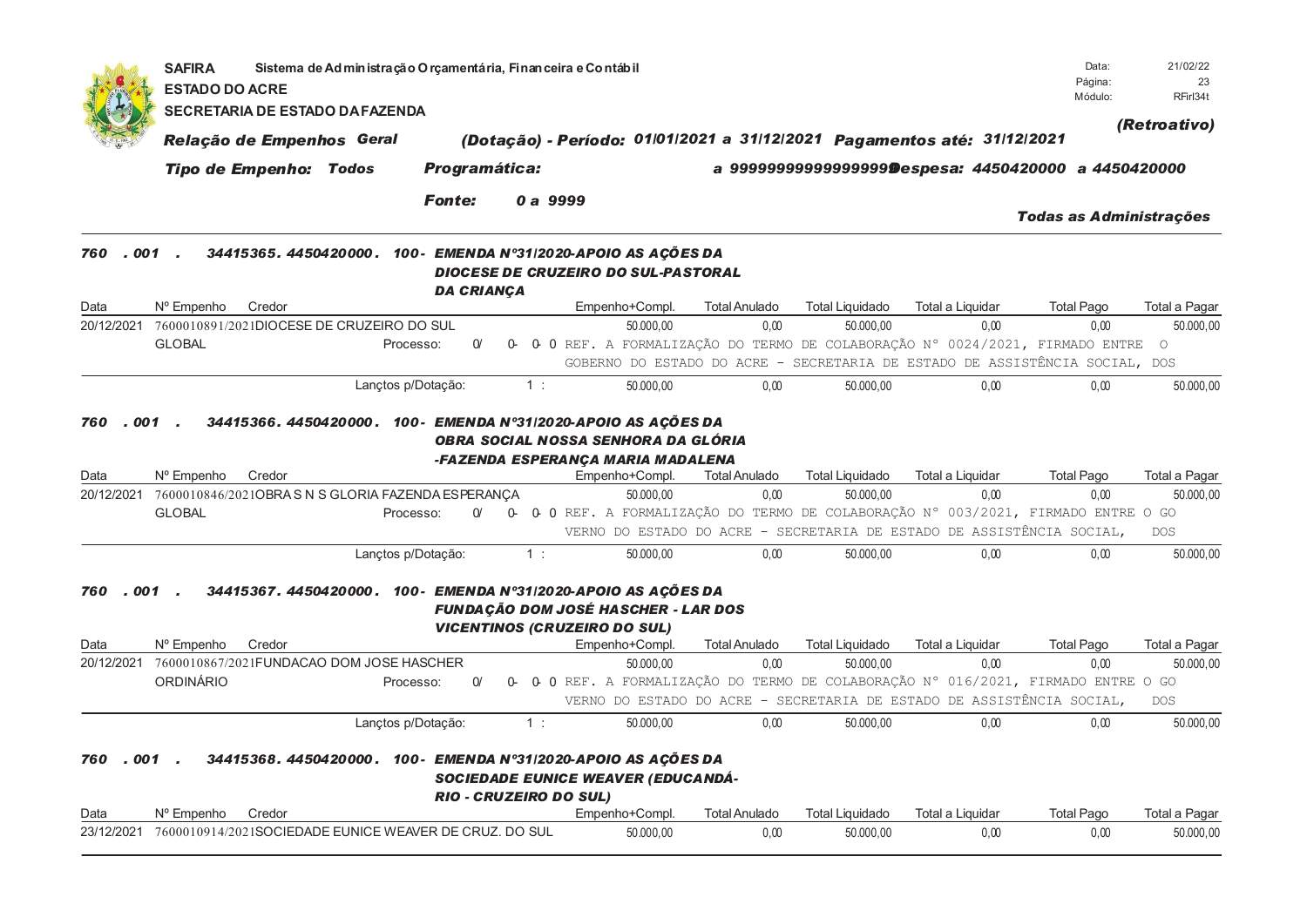| 001<br>760           | <b>SECRETARIA DE ESTADO DA FAZENDA</b><br>Relação de Empenhos Geral<br><b>Tipo de Empenho: Todos</b><br><b>GLOBAL</b><br>34415369. 4450420000. 100- EMENDA Nº31/2020-APOIO AS AÇÕES DA | Processo:<br>Lanctos p/Dotacão:<br>MISSÃO FAMÍLIA - OBRA IRMÃ DEMETRIA<br>(MFOID) | Programática:<br><b>Fonte:</b><br>$\alpha$ | 1: | 0 a 9999 |                                                                         |                              |                                     | (Dotação) - Período: 01/01/2021 a 31/12/2021 Pagamentos até: 31/12/2021                           | a 9999999999999999999Despesa: 4450420000 a 4450420000<br><b>Todas as Administrações</b><br>0- 0- 0 REF. A FORMALIZAÇÃO DO TERMO DE COLABORAÇÃO N° 0033/2021, FIRMADO ENTRE O | (Retroativo)                             |
|----------------------|----------------------------------------------------------------------------------------------------------------------------------------------------------------------------------------|-----------------------------------------------------------------------------------|--------------------------------------------|----|----------|-------------------------------------------------------------------------|------------------------------|-------------------------------------|---------------------------------------------------------------------------------------------------|------------------------------------------------------------------------------------------------------------------------------------------------------------------------------|------------------------------------------|
|                      |                                                                                                                                                                                        |                                                                                   |                                            |    |          |                                                                         |                              |                                     |                                                                                                   |                                                                                                                                                                              |                                          |
|                      |                                                                                                                                                                                        |                                                                                   |                                            |    |          |                                                                         |                              |                                     |                                                                                                   |                                                                                                                                                                              |                                          |
|                      |                                                                                                                                                                                        |                                                                                   |                                            |    |          |                                                                         |                              |                                     |                                                                                                   |                                                                                                                                                                              |                                          |
|                      |                                                                                                                                                                                        |                                                                                   |                                            |    |          |                                                                         |                              |                                     |                                                                                                   |                                                                                                                                                                              |                                          |
|                      |                                                                                                                                                                                        |                                                                                   |                                            |    |          |                                                                         |                              |                                     |                                                                                                   | GOVERNO DO ESTADO DO ACRE - SECRETARIA DE ESTADO DE ASSISTÊNCIA SOCIAL, DOS                                                                                                  |                                          |
|                      |                                                                                                                                                                                        |                                                                                   |                                            |    |          | 50.000,00                                                               | 0.00                         | 50.000,00                           | 0.00                                                                                              | 0.00                                                                                                                                                                         | 50.000,00                                |
| Data<br>20/12/2021   | N° Empenho<br>Credor<br>7600010878/2021MISSAO FAMILIA-OBRA IRMA DEMETRIA-MFOID<br><b>GLOBAL</b>                                                                                        | Processo:                                                                         | O/                                         |    |          | Empenho+Compl.<br>50.000.00                                             | <b>Total Anulado</b><br>0.00 | <b>Total Liquidado</b><br>50.000,00 | Total a Liquidar<br>0,00<br>VERNO DO ESTADO DO ACRE - SECRETARIA DE ESTADO DE ASSISTÊNCIA SOCIAL, | <b>Total Pago</b><br>0,00<br>0- 0- 0 REF. A FORMALIZAÇÃO DO TERMO DE COLABORAÇÃO N° 010/2021, FIRMADO ENTRE O GO                                                             | Total a Pagar<br>50.000,00<br><b>DOS</b> |
|                      |                                                                                                                                                                                        |                                                                                   |                                            |    |          |                                                                         |                              |                                     |                                                                                                   |                                                                                                                                                                              |                                          |
|                      |                                                                                                                                                                                        |                                                                                   |                                            |    |          |                                                                         |                              |                                     |                                                                                                   |                                                                                                                                                                              |                                          |
|                      |                                                                                                                                                                                        | Lançtos p/Dotação:                                                                |                                            | 1: |          | 50.000.00                                                               | 0.00                         | 50.000.00                           | 0,00                                                                                              | 0.00                                                                                                                                                                         | 50.000,00                                |
| . 001.<br>760        | 34415371. 4450420000. 100- EMENDA N°32/2020-APOIO AS AÇÕES DA                                                                                                                          |                                                                                   | <b>ACÁCIAS (RIO BRANCO)</b>                |    |          | <b>ASSOCIAÇÃO BENEFICENTE SOLAR DAS</b>                                 |                              |                                     |                                                                                                   |                                                                                                                                                                              |                                          |
| Data                 | N° Empenho<br>Credor                                                                                                                                                                   |                                                                                   |                                            |    |          | Empenho+Compl.                                                          | <b>Total Anulado</b>         | <b>Total Liquidado</b>              | Total a Liquidar                                                                                  | <b>Total Pago</b>                                                                                                                                                            | Total a Pagar                            |
| 22/12/2021           | 7600010907/2021ASSOCIACAO BENEFICENTE SOLAR DAS ACACIAS                                                                                                                                |                                                                                   |                                            |    |          | 100.000.00                                                              | 0.00                         | 100.000.00                          | 0.00                                                                                              | 0.00                                                                                                                                                                         | 100.000,00                               |
|                      | GLOBAL                                                                                                                                                                                 | Processo:                                                                         | $\alpha$                                   |    |          |                                                                         |                              |                                     |                                                                                                   | 0- 0- 0 REF. A FORMALIZAÇÃO DO TERMO DE COLABORAÇÃO N° 009/2021, FIRMADO ENTRE O<br>GOVERNO DO ESTADO DO ACRE - SECRETARIA DE ESTADO DE ASSISTÊNCIA SOCIAL, DOS              |                                          |
|                      |                                                                                                                                                                                        | Lançtos p/Dotação:                                                                |                                            | 1: |          | 100.000,00                                                              | 0,00                         | 100.000,00                          | 0,00                                                                                              | 0,00                                                                                                                                                                         | 100.000,00                               |
| . 001<br>760<br>Data | 34415373.4450420000. 100- EMENDA N°32/2020-APOIO AS AÇÕES DA<br>Nº Empenho<br>Credor<br>20/12/2021 7600010845/2021COMUNIDADE TERAPEUTICA OMEGA<br><b>GLOBAL</b>                        | Processo:                                                                         | <b>BRANCO)</b><br>$\alpha$                 | O- |          | <b>COMUNIDADE TERAPËUTICA ÖMEGA (RIO</b><br>Empenho+Compl.<br>15.000.00 | <b>Total Anulado</b><br>0,00 | <b>Total Liquidado</b><br>15.000,00 | Total a Liquidar<br>0.00                                                                          | <b>Total Pago</b><br>0,00<br>0 0 REF. A FORMALIZAÇÃO DO TERMO DE COLABORAÇÃO Nº 002/2021, FIRMADO ENTRE O GO                                                                 | Total a Pagar<br>15.000,00               |
|                      |                                                                                                                                                                                        |                                                                                   |                                            |    |          |                                                                         |                              |                                     | VERNO DO ESTADO DO ACRE - SECRETARIA DE ESTADO DE ASSISTÊNCIA SOCIAL,                             |                                                                                                                                                                              | <b>DOS</b>                               |
|                      |                                                                                                                                                                                        | Lançtos p/Dotação:                                                                |                                            | 1: |          | 15.000,00                                                               | 0.00                         | 15.000,00                           | 0,00                                                                                              | 0,00                                                                                                                                                                         | 15.000,00                                |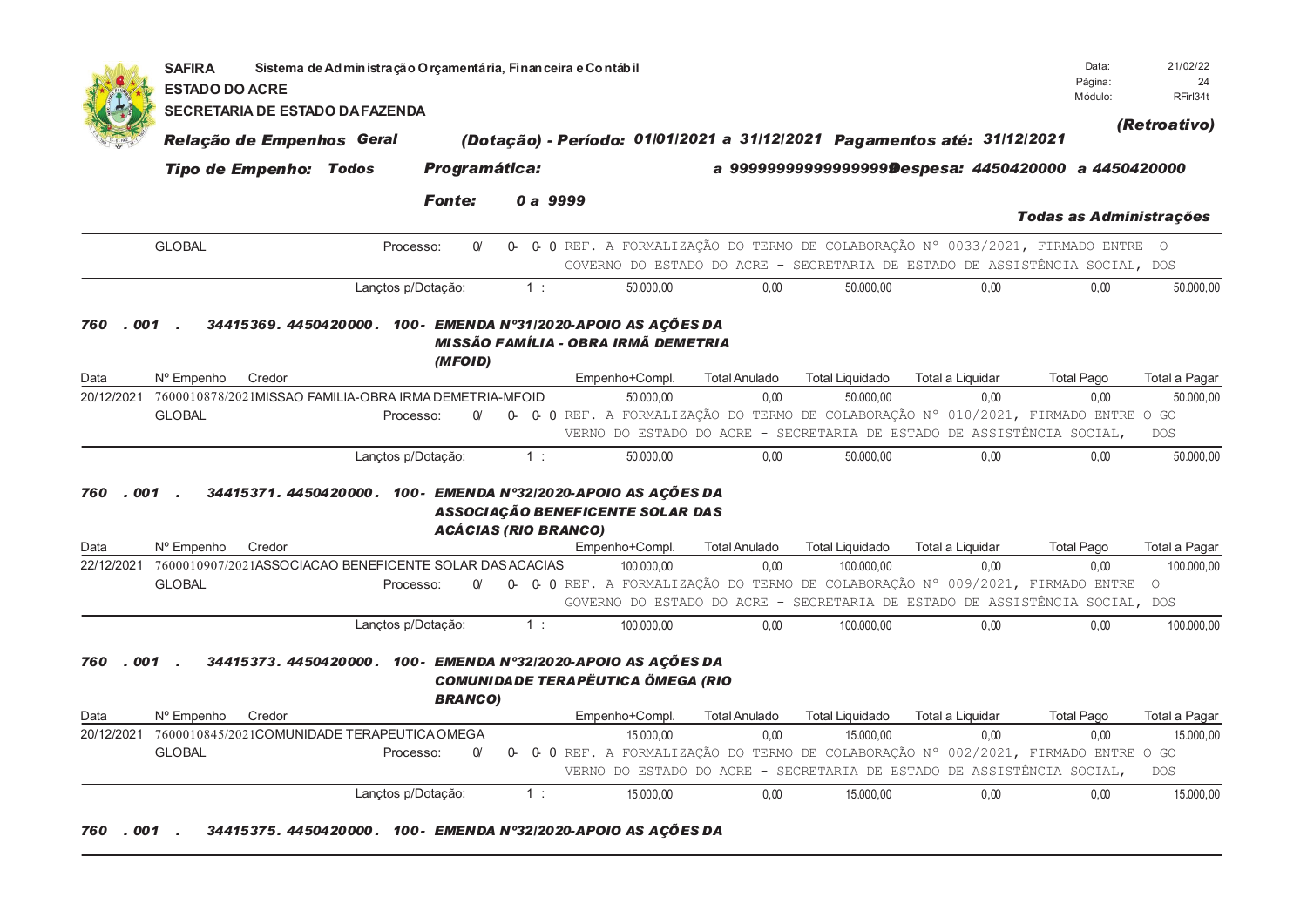|              | <b>SAFIRA</b><br>Sistema de Administração Orçamentária, Financeira e Contábil<br><b>ESTADO DO ACRE</b><br><b>SECRETARIA DE ESTADO DA FAZENDA</b> |                                                                         |                    |                           |          |                                                                                                                   |                      |                        |                                                                             |                                |               |  |  |
|--------------|--------------------------------------------------------------------------------------------------------------------------------------------------|-------------------------------------------------------------------------|--------------------|---------------------------|----------|-------------------------------------------------------------------------------------------------------------------|----------------------|------------------------|-----------------------------------------------------------------------------|--------------------------------|---------------|--|--|
|              | Relação de Empenhos Geral                                                                                                                        | (Dotação) - Período: 01/01/2021 a 31/12/2021 Pagamentos até: 31/12/2021 | (Retroativo)       |                           |          |                                                                                                                   |                      |                        |                                                                             |                                |               |  |  |
|              |                                                                                                                                                  | <b>Tipo de Empenho: Todos</b>                                           |                    | Programática:             |          |                                                                                                                   |                      |                        | a 9999999999999999999Despesa: 4450420000 a 4450420000                       |                                |               |  |  |
|              |                                                                                                                                                  |                                                                         |                    | <b>Fonte:</b>             | 0 a 9999 |                                                                                                                   |                      |                        |                                                                             | <b>Todas as Administrações</b> |               |  |  |
| Data         | Nº Empenho                                                                                                                                       | Credor                                                                  |                    |                           |          | <b>IGREJA BATISTA BETEL (RIO BRANCO)</b><br>Empenho+Compl.                                                        | <b>Total Anulado</b> | <b>Total Liquidado</b> | <b>Total a Liquidar</b>                                                     | <b>Total Pago</b>              | Total a Pagar |  |  |
| 20/12/2021   |                                                                                                                                                  | 7600010864/2021FUNDACAO ASSISTENCIAL EDUCACIONAL BETEL                  |                    |                           |          | 10.000,00                                                                                                         | 0,00                 | 10.000,00              | 0.00                                                                        | 0,00                           | 10.000,00     |  |  |
|              | ORDINÁRIO                                                                                                                                        |                                                                         | Processo:          | $\alpha$                  |          | 0- 0- 0 REF. A FORMALIZAÇÃO DO TERMO DE COLABORAÇÃO N° 002/2021, FIRMADO ENTRE O GO                               |                      |                        |                                                                             |                                |               |  |  |
|              |                                                                                                                                                  |                                                                         |                    |                           |          |                                                                                                                   |                      |                        | VERNO DO ESTADO DO ACRE - SECRETARIA DE ESTADO DE ASSISTÊNCIA SOCIAL,       |                                | <b>DOS</b>    |  |  |
|              |                                                                                                                                                  |                                                                         | Lançtos p/Dotação: |                           | 1:       | 10.000.00                                                                                                         | 0.00                 | 10.000.00              | 0.00                                                                        | 0.00                           | 10.000,00     |  |  |
| 001<br>760   |                                                                                                                                                  |                                                                         |                    | <b>BRANCO)</b>            |          | 34415379. 4450420000. 100- EMENDA N°32/2020-APOIO AS AÇÕES DA<br>JOVENS COM UMA MISSÃO - JOCUM (RIO               |                      |                        |                                                                             |                                |               |  |  |
| Data         | Nº Empenho                                                                                                                                       | Credor                                                                  |                    |                           |          | Empenho+Compl.                                                                                                    | <b>Total Anulado</b> | <b>Total Liquidado</b> | Total a Liquidar                                                            | <b>Total Pago</b>              | Total a Pagar |  |  |
| 20/12/2021   |                                                                                                                                                  | 7600010853/2021JOVENS COM UMA MISSAO RIO BRANCO                         | Processo:          | $\alpha$                  | 0-       | 20.000.00                                                                                                         | 0.00                 | 20.000.00              | 0.00                                                                        | 0.00                           | 20.000,00     |  |  |
|              | <b>GLOBAL</b>                                                                                                                                    |                                                                         |                    |                           |          | 0 0 REF. A FORMALIZAÇÃO DO TERMO DE COLABORAÇÃO Nº 008/2021, FIRMADO ENTRE O GO                                   |                      |                        | VERNO DO ESTADO DO ACRE - SECRETARIA DE ESTADO DE ASSISTÊNCIA SOCIAL,       |                                | <b>DOS</b>    |  |  |
|              |                                                                                                                                                  |                                                                         | Lançtos p/Dotação: |                           | 1:       | 20.000,00                                                                                                         | 0.00                 | 20.000,00              | 0.00                                                                        | 0.00                           | 20.000,00     |  |  |
| . 001<br>760 |                                                                                                                                                  |                                                                         |                    | <b>DE CRUZEIRO DO SUL</b> |          | 34415391. 4450420000. 100- EMENDA Nº35/2020-APOIO AS AÇÕES DA<br><b>SOCIEDADE EUNICE WEAVER-EDUCANDÁRIO</b>       |                      |                        |                                                                             |                                |               |  |  |
| Data         | Nº Empenho                                                                                                                                       | Credor                                                                  |                    |                           |          | Empenho+Compl.                                                                                                    | <b>Total Anulado</b> | <b>Total Liquidado</b> | Total a Liquidar                                                            | <b>Total Pago</b>              | Total a Pagar |  |  |
| 23/12/2021   |                                                                                                                                                  | 7600010915/2021SOCIEDADE EUNICE WEAVER DE CRUZ. DO SUL                  |                    |                           |          | 30.000.00                                                                                                         | 0.00                 | 30.000.00              | 0.00                                                                        | 0.00                           | 30.000,00     |  |  |
|              | <b>GLOBAL</b>                                                                                                                                    |                                                                         | Processo:          | $\alpha$                  |          | 0- 0- 0 REF. A FORMALIZAÇÃO DO TERMO DE COLABORAÇÃO N° 0033/2021, FIRMADO ENTRE O                                 |                      |                        |                                                                             |                                |               |  |  |
|              |                                                                                                                                                  |                                                                         |                    |                           |          |                                                                                                                   |                      |                        | GOVERNO DO ESTADO DO ACRE - SECRETARIA DE ESTADO DE ASSISTÊNCIA SOCIAL, DOS |                                |               |  |  |
| 001<br>760   |                                                                                                                                                  |                                                                         | Lançtos p/Dotação: | <b>SELHEIROS</b>          | 1:       | 30.000,00<br>34415392. 4450420000. 100- EMENDA Nº35/2020-APOIO AS AÇÕES DO<br>CONSELHO TUTELAR-ASSOCIAÇÃO DE CON- | 0.00                 | 30.000,00              | 0.00                                                                        | 0,00                           | 30.000,00     |  |  |
| Data         | N° Empenho                                                                                                                                       | Credor                                                                  |                    |                           |          | Empenho+Compl.                                                                                                    | <b>Total Anulado</b> | <b>Total Liquidado</b> | Total a Liquidar                                                            | <b>Total Pago</b>              | Total a Pagar |  |  |
| 20/12/2021   |                                                                                                                                                  | 7600010879/2021ASSOCIACAO DE CONSEL. E EX-CONSEL. TUT.                  |                    |                           |          | 30.000,00                                                                                                         | 0.00                 | 30.000,00              | 0.00                                                                        | 0,00                           | 30.000,00     |  |  |
|              | <b>GLOBAL</b>                                                                                                                                    |                                                                         | Processo:          | $\Omega'$                 | 0-       | 0 O REF. A FORMALIZAÇÃO DO TERMO DE COLABORAÇÃO Nº 020/2021, FIRMADO ENTRE O GO                                   |                      |                        | VERNO DO ESTADO DO ACRE - SECRETARIA DE ESTADO DE ASSISTÊNCIA SOCIAL.       |                                | <b>DOS</b>    |  |  |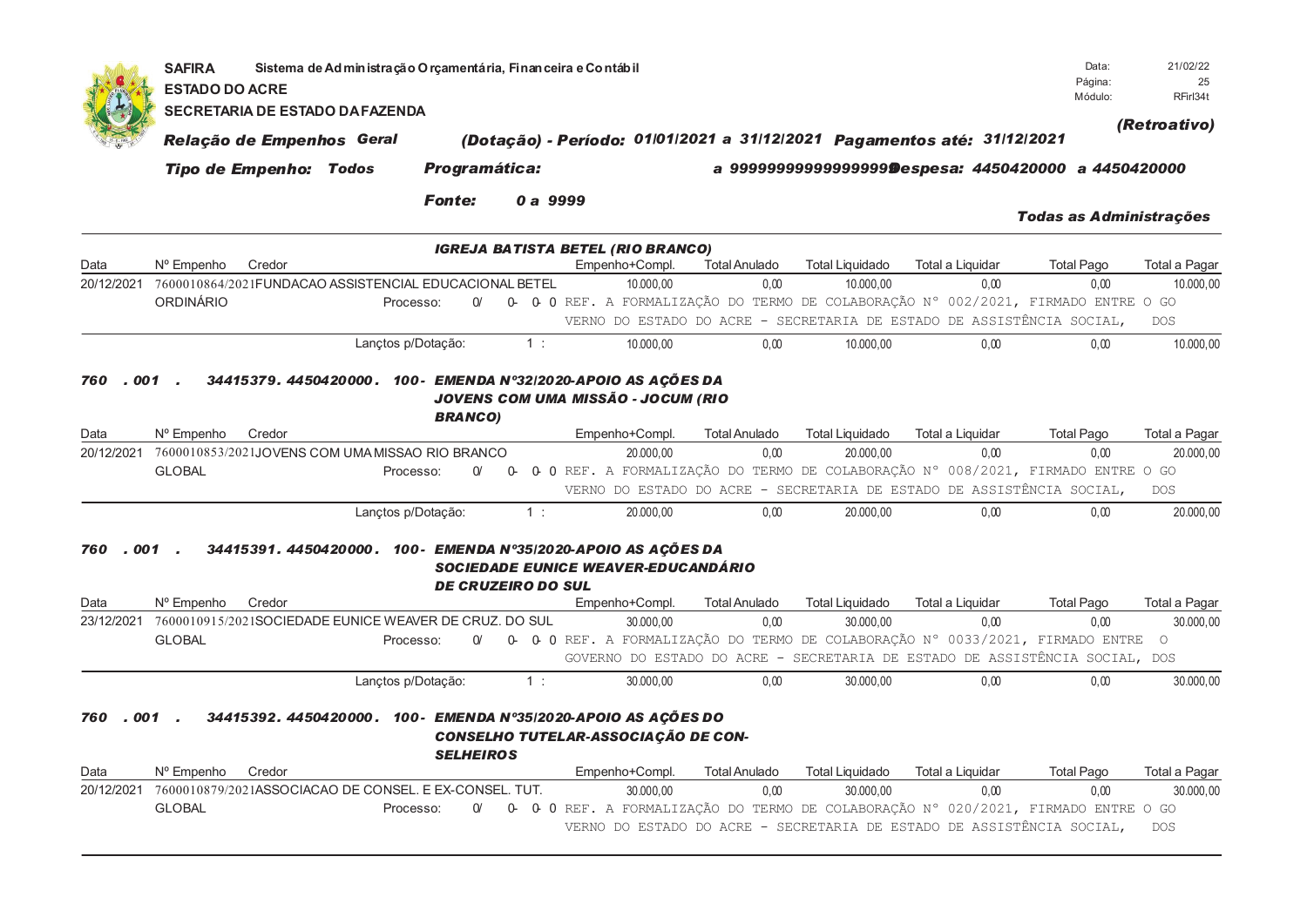|                    | <b>SAFIRA</b><br><b>ESTADO DO ACRE</b>                                |                                        | Sistema de Administração Orçamentária, Financeira e Contábil   |                                 |          |                                                      |                              |                                     |                                                                                                                                                              | Data:<br>Página:<br>Módulo: | 21/02/22<br>26<br>RFirl34t |
|--------------------|-----------------------------------------------------------------------|----------------------------------------|----------------------------------------------------------------|---------------------------------|----------|------------------------------------------------------|------------------------------|-------------------------------------|--------------------------------------------------------------------------------------------------------------------------------------------------------------|-----------------------------|----------------------------|
|                    |                                                                       | <b>SECRETARIA DE ESTADO DA FAZENDA</b> |                                                                |                                 |          |                                                      |                              |                                     |                                                                                                                                                              |                             | (Retroativo)               |
|                    | Relação de Empenhos Geral                                             |                                        |                                                                |                                 |          |                                                      |                              |                                     | (Dotação) - Período: 01/01/2021 a 31/12/2021 Pagamentos até: 31/12/2021                                                                                      |                             |                            |
|                    | <b>Tipo de Empenho: Todos</b>                                         |                                        |                                                                | <b>Programática:</b>            |          |                                                      |                              |                                     | a 9999999999999999999 Despesa: 4450420000 a 4450420000                                                                                                       |                             |                            |
|                    |                                                                       |                                        | <b>Fonte:</b>                                                  |                                 | 0 a 9999 |                                                      |                              |                                     |                                                                                                                                                              | Todas as Administrações     |                            |
|                    |                                                                       |                                        | Lançtos p/Dotação:                                             | 1:                              |          | 30.000,00                                            | 0.00                         | 30.000.00                           | 0,00                                                                                                                                                         | 0.00                        | 30.000,00                  |
| 760<br>. 001       |                                                                       |                                        | 34415405.4450420000. 100- EMENDA N°24/2020-APOIO AS AÇÕES DA   | <b>SOCIEDADE EUNICE WEAVER</b>  |          | (EDUCANDÁRIO - CRUZEIRO DO SUL)                      |                              |                                     |                                                                                                                                                              |                             |                            |
| Data               | Nº Empenho                                                            | Credor                                 |                                                                |                                 |          | Empenho+Compl.                                       | <b>Total Anulado</b>         | <b>Total Liquidado</b>              | Total a Liquidar                                                                                                                                             | <b>Total Pago</b>           | Total a Pagar              |
| 23/12/2021         | 7600010916/2021SOCIEDADE EUNICE WEAVER DE CRUZ. DO SUL                |                                        |                                                                |                                 |          | 20.000,00                                            | 0,00                         | 20.000,00                           | 0,00                                                                                                                                                         | 0,00                        | 20.000,00                  |
|                    | <b>GLOBAL</b>                                                         |                                        | Processo:                                                      | O/                              |          |                                                      |                              |                                     | 0- 0- 0 REF. A FORMALIZAÇÃO DO TERMO DE COLABORAÇÃO N° 0033/2021, FIRMADO ENTRE                                                                              |                             | $\circ$                    |
|                    |                                                                       |                                        |                                                                |                                 |          |                                                      |                              |                                     | GOVERNO DO ESTADO DO ACRE - SECRETARIA DE ESTADO DE ASSISTÊNCIA SOCIAL, DOS                                                                                  |                             |                            |
|                    |                                                                       |                                        | Lançtos p/Dotação:                                             | 1:                              |          | 20.000,00                                            | 0,00                         | 20.000,00                           | 0,00                                                                                                                                                         | 0,00                        | 20.000,00                  |
| Data               | N° Empenho                                                            | Credor                                 |                                                                | <b>PELA HANSENÍASE (MORHAN)</b> |          | NTO REINTEGRAÇÃO PESSOAS ATINGIDAS<br>Empenho+Compl. | <b>Total Anulado</b>         | <b>Total Liquidado</b>              | Total a Liquidar                                                                                                                                             | <b>Total Pago</b>           | Total a Pagar              |
| 20/12/2021         | 7600010881/2021MOVIMENTO DE REINTEGRACAO DO HANSENIANO                |                                        |                                                                |                                 |          | 80.000.00                                            | 0.00                         | 80.000.00                           | 0.00                                                                                                                                                         | 0.00                        | 80.000,00                  |
|                    | <b>GLOBAL</b>                                                         |                                        | Processo:                                                      | $\alpha$                        |          |                                                      |                              |                                     | 0- 0- 0 REF. A FORMALIZAÇÃO DO TERMO DE COLABORAÇÃO N° 022/2021, FIRMADO ENTRE O GO<br>VERNO DO ESTADO DO ACRE - SECRETARIA DE ESTADO DE ASSISTÊNCIA SOCIAL, |                             | <b>DOS</b>                 |
|                    |                                                                       |                                        | Lançtos p/Dotação:                                             | 1:                              |          | 80.000,00                                            | 0,00                         | 80.000,00                           | 0,00                                                                                                                                                         | 0,00                        | 80.000,00                  |
| . 001<br>760       |                                                                       |                                        | 34415411. 4450420000. 100- EMENDA N°32/2020-APOIO A ASSOCIAÇÃO |                                 |          | <b>BENEFICENTE SOLAR DAS ACÁCIAS</b>                 |                              |                                     |                                                                                                                                                              |                             |                            |
| Data<br>22/12/2021 | N° Empenho<br>7600010908/2021ASSOCIACAO BENEFICENTE SOLAR DAS ACACIAS | Credor                                 |                                                                |                                 |          | Empenho+Compl.<br>30.000.00                          | <b>Total Anulado</b><br>0.00 | <b>Total Liquidado</b><br>30.000.00 | Total a Liquidar<br>0.00                                                                                                                                     | <b>Total Pago</b><br>0.00   | Total a Pagar<br>30.000.00 |
|                    | <b>GLOBAL</b>                                                         |                                        | Processo:                                                      | $\alpha$                        |          |                                                      |                              |                                     | 0- 0- 0 REF. A FORMALIZAÇÃO DO TERMO DE COLABORAÇÃO Nº 009/2021, FIRMADO ENTRE                                                                               |                             | $\circ$                    |
|                    |                                                                       |                                        |                                                                |                                 |          |                                                      |                              |                                     | GOVERNO DO ESTADO DO ACRE - SECRETARIA DE ESTADO DE ASSISTÊNCIA SOCIAL, DOS                                                                                  |                             |                            |
|                    |                                                                       |                                        | Lanctos p/Dotação:                                             | 1:                              |          | 30.000.00                                            | 0.00                         | 30.000.00                           | 0,00                                                                                                                                                         | 0,00                        | 30.000,00                  |
|                    | Qtde Lançtos p/ Unidade:                                              | 35                                     |                                                                |                                 |          | 1.655.000.00                                         | 0.00                         | 1.655.000.00                        | 0.00                                                                                                                                                         | 0.00                        | 1.655.000,00               |
|                    |                                                                       |                                        |                                                                |                                 |          |                                                      |                              |                                     |                                                                                                                                                              |                             |                            |
|                    | Qtde Lançtos p/ Órgão:                                                | 35                                     |                                                                |                                 |          | 1.655.000,00                                         | 0,00                         | 1.655.000,00                        | 0,00                                                                                                                                                         | 0,00                        | 1.655.000,00               |
|                    |                                                                       |                                        |                                                                |                                 |          |                                                      |                              |                                     |                                                                                                                                                              |                             |                            |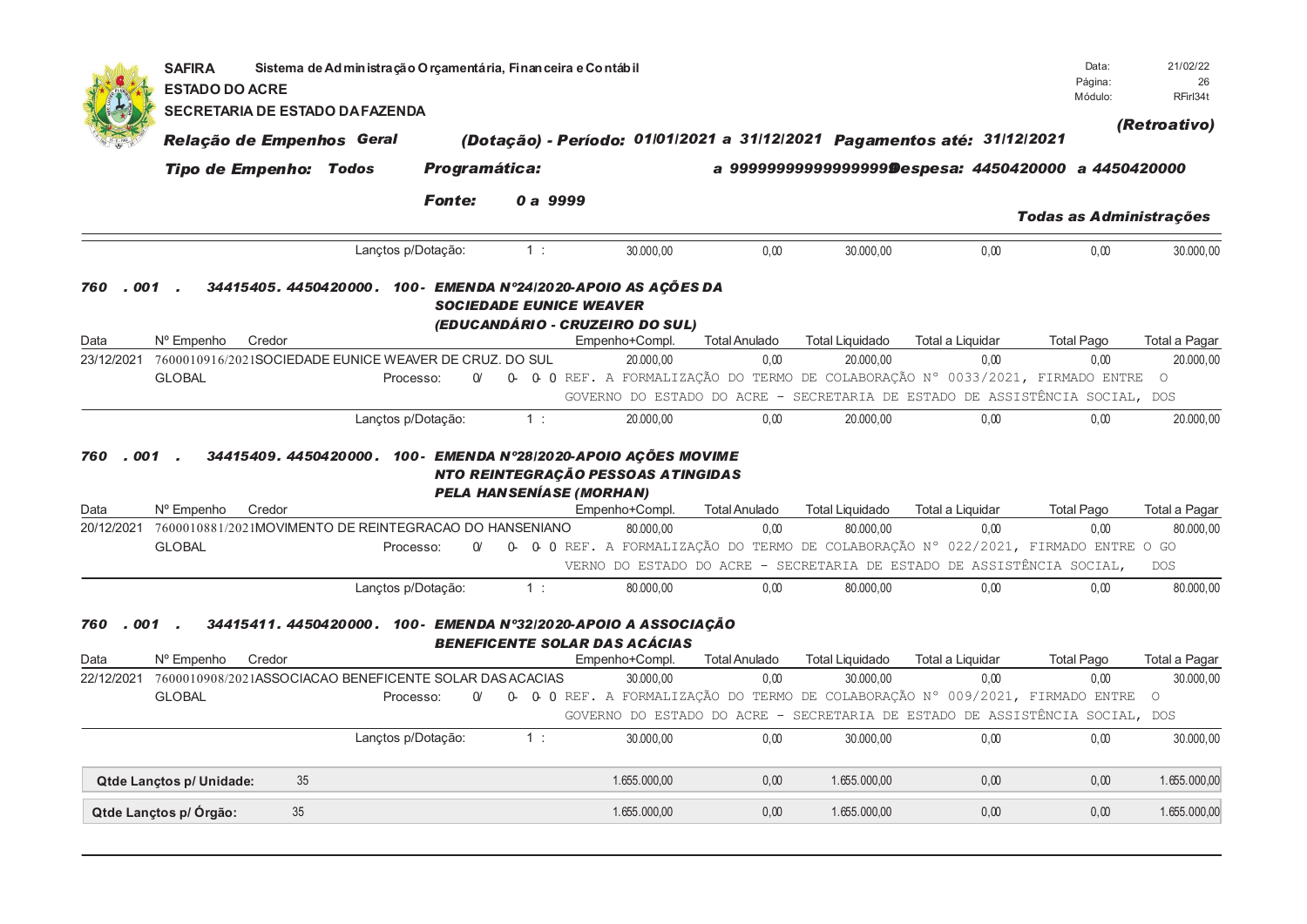|            | Sistema de Administração O rçamentária, Finan ceira e Contábil<br><b>SAFIRA</b><br><b>ESTADO DO ACRE</b><br><b>SECRETARIA DE ESTADO DA FAZENDA</b><br>Relação de Empenhos Geral |                        |                          | (Dotação) - Período: 01/01/2021 a 31/12/2021 Pagamentos até: 31/12/2021                                                                                                        |                      |                        |                                                       | Data:<br>Página:<br>Módulo:    | 21/02/22<br>27<br>RFirl34t<br>(Retroativo) |
|------------|---------------------------------------------------------------------------------------------------------------------------------------------------------------------------------|------------------------|--------------------------|--------------------------------------------------------------------------------------------------------------------------------------------------------------------------------|----------------------|------------------------|-------------------------------------------------------|--------------------------------|--------------------------------------------|
|            | <b>Tipo de Empenho: Todos</b>                                                                                                                                                   |                        | Programática:            |                                                                                                                                                                                |                      |                        | a 9999999999999999999@espesa: 4450420000 a 4450420000 |                                |                                            |
|            |                                                                                                                                                                                 | <b>Fonte:</b>          | 0 a 9999                 |                                                                                                                                                                                |                      |                        |                                                       | <b>Todas as Administrações</b> |                                            |
|            | 761 SECRETARIA DE ESTADO DE INDÚSTRIA, CIÊNCIA E TECNOLOGIA - SEICT                                                                                                             |                        |                          |                                                                                                                                                                                |                      |                        |                                                       |                                |                                            |
|            | 001 UNIDADE GESTORA                                                                                                                                                             |                        |                          |                                                                                                                                                                                |                      |                        |                                                       |                                |                                            |
| 761.001.   | 32970000. 4450420000. 500 - GERAÇÃO E DIFUSÃO DO CONHECIMENTO,                                                                                                                  |                        | <b>PRODUTIVO DO ACRE</b> | CIÊNCIA E TECNOLOGIA PARA O SETOR                                                                                                                                              |                      |                        |                                                       |                                |                                            |
| Data       | N° Empenho<br>Credor                                                                                                                                                            |                        |                          | Empenho+Compl.                                                                                                                                                                 | <b>Total Anulado</b> | <b>Total Liquidado</b> | Total a Liquidar                                      | <b>Total Pago</b>              | Total a Pagar                              |
| 11/02/2021 | 7610010035/2021ASSOC DOS PROD RUR DO RM CAMPO NOVO<br><b>GLOBAL</b>                                                                                                             | $\alpha$<br>Processo:  |                          | 146.879.56<br>0- 0-0 TERMO DE FOMENTO N° 001/2019. VALOR REFERENTE AO 4° DESEMBOLSO A SER REALI-<br>ZADO EM FAVOR DA ASSOC. DE PROD. RUARAIS DO RAMAL CAMPO NOVO - APRURACAN,  | 0.00                 | 146.879.56             | 0.00                                                  | 146.879.56                     | 0.00                                       |
|            | 16/04/2021 7610010112/2021 ASSOC DOS PROD RUR DO RM CAMPO NOVO<br>ORDINÁRIO                                                                                                     | Processo:<br>$\Omega$  |                          | 240.217.13<br>0- 0-0 VALOR EMPENHADO REF. AO 5° DESENBOLSO A SER REALIZADO EM FAVOR DA ASSOC.DE<br>PROD.RURAIS DO RAMAL CAMPO NOVO-APRURACAN, PARA PGTO. DA SEGUNDA MEDIÇÃO DA | 0.00                 | 240.217.13             | 0.00                                                  | 240.217.13                     | 0.00                                       |
| 06/07/2021 | 7610010216/2021ASSOC DOS PROD RUR DO RM CAMPO NOVO<br><b>ESTIMATIVO</b>                                                                                                         | $\Omega'$<br>Processo: |                          | 247.930,22<br>0- 0-0 VALOR EMPENHADO REF. AO 6° DESEMBOLSO A SER REALIZADO EM FAVOR DA ASSOC.DE<br>PROD.RURAIS DO RAMAL CAMPO NOVO-APRURACAN, PARA PGTO.DA TERCEIRA MEDIÇÃO DA | 0,00                 | 247.930,22             | 0,00                                                  | 247.930.22                     | 0,00                                       |
|            | 23/09/2021 7610010305/2021COOPERATIVA MISTADE PROD RU DAS COM CAT<br>ORDINÁRIO                                                                                                  | Processo:<br>$\Omega$  |                          | 151.979,52<br>0- 0-0 VALOR EMPENHADO REF. AO 2° DESEMBOLSO, PARA PAGAMENTO DA 1ª MEDIÇÃO DA CONS<br>TRUÇÃO DA AGROINDUSTRIA DE DERIV.DE MANDIOCA, CFE. PREVISTO NA PARCERIA CE | 0,00                 | 151.979,52             | 0,00                                                  | 151.979.52                     | 0.00                                       |
| 09/11/2021 | 7610010364/2021ASSOC, DE PRODUTORES E PRODUTORAS RURAIS<br><b>GLOBAL</b>                                                                                                        | $\Omega$<br>Processo:  |                          | 500.000,00<br>0- 0-0 VALOR EMPENHADO REF. 1º TERMO ADITIVO AO TERMO DE FOMENTO Nº 005/2021, CON<br>FORME PREVISTO NA PARCERIA CELEBRADA COM ESTA SEICT, NO AMBITO DO PROGRAMA  | 0,00                 | 499.297.57             | 702.43                                                | 243.524.67                     | 256.475,33                                 |
| 09/11/2021 | 7610010363/2021COOPERATIVA AGRO EXTRATIVISTA LIBERTADOR<br><b>GLOBAL</b>                                                                                                        | $\alpha$<br>Processo:  |                          | 500.000,00<br>0- 0-0 VALOR EMPENHADO REF. 1° TERMO ADITIVO AO TERMO DE FOMENTO N° 001/2021, CON<br>FORME PREVISTO NA PARCERIA CELEBRADA COM ESTA SEICT, NO AMBITO DO PROGRAMA  | 5.727.11             | 494.272.89             | 0.00                                                  | 494.272.89                     | 0,00                                       |
| 09/11/2021 | 7610010365/2021ASSO DOS PROD RURAIS PROJ MACHADO ALMEID<br><b>GLOBAL</b>                                                                                                        | $\alpha$<br>Processo:  |                          | 500.000.00<br>0- 0-0 VALOR EMPENHADO REF. 1° TERMO ADITIVO AO TERMO DE FOMENTO N° 002/2021, CON<br>FORME PREVISTO NA PARCERIA CELEBRADA COM ESTA SEICT, NO AMBITO DO PROGRAMA  | 2.801.00             | 497.199.00             | 0.00                                                  | 497.199.00                     | 0.00                                       |
| 10/11/2021 | 7610010366/2021COOP, DOS PROD, E CRIA, DEAVES CAIPIRA<br><b>GLOBAL</b>                                                                                                          | $\alpha$<br>Processo:  | 0-                       | 403.900.00<br>0 0 VALOR EMPENHADO REF. 1° TERMO ADITIVO AO TERMO DE FOMENTO N° 004/2021, CON                                                                                   | 0.00                 | 403.676.43             | 223.57                                                | 235.462.67                     | 168.437.33                                 |
|            | 14/12/2021 7610010411/2021 COOPERATIVA MISTA DE PROD RU DAS COM CAT                                                                                                             |                        |                          | FORME PREVISTO NA PARCERIA CELEBRADA COM ESTA SEICT, NO AMBITO DO PROGRAMA<br>239.488,76                                                                                       | 0,00                 | 239.488,76             | 0,00                                                  | 0,00                           | 239.488,76                                 |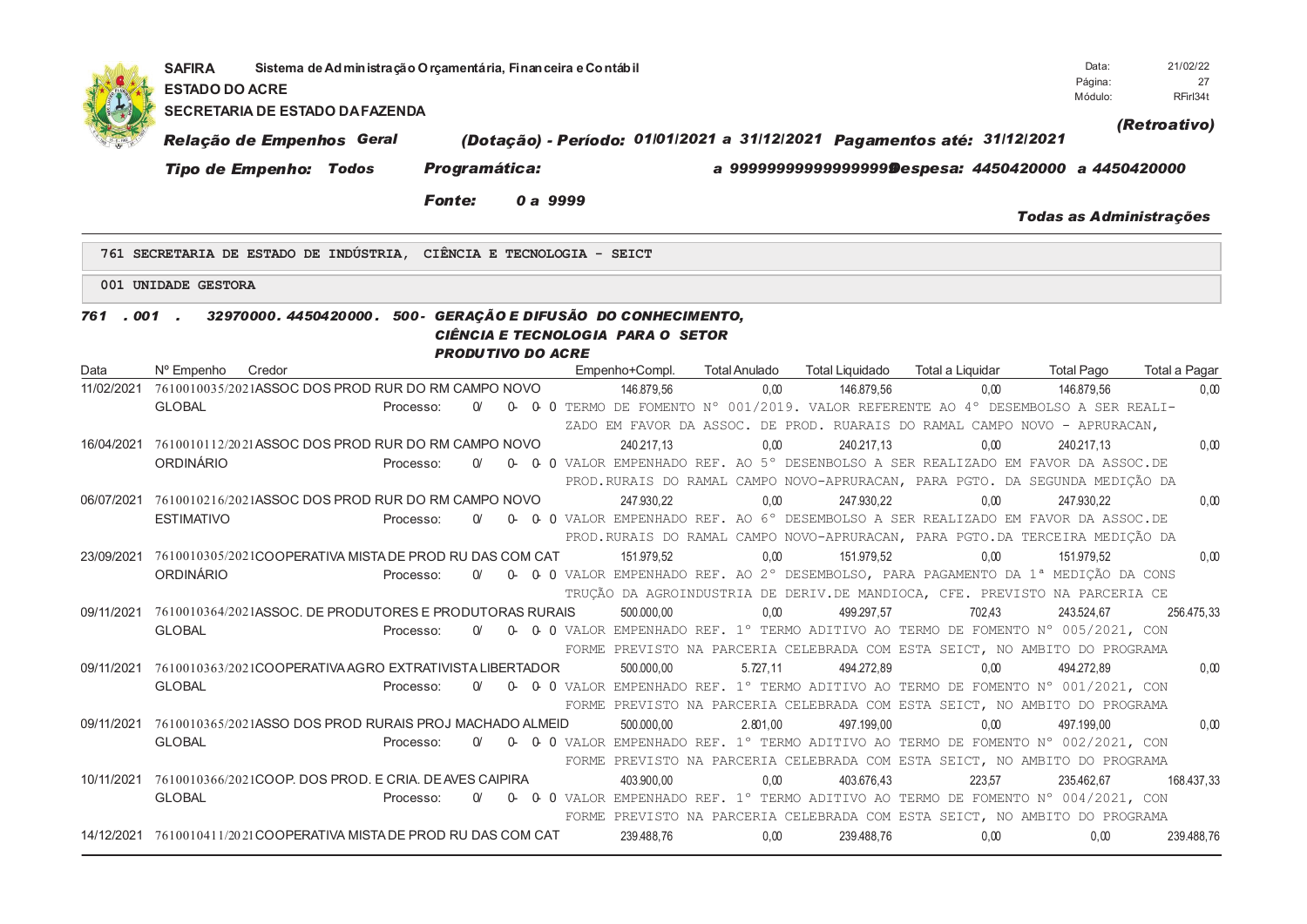|            | Sistema de Administração O roamentária, Financeira e Contábil<br><b>SAFIRA</b><br><b>ESTADO DO ACRE</b><br><b>SECRETARIA DE ESTADO DA FAZENDA</b> |                                                                         |                      |                 |                |          |              |          |              |              |                                                                                                                                                                          |              |
|------------|---------------------------------------------------------------------------------------------------------------------------------------------------|-------------------------------------------------------------------------|----------------------|-----------------|----------------|----------|--------------|----------|--------------|--------------|--------------------------------------------------------------------------------------------------------------------------------------------------------------------------|--------------|
|            | Relação de Empenhos Geral                                                                                                                         | (Dotação) - Período: 01/01/2021 a 31/12/2021 Pagamentos até: 31/12/2021 |                      |                 |                |          |              |          |              | (Retroativo) |                                                                                                                                                                          |              |
|            |                                                                                                                                                   | <b>Tipo de Empenho: Todos</b>                                           | <b>Programática:</b> |                 |                |          |              |          |              |              | a 9999999999999999999Despesa: 4450420000 a 4450420000                                                                                                                    |              |
|            |                                                                                                                                                   |                                                                         | <b>Fonte:</b>        |                 | 0 a 9999       |          |              |          |              |              | Todas as Administrações                                                                                                                                                  |              |
|            | ORDINÁRIO                                                                                                                                         |                                                                         | Processo:            | $\Omega$        | 0-             |          |              |          |              |              | 0 0 VALOR EMPENHADO REF. AO 3° DESEMBOLSO, CONFORME PREVISTO NA PARCERIA CELE<br>BRADA COM ESTA SEICT, ATRAVES DO TERMO DE FOMENTO N° 006/2018, NO AMBITO DO             |              |
| 14/12/2021 | 7610010412/2021COOPERFARINHA - C N A P F VALE JURUA<br><b>GLOBAL</b>                                                                              |                                                                         | Processo:            | $\Omega'$<br>0- | 0 <sup>0</sup> |          | 238.040.50   | 0.00     | 219,290.00   | 18.750.50    | 0.00<br>VALOR EMPENHADO AO 2º DESEMBOLSO, PARA PAGAMENTO DE AQUISIÇÃO DE EQUIPAMEN<br>TOS E MATERIAIS, CONFORME PREVISTO NO PLANO DA PARCERIA COM ESTA SEICT,            | 238.040,50   |
| 15/12/2021 | 7610010414/2021ASSOC DOS PROD RUR DO RM CAMPO NOVO<br><b>ESTIMATIVO</b>                                                                           |                                                                         | Processo:            | 0-              | $\Omega$       | $\Omega$ | 132.000,00   | 0,00     | 72.817.08    | 59.182.92    | 0.00<br>EMPENHO REF.AO 7ª DEESMBOLSO, P/PAGAMENTO DA 4ª MEDIÇÃO DA CONST.DA CASA DE<br>EMBALAGEM DE BANANAS E AQUIS.DE MOBILIÁRIOS, CONFORME PREVISTO NA PARCERIA        | 132.000,00   |
| 20/12/2021 | 7610010420/2021COOPERATIVA MISTADE PROD RU DAS COM CAT<br><b>GLOBAL</b>                                                                           |                                                                         | Processo:            | $\Omega$        |                |          | 200.531.72   | 0.00     | 37.538.37    | 162.993.35   | 0.00<br>0- 0- 0 VALOR EMPENHADO REF. AO 4° DESEMBOSOL, CONFORME PREVISTO NA PARCERIA CELE<br>BRADA COM ESTA SEICT, ATRAVES DO TERMO DE FOMENTO Nº 006/2018, NO AMBITO DO | 200.531.72   |
|            |                                                                                                                                                   |                                                                         | Lançtos p/Dotação:   |                 | 12:            |          | 3.500.967.41 | 8.528.11 | 3.250.586.53 | 241.852.77   | 2.257.465.66                                                                                                                                                             | 1.234.973,64 |
|            | <b>Qtde Lanctos p/ Unidade:</b>                                                                                                                   | 12                                                                      |                      |                 |                |          | 3.500.967,41 | 8.528,11 | 3.250.586,53 | 241.852,77   | 2.257.465,66                                                                                                                                                             | 1.234.973,64 |
|            | Qtde Lançtos p/ Órgão:                                                                                                                            | 12                                                                      |                      |                 |                |          | 3.500.967.41 | 8.528,11 | 3.250.586,53 | 241.852,77   | 2.257.465.66                                                                                                                                                             | 1.234.973,64 |